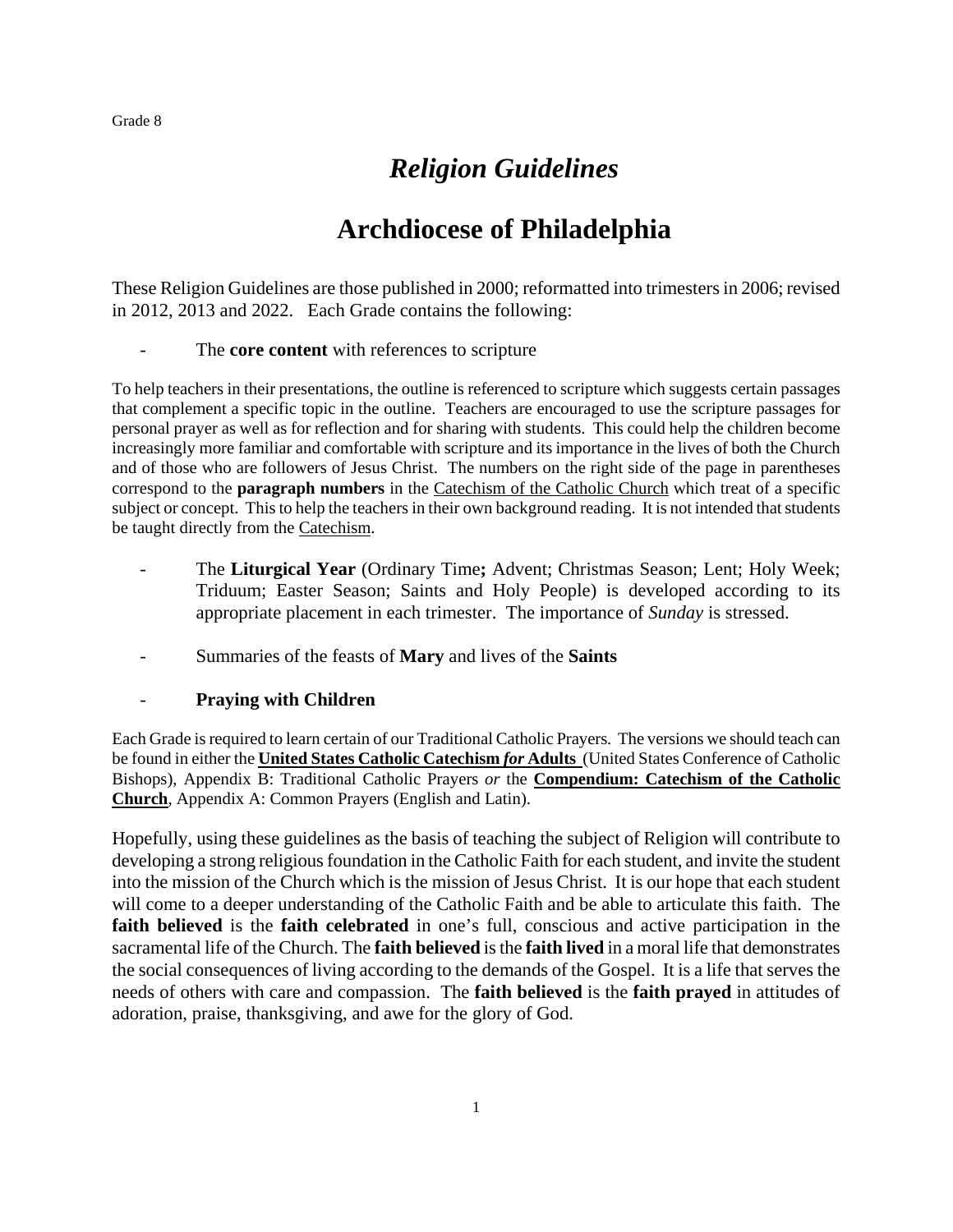# *First Trimester*

| I. |    | WE BELIEVE IN THE HOLY CATHOLIC CHURCH                                                                                                    | $(748-50)$                 |
|----|----|-------------------------------------------------------------------------------------------------------------------------------------------|----------------------------|
|    | A. | THE CHURCH IN GOD'S PLAN                                                                                                                  |                            |
|    |    | 1. Meanings of the word "church"                                                                                                          | (751)                      |
|    |    | a. Greek: Ekklesia - the assembly                                                                                                         |                            |
|    |    | Used in the Greek Old Testament<br>for the assembly of the Chosen<br>People before God                                                    | Ex. 19                     |
|    |    | b. Ekklesia translated into Latin ecclesia<br>means a convocation or an assembly                                                          |                            |
|    |    | c. English and German: Kirche<br>"what belongs to the Lord".                                                                              |                            |
|    |    | d. The word "church" in Christian usage designates<br>an assembly of people gathered together<br>1)<br>for liturgy, especially Eucharist; | (752)                      |
|    |    | 2) a liturgical assembly gathered in a<br>particular locale;                                                                              | 1 Cor. 11:18; 14:19, 28,34 |
|    |    | 3) the whole universal community of<br>believers world-wide, living<br>and dead.                                                          | 1 Cor. 15:9; Gal. 1:13     |
|    |    | 2. The Church's Origin, Foundation and Mission                                                                                            | (758)                      |
|    |    | a. God the Father prepared humanity for the<br>Church through Abraham's call;<br>Israel's election as the People of God;                  | (762)                      |
|    |    | the prophets announcing a new and eternal covenant.                                                                                       |                            |
|    |    | b. God the Son structured the Church<br>by choosing twelve apostles,<br>representing the twelve tribes of Israel.                         | (765)                      |
|    |    | The origin and growth of the Church<br>c.                                                                                                 | (766)                      |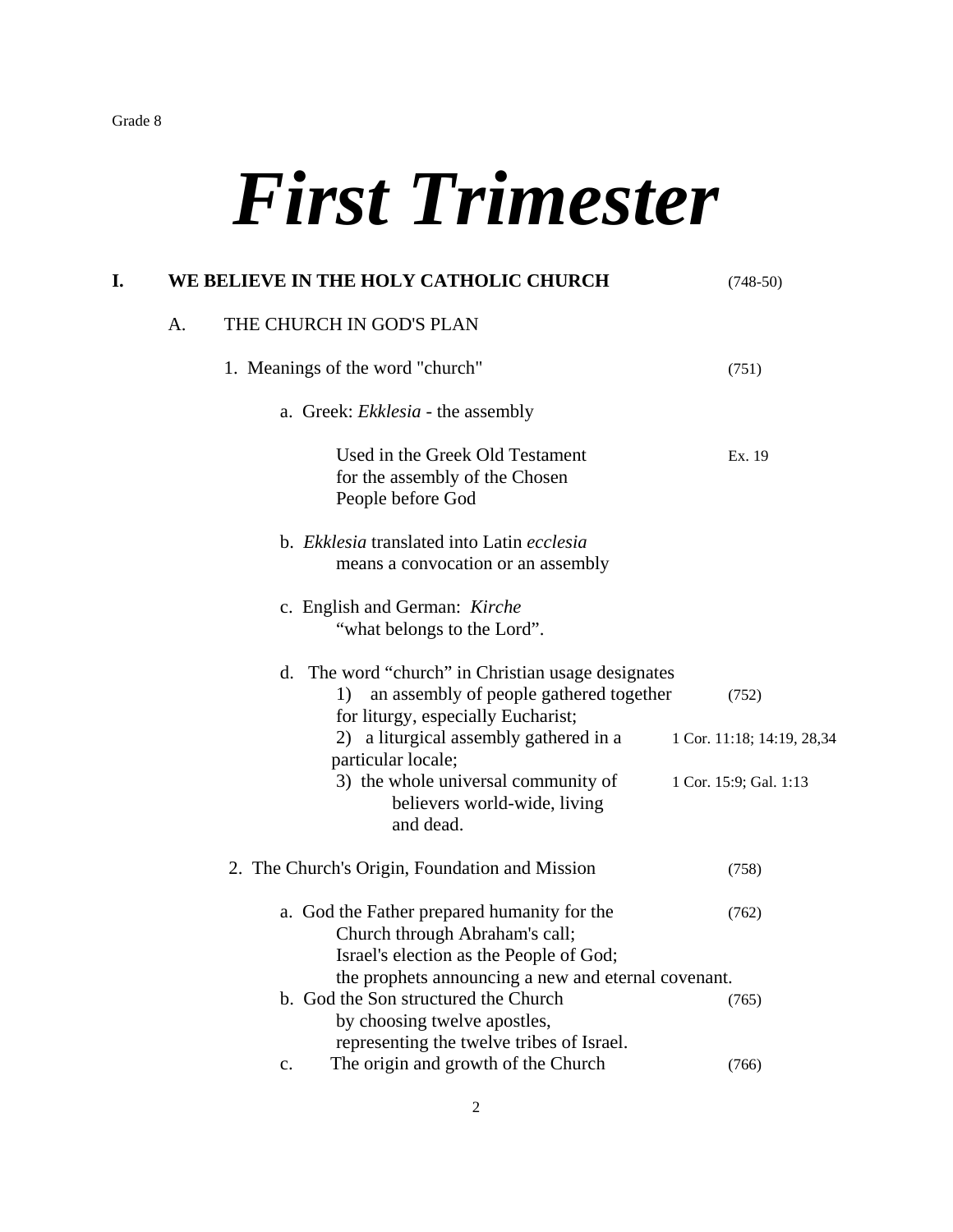|                 | are symbolized by the blood and water<br>which flowed from the open side<br>of the crucified Jesus.                                                           |                     |
|-----------------|---------------------------------------------------------------------------------------------------------------------------------------------------------------|---------------------|
|                 | d. God the Holy Spirit was sent on Pentecost<br>to sanctify the Church. This initiated<br>the spread of the Gospel.                                           | (767)               |
| <b>B.</b>       | <b>CONCEPTS OF CHURCH</b>                                                                                                                                     |                     |
|                 | 1. People of God                                                                                                                                              | (781)               |
|                 | <i>Priestly, prophetic and royal people.</i><br>These three offices of Christ (priest,<br>prophet and king) are shared by all<br>of the people of God.        | $(784-86)$          |
|                 | 2. Body of Christ                                                                                                                                             |                     |
|                 | The bond between Christ and his Church<br>We are One Body. Christ is the head<br>And we are the members embracing both<br>unity and diversity in our members. | (787)<br>$(790-91)$ |
|                 | 3. Temple of the Holy Spirit, Dwelling of the Living God                                                                                                      |                     |
|                 | The Holy Spirit is the invisible principle<br>through which all of the parts of the body<br>are joined with each other and with<br>the exalted head.          | (797)               |
| $\mathcal{C}$ . | <b>MARKS OF THE CHURCH</b>                                                                                                                                    |                     |
|                 | It is Christ, through the Holy Spirit,<br>who makes the Church<br>one, holy, catholic, and apostolic.                                                         | (811)               |
|                 | 1. The Church is One                                                                                                                                          | (813, 866)          |
|                 | a. Acknowledges one Lord                                                                                                                                      |                     |
|                 | b. Confesses one faith<br>c. Born of one Baptism                                                                                                              |                     |
|                 |                                                                                                                                                               |                     |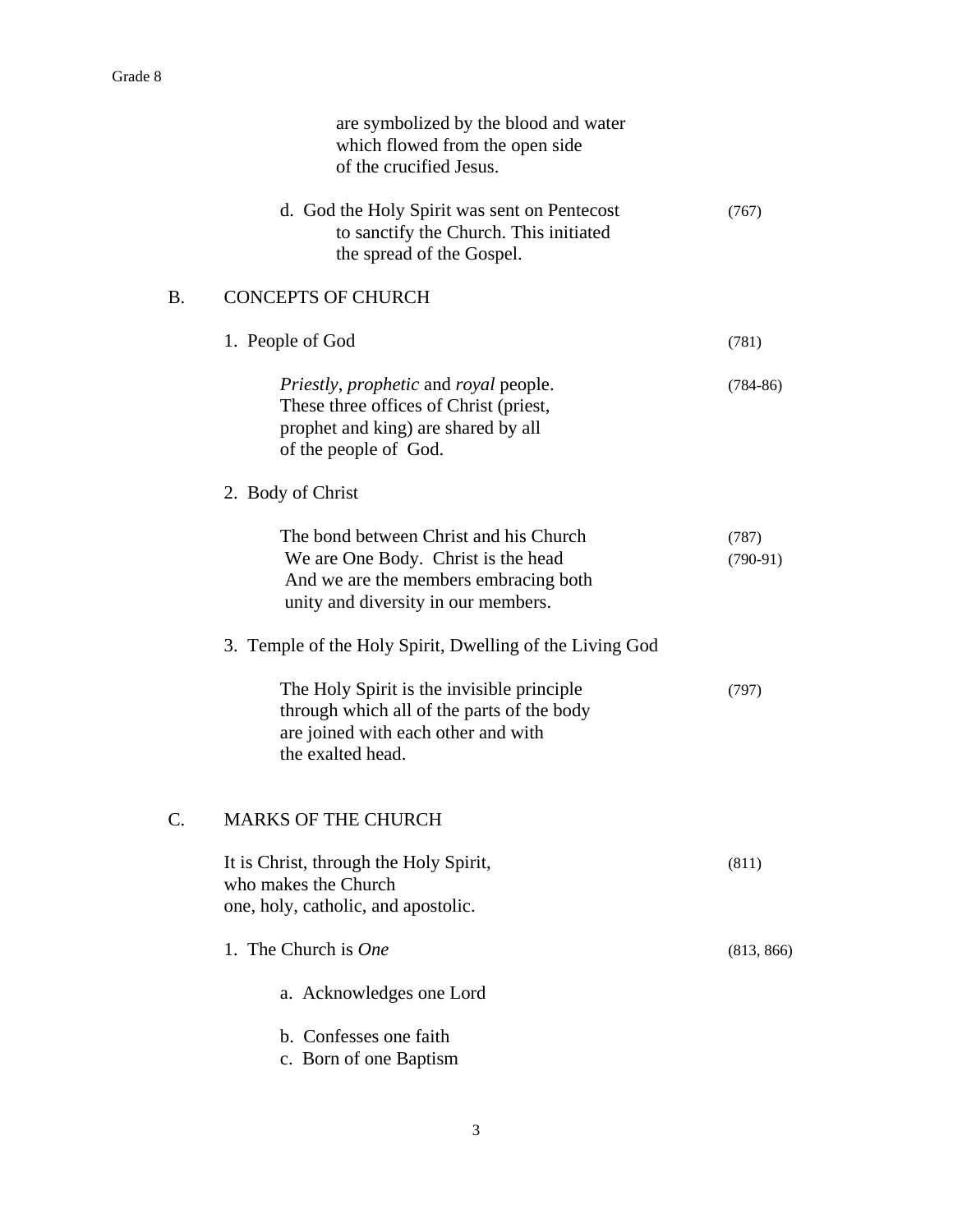| d. Given life by one Spirit                                                                                                                                                                                                       | Eph. 4:3-5 |
|-----------------------------------------------------------------------------------------------------------------------------------------------------------------------------------------------------------------------------------|------------|
| 2. The Church is <i>Holy</i>                                                                                                                                                                                                      | (823)      |
| a. The Most Holy God the Father is her author.                                                                                                                                                                                    | (867)      |
| b. Jesus Christ, the Son, gave himself up<br>to make her holy.                                                                                                                                                                    |            |
| c. The Spirit of holiness is with the Church<br>and gives her life.                                                                                                                                                               |            |
| d. In her members perfect holiness is something<br>yet to be acquired.                                                                                                                                                            | (825)      |
| 1) All members of the Church,<br>including her ministers,<br>acknowledge that they are sinners.                                                                                                                                   | (827)      |
| 2) By canonizing some of the faithful,<br>i.e., by solemnly proclaiming<br>that they practiced heroic virtue<br>and lived in fidelity to God's grace,<br>the Church recognizes the power<br>of the Spirit of holiness within her. | (828)      |
| 3. The Church is <i>Catholic</i>                                                                                                                                                                                                  |            |
| a. "Catholic" means "universal"                                                                                                                                                                                                   | (830)      |
| b. She is sent out to all peoples.                                                                                                                                                                                                | (868)      |
| c. She speaks to all people.                                                                                                                                                                                                      |            |
| d. She encompasses all times.                                                                                                                                                                                                     |            |
| e. She is missionary in her very nature.                                                                                                                                                                                          |            |
| 4. The Church is <i>Apostolic</i>                                                                                                                                                                                                 |            |
| a. The Church was and remains built on the<br>foundation of the Apostles                                                                                                                                                          | (857)      |
| b. The Church continues to be taught, sanctified                                                                                                                                                                                  | Acts 2:42  |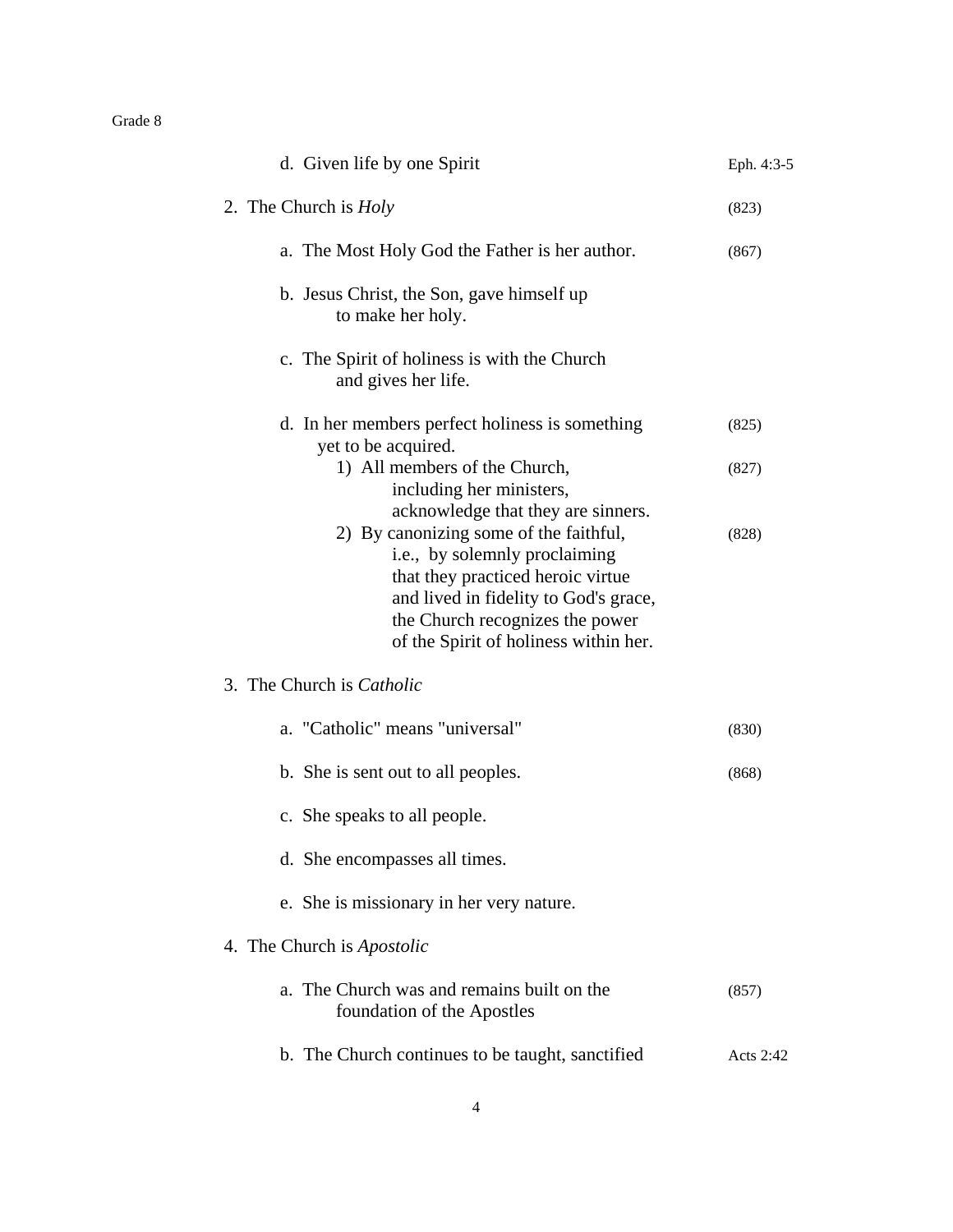and guided by the apostles through their successors, the college of bishops, assisted by priests, in union with the Pope.

c. All members of the Church share (863) in the vocation of spreading the Kingdom of Christ in the world.

# **II. THE DEVELOPMENT OF THE CHURCH IN HISTORY**

#### A. THE APOSTOLIC PERIOD (29 to 100 AD)

1. This time generally extends from the death of Jesus around 29 A.D. to the death of the last apostle, John, at Ephesus between 90 and 100 A.D. It was called Apostolic because the apostles were still alive at this time.

# B. THE PATRISTIC PERIOD (100 to 500 A.D.)

- 1. This time generally extends from the time of the death of the last apostle to about the time of the collapse of the Roman Empire. It was called "patristic" because of the Latin word "pater,@ which means "father." This is the time in the church when the leaders were thinkers, mostly theologians, who wrote, lectured and explained the faith.
- 2. Important events of this period

a. 196 AD The Didache This is one of the oldest known Christian writings, AThe Teaching of the Twelve Apostles.@

b. 292 AD Diocletian divided the Roman Empire into East and West. Persecutions begin to eliminate all Christians.

c. 313 AD Emperor Constantine issues the "Edict of Milan" making the practice of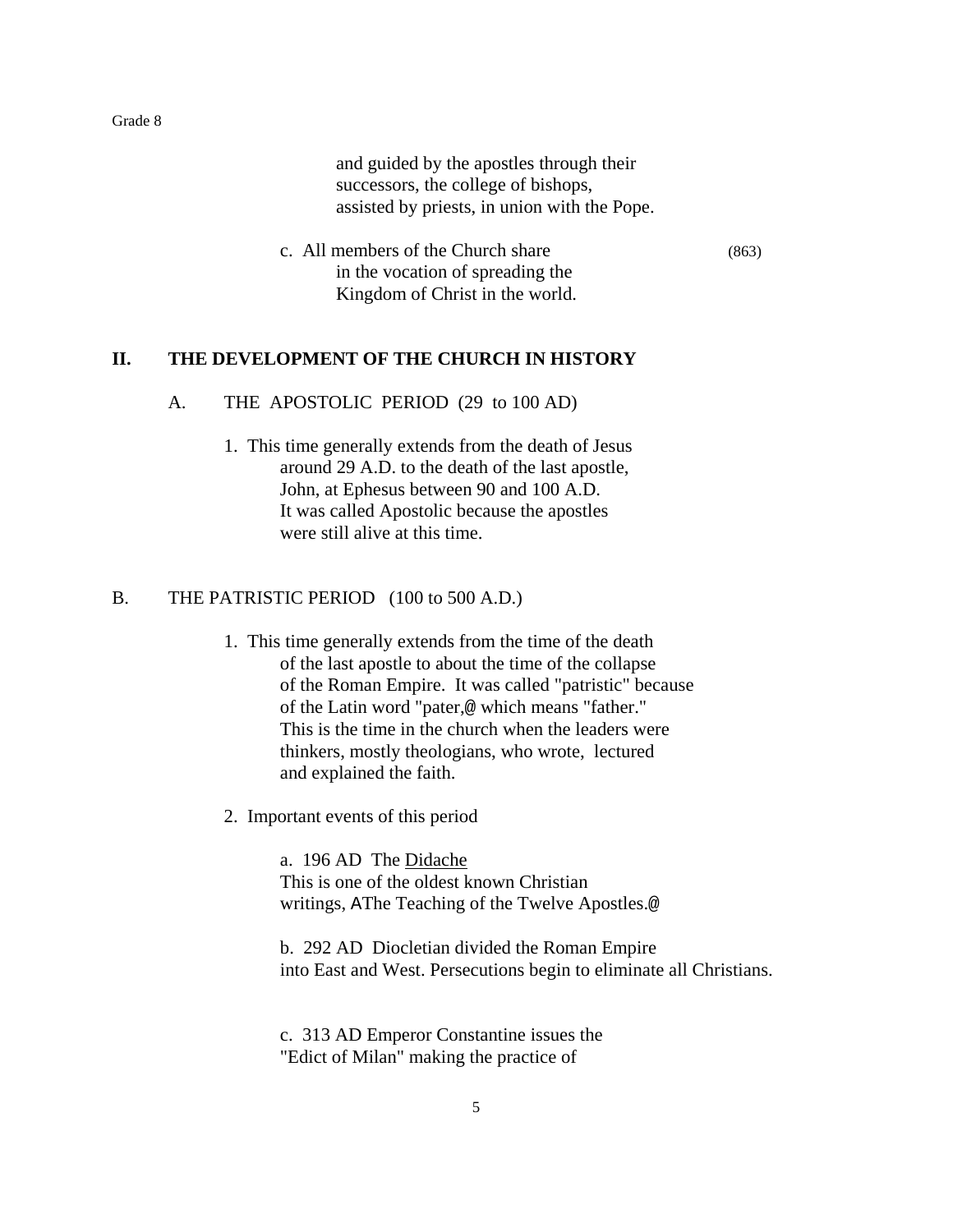| Grade 8 |                                                                                                                                                                                                                                                                                                                                                                                                                                                                                                                                                                |
|---------|----------------------------------------------------------------------------------------------------------------------------------------------------------------------------------------------------------------------------------------------------------------------------------------------------------------------------------------------------------------------------------------------------------------------------------------------------------------------------------------------------------------------------------------------------------------|
|         | Christianity legal in the Roman Empire                                                                                                                                                                                                                                                                                                                                                                                                                                                                                                                         |
|         | d. 325 AD First Council of Nicea settled the<br>Arian heresy which defended the truth that<br>Jesus is both true God and true Man,<br>and formalized the Nicene Creed                                                                                                                                                                                                                                                                                                                                                                                          |
|         | e. 381 AD Council of Constantinople settled<br>the question of the divinity of the Holy Spirit                                                                                                                                                                                                                                                                                                                                                                                                                                                                 |
|         | f. 431 AD Council of Ephesus declared<br>Jesus one divine person and Mary, the Mother of God                                                                                                                                                                                                                                                                                                                                                                                                                                                                   |
|         | 3. Particular characteristics/trends/developments                                                                                                                                                                                                                                                                                                                                                                                                                                                                                                              |
|         | a. During the persecutions, Christians died as martyrs.                                                                                                                                                                                                                                                                                                                                                                                                                                                                                                        |
|         | b. When the persecutions ended,<br>Christians adopted new life styles:<br>becoming hermits and monks who<br>built up the Church through prayer,<br>penance and service to the poor.                                                                                                                                                                                                                                                                                                                                                                            |
|         | c. As the faith was being clarified, there arose<br>many here sies (a teaching that opposes or<br>denies any divinely revealed truth of the Catholic Church).<br>1) Rifts, dissensions, heresy, apostasy,<br>and schism wound the unity of<br>Christ's body.<br>2) Some of the heresies were<br>a) Gnosticism<br>This said that a secret knowledge<br>deeper than faith and revelation<br>was required for salvation.<br>b) Arians denied Jesus' divinity.<br>c) Nestorians questioned the role of Mary.<br>d. The challenge of the heresies helped the Church |
|         | 1) clarify her beliefs (her creed),                                                                                                                                                                                                                                                                                                                                                                                                                                                                                                                            |
|         | 2) establish the canon of the scripture, and<br>3) establish the rituals of her sacraments.                                                                                                                                                                                                                                                                                                                                                                                                                                                                    |

 $(817, 820)$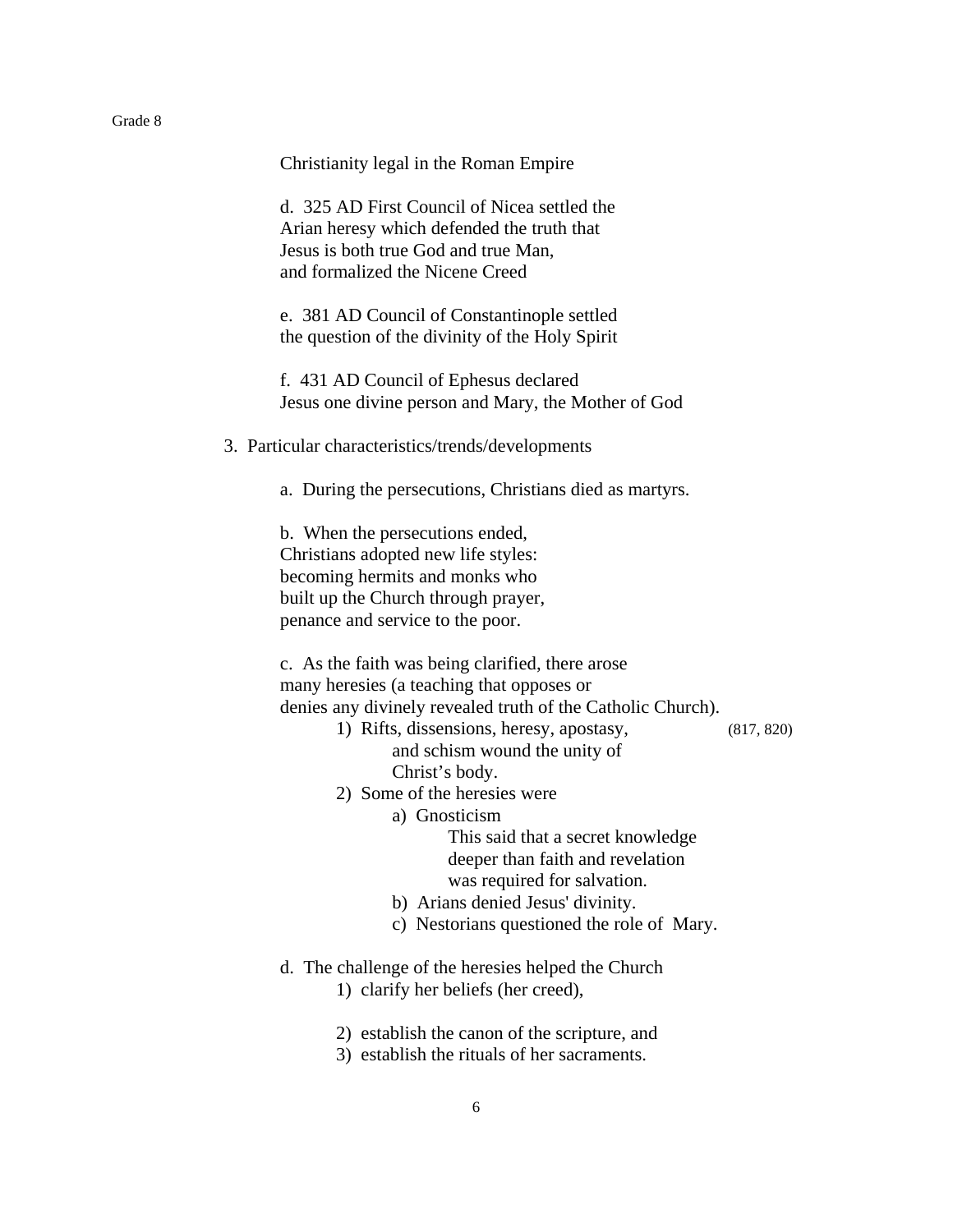# C. THE PETRINE PERIOD (500 to 1400 A.D.)

- 1. This time generally covers the fall of Rome to the Age of Exploration and Discovery. It was called "petrine" in reference to Peter, the first Pope, since this was the time of the rise and dominance of the papacy.
- 2. Important events of this period

a. 590 AD Pope St. Gregory the Great reformed the liturgy, compiled Church music, and sent monks to evangelize the barbarians.

b. 800 AD Charlemagne established the Holy Roman Empire, defended the papacy, linked all of Europe to the Roman Church.

c. 1054 AD The Great Schism between the Churches of the East (Eastern Orthodox Catholic) and the West (Roman Catholic) This schism still exists today.

- d. 1095 AD The First Crusade
- e. 1291 AD The Last Crusade

f. 1378 AD The Western Schism This schism ended in 1417.

3. Particular characteristics/trends/developments

a. Heresy was considered worse than treason. In some countries, heretics were put on trial by religious authorities in hopes they would change their minds. Those who didn't were punished; some even put to death. These trials were known as the Inquisition.

b. Lay people encouraged each other on pilgrimages which led to devotional practices: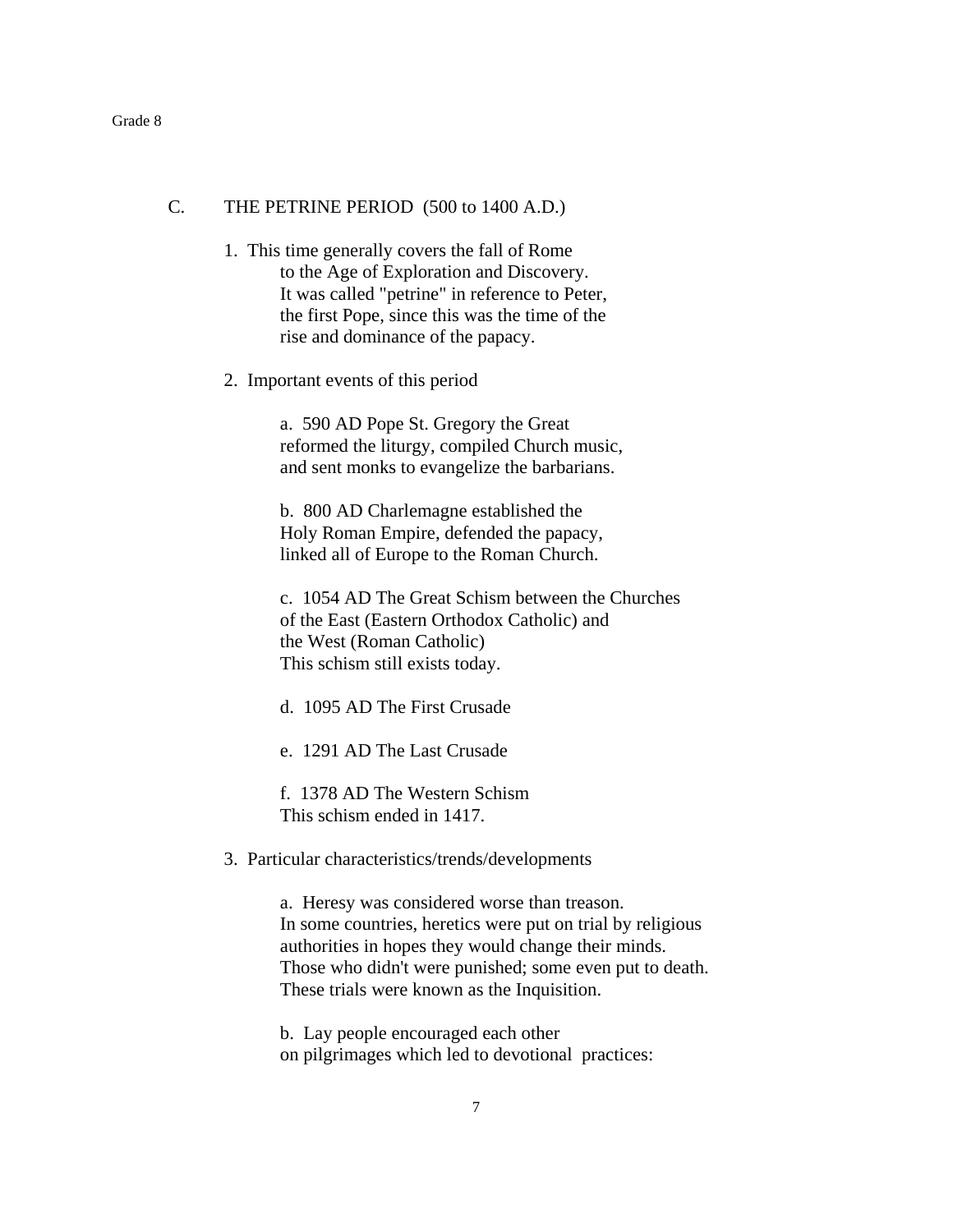*Stations of the Cross* and the *Rosary*.

c. Few people considered themselves worthy to receive communion more than once a year. *Benediction*, begun in this time, was used as a way of making the Eucharistic Lord more present to the people.

### D. CHALLENGE AND REFORMATION (1400 to 1600 A.D.)

- 1. This was a time of great change. Many extremely powerful forces came together challenging previously held ideas and beliefs.
- 2. The Church under attack / The Protestant Reformation

a. Martin Luther, a young monk, published his 95 objections about serious abuses and questionable practices in the Church.

Luther was excommunicated and protested by forming the Lutheran Church.

b. John Calvin established The Presbyterian Church in Switzerland.

c. Henry VIII, King of England, once named Defender of the Faith, wanted a divorce of convenience and was refused by the Pope. Henry VIII established the Church of England. The Anglican Church stayed essentially the same as the Roman Catholic Church, except it was now headed by the Archbishop of Canterbury in England, and not the Pope in Rome.

In the United States, the Anglican Church is known as the Episcopal Church.

- 3. The Church responds
	- a. The Council of Trent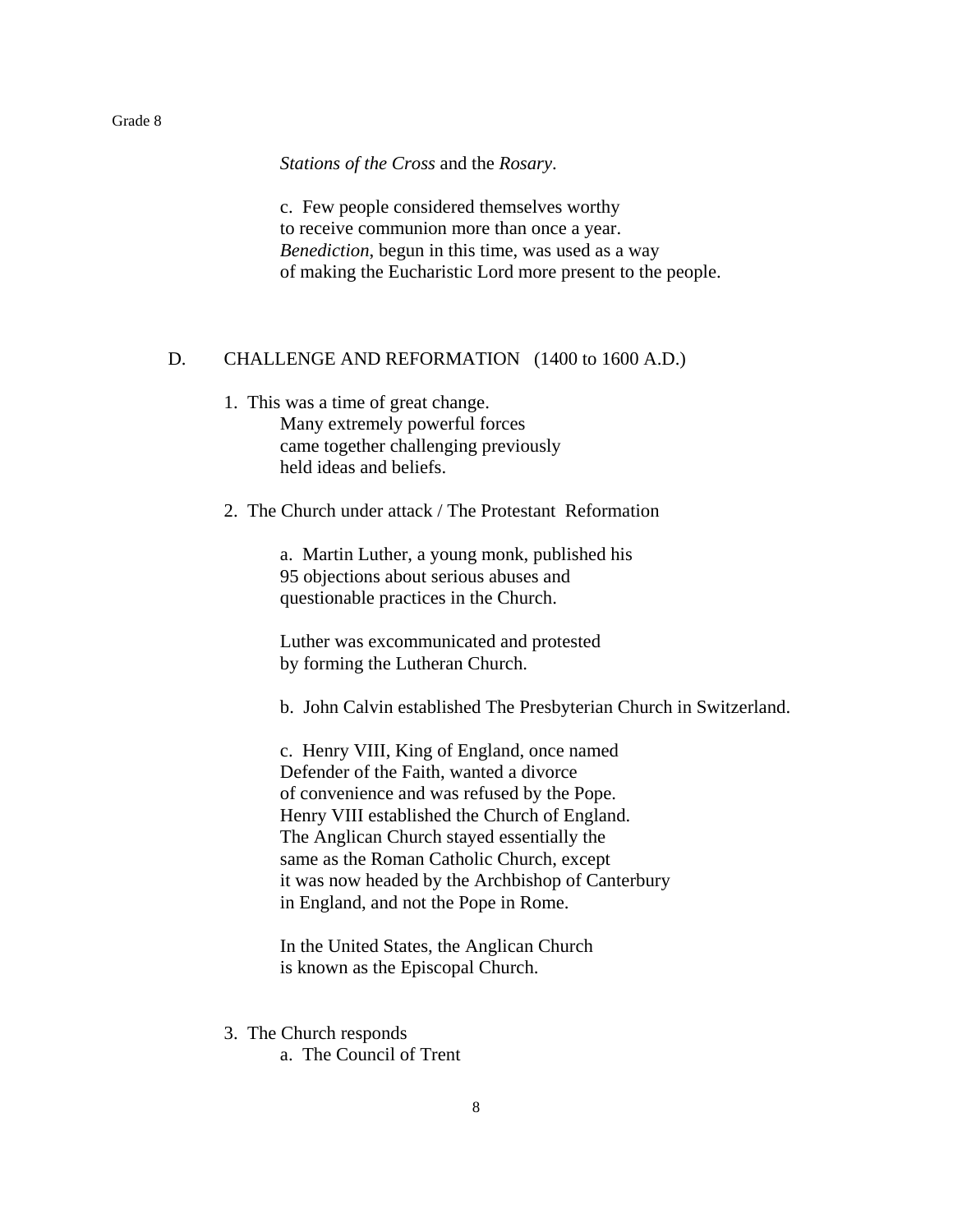(December 13, 1545 to December 4, 1563 in 25 sessions.) 1) Formalized Catholic teaching:

- the Roman Catechism
- 2) Clarified and standardized formulas and rubrics for liturgy
- 3) Increased respect for clergy by establishing educational requirements for priests
- b. Laity and consecrated religious life gave rise to

#### E. THE TRIDENTINE PERIOD (1545 to 1963 A.D.)

- 1. This period extended generally from the start of the Council of Trent to the start of the Council of Vatican II. "Tridentine" is pronounced (trent' un teen).
- 2. Important events

 a. 1808 Establishment of four new dioceses in the United States: Boston, Philadelphia, New York, Bardstown (later Louisville), Kentucky b. 1808-09 Elizabeth Ann Seton established the first Catholic parish school in America for girls; establishes the first American religious community: Sisters of Charity

- c. 1810 Michael Egan consecrated first bishop of Philadelphia
- d. 1830 Henry Conwell, second bishop of Philadelphia
- e. 1839 Establishment of St. Charles Borromeo Seminary, Overbrook, PA
- f. 1842 Francis P. Kenrick third bishop of Philadelphia: established free parochial schools
- g. 1852 John Neumann fourth bishop of Philadelphia; established Forty Hours devotion; great promotion of Catholic schools
- h. 1860 James Wood fifth bishop of Philadelphia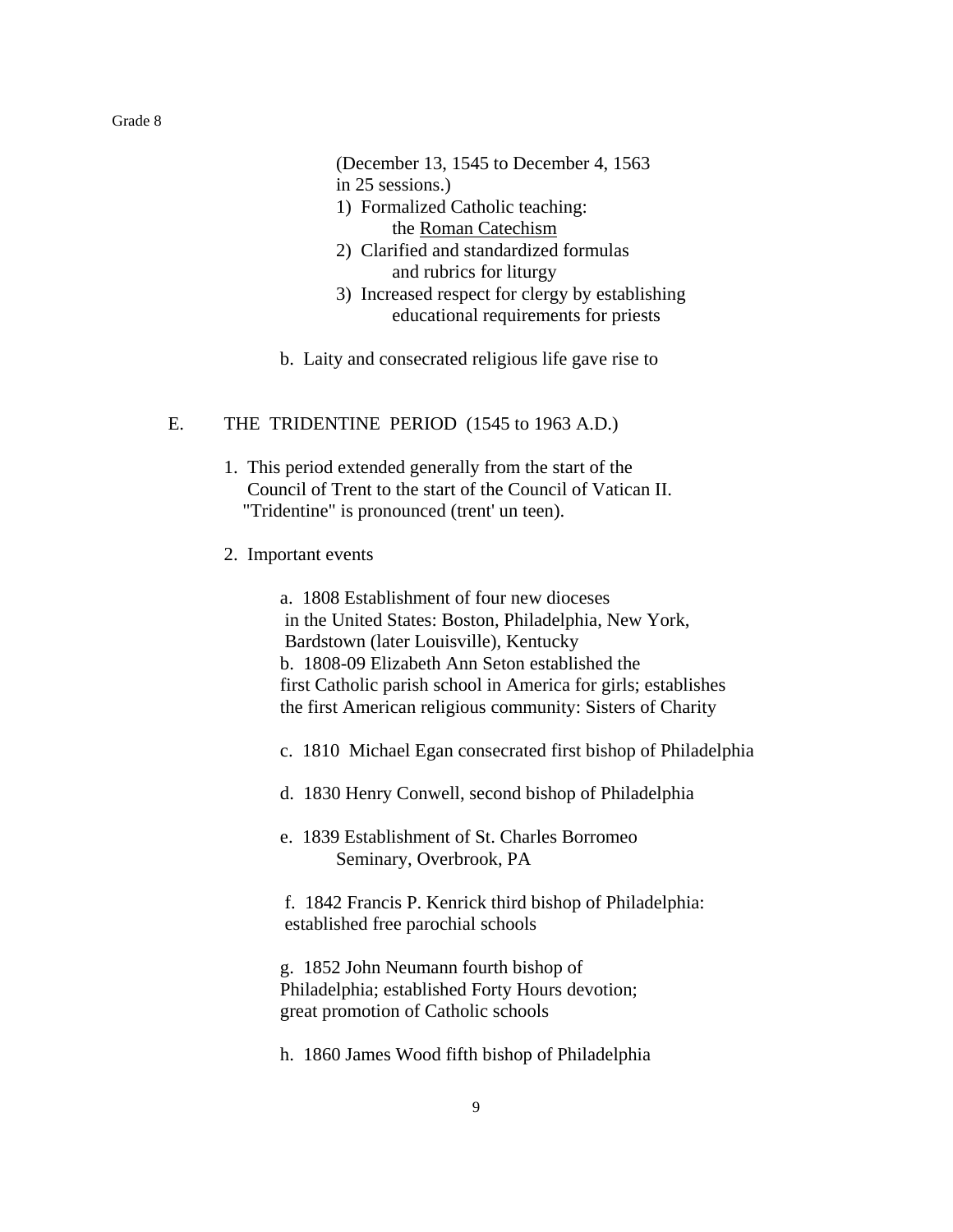i. 1866 The Catholic Standard, First diocesan newspaper established in Philadelphia, later called the Standard and Times

j. 1875 Philadelphia became an Archdiocese

k. 1883 John Patrick Ryan the sixth bishop of Philadelphia: doubled the number of Catholic schools

l. 1884 The U.S. bishops commissioned the Baltimore Catechism to be written, a book that would become the religion text for all Catholic children

m. 1903 Pius X established the Confraternity of Christian Doctrine (CCD) and the age of reception of Holy Communion to be the age of reason (seven**)**

n. 1911 Catholic Girls' High founded, later called Hallahan

 o. Edmond G. Prendergast the seventh bishop of Philadelphia: founded many new parishes and three Contemplative Orders of Sisters in the Archdiocese

p. 1918 Dennis Cardinal Dougherty eighth bishop of Philadelphia: opened many new schools, high schools, hospitals, homes for the aged and catholic colleges

q. 1952 John Cardinal O'Hara ninth bishop of Philadelphia, a former president of Notre Dame University, built many new elementary schools and 18 new high schools

r. 1959 Dedication of the National Shrine of the Immaculate Conception, Washington, D.C. Patroness of the United States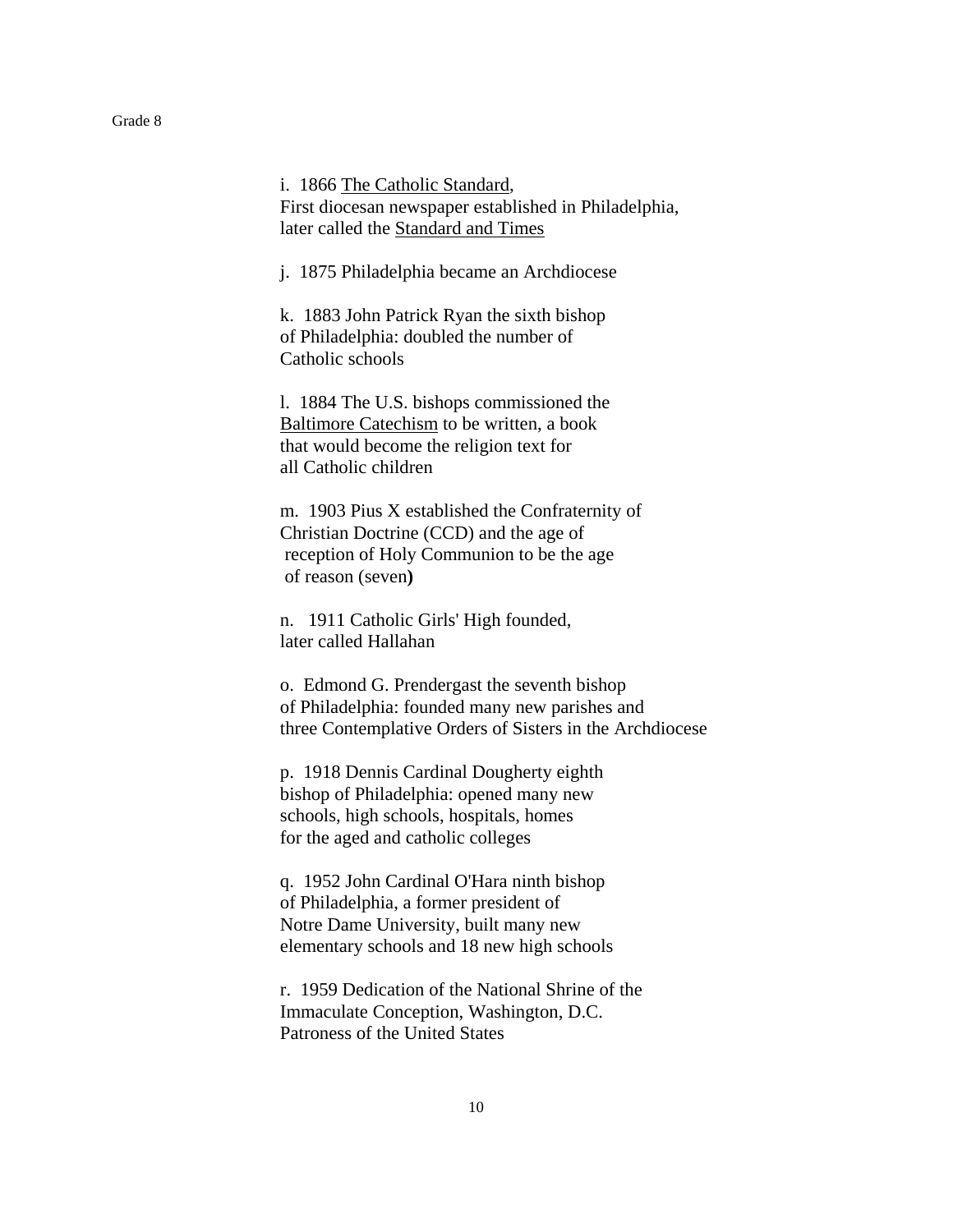s. 1961 John Cardinal Krol tenth bishop of Philadelphia

t. 1962 October 2, Opening Session of Vatican II Ecumenical Council

u. 1988 Cardinal Anthony Bevilacqua eleventh bishop of Philadelphia.

v. 2003 Cardinal Justin Rigali twelfth bishop of Philadelphia

w. 2011 Archbishop Charles Chaput thirteenth bishop of Philadelphia

#### F. THE MODERN PERIOD (1963 to PRESENT)

1. Vatican Council II

a. Pope John XXIII called the Ecumenical Council because he recognized that the life and mission of the church needed renewal.

b. Pope Paul VI continued the Council with his vision of Christ calling the Church to the duty of self-awareness and reform, to union with other Christians and to a dialogue with the modern world.

c. Themes of the Second Vatican Council Council produced 16 new documents without in any way changing past doctrines or beliefs.

> Vatican Council II *The Conciliar and Post Conciliar Documents*, Austin Flannery, O.P., General Editor, Costello Publishing Company, New York, 1975.

1) Dogmatic Constitution on the Church (*Lumen Gentium*) Identified the people of God, gave Mary the title of Mother of the Church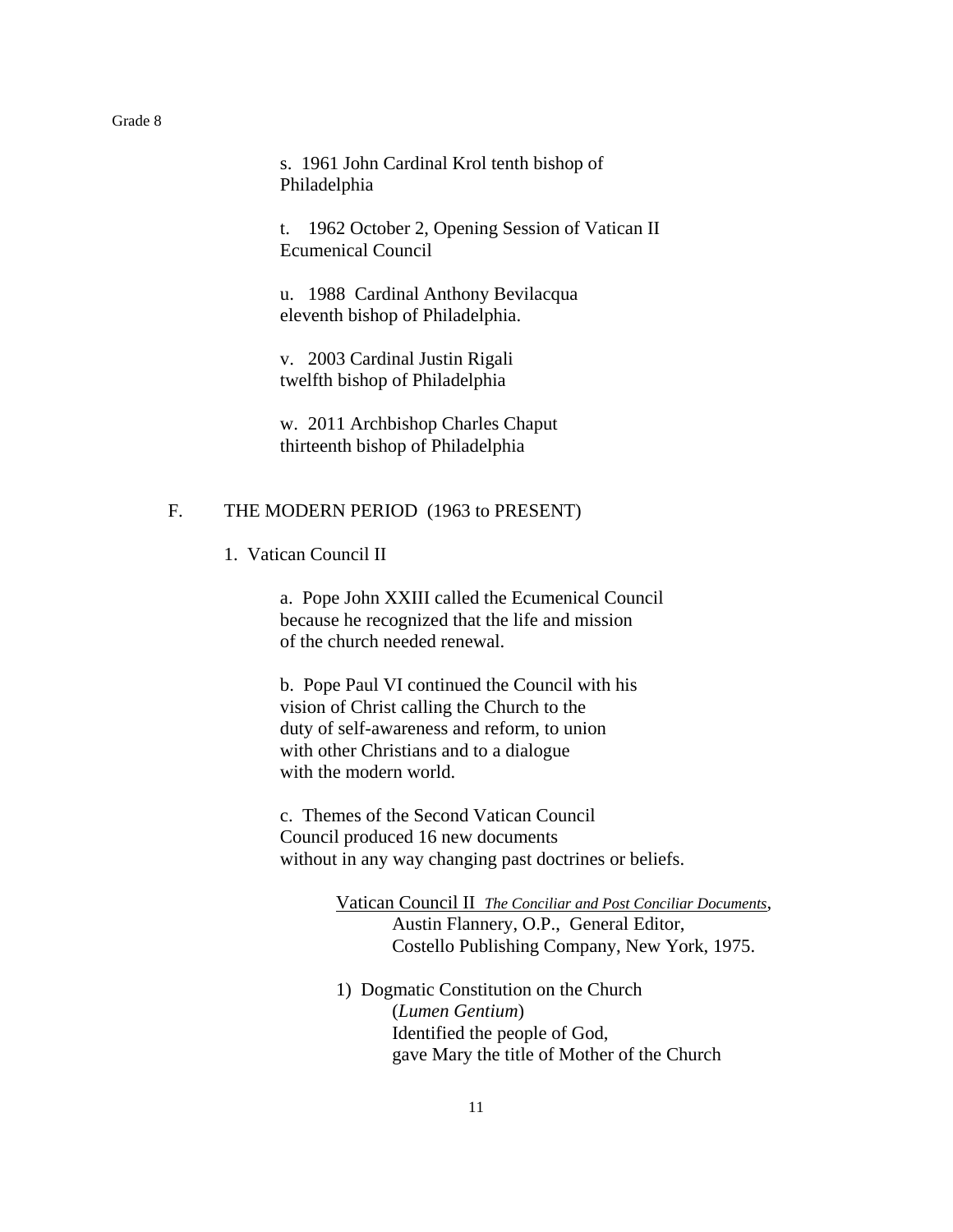| 2) Dogmatic Constitution on Divine Revelation              |
|------------------------------------------------------------|
| (Dei verbum)                                               |
| The fathers go back to the sources                         |
| of faith in Sacred Scripture and                           |
| Sacred Tradition.                                          |
| 3) The Constitution on the Sacred Liturgy                  |
| (Sacrosanctum concilium)                                   |
| a) Use of vernacular languages                             |
| b) Adaptation of rites to differing                        |
| non-Western cultures                                       |
| c) Simplification of liturgy                               |
| d) Reception of communion under both species               |
| 4) Pastoral Constitution on The Church in the Modern World |
| (Gaudium et spes)                                          |
| Spoke to the problems of discrimination,                   |
| atheism, Communism, nuclear warfare                        |
| and stockpiling                                            |
| 5) Decree on the Means of Social Communication             |
| ( <i>Inter mirifica</i> )                                  |
| 6) Decree on Ecumenism                                     |
| (Unitatis redintegratio)                                   |
| At the beginning of the second session,                    |
| Pope Paul VI publicly asked pardon                         |
| from God for all faults leading to separation              |
| that could be laid at Catholicism's door.                  |
| 7) Decree on the Catholic Eastern Churches                 |
| (Orientalium Ecclesiarum)                                  |
| Eastern Catholic Churches had their                        |
| autonomy confirmed and increased                           |
| authority of their patriarchs.                             |
| 8) Decree on the Pastoral Office of Bishops in the Church  |
| (Christus Dominus)                                         |
| Creation of synod of bishops                               |
| to assist the pope in Church affairs                       |
| 9) Decree on the Training of Priests                       |
| (Optatum totius)                                           |
| Called for updating in seminary education                  |
| to include the study of secular subjects                   |
| 10) Decree on the Up-to-Date Renewal of Religious Life     |
| (Perfectae caritatis)                                      |
| Called for a renewal in religious life                     |
|                                                            |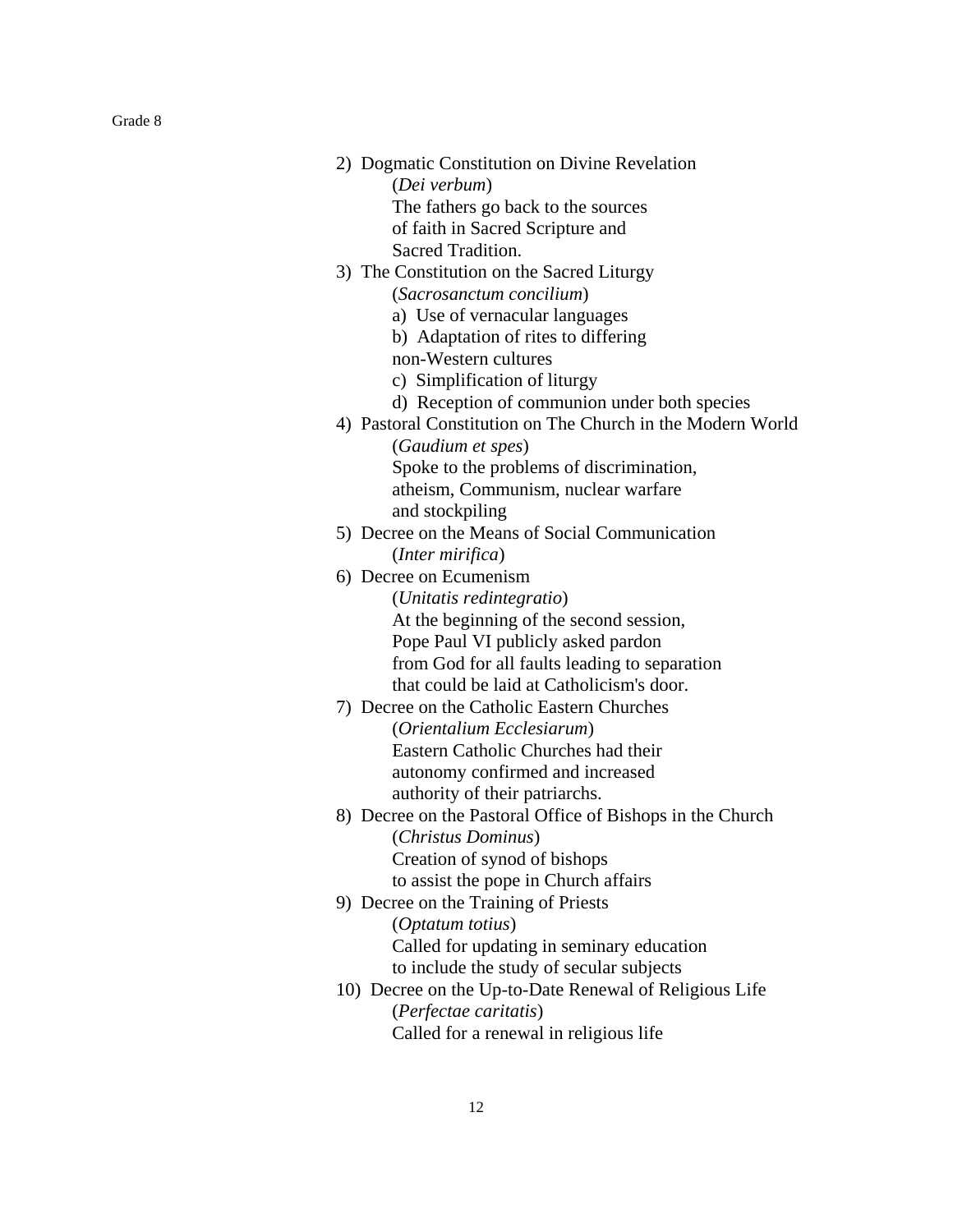| 11) Decree on the Apostolate of Lay People     |
|------------------------------------------------|
| (Apostolicam actuositatem)                     |
| Called for full and active                     |
| participation in the mission of the            |
| Church as "people of God"                      |
| 12) Decree on the Ministry and Life of Priests |
|                                                |

(*Presbyterorum ordinis*) Concerned with life and ministry of priests

- 13) Decree on the Church=s Missionary Activity (*Ad gentes divinitus*) Mission preparation should lead to respect for the religious and cultural values of differing peoples.
- 14) Declaration on Christian Education (*Gravissimum educationis*) Called for updating. The Council favored Catholic schools, but opened the way for other solutions.
- 15) Declaration on the Relationship of the Church to Non-Christian Religions (*Nostra aetate*)
	- a) Church rejected anti-Semitism
	- b) Avowed positive values of Hinduism, Buddhism and Islam
- 16) Declaration on Religious Liberty (*Dignitatis humanae*) People may not be forced by any human power to act against their own consciences.

d. The clarity of the vision of the Council is still being worked into the daily life of the Church on every level.

| 2. The People of God: Christ's Faithful              |       |  |
|------------------------------------------------------|-------|--|
| Among the members of the Body of Christ              | (873) |  |
| there is diversity of ministry but unity of mission. |       |  |

a. The hierarchy (873, 935, 2032) Apostles and their successors whose Office is to *teach*, to *sanctify,* and to *govern* in the name of Jesus Christ.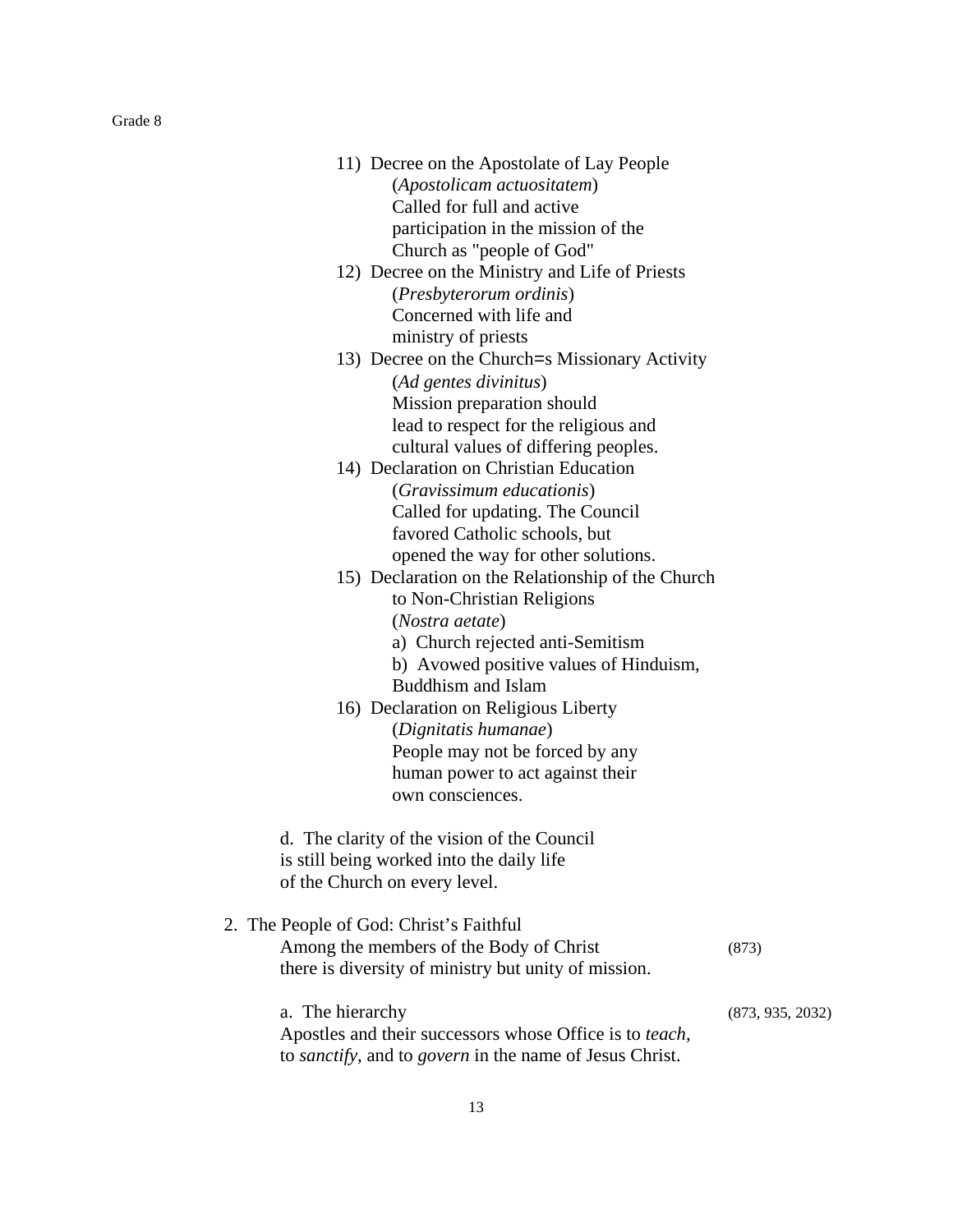| 1) The Pope, the bishop of the Church<br>of Rome, successor to St. Peter,<br>"head of the college of bishops,@<br>the Vicar of Christ and Pastor<br>of the universal Church on earth                                                                               | (936)           |
|--------------------------------------------------------------------------------------------------------------------------------------------------------------------------------------------------------------------------------------------------------------------|-----------------|
| He has the charism of <i>infallibility</i> .                                                                                                                                                                                                                       | $(936-37)$      |
| 2) The Bishops are the successors<br>to the apostles.                                                                                                                                                                                                              | (938)           |
| 3) The priests and deacons help<br>the bishops.                                                                                                                                                                                                                    | (939)           |
| b. The laity                                                                                                                                                                                                                                                       | (873)           |
| 1) Share in Christ's priestly office                                                                                                                                                                                                                               | (901)           |
| 2) Share in Christ's prophetic office                                                                                                                                                                                                                              | $(904-06)$      |
| 3) Share in Christ's kingly office                                                                                                                                                                                                                                 | $(910-11, 943)$ |
| c. The Consecrated Life                                                                                                                                                                                                                                            |                 |
| 1) Lived by members from both<br>groups (hierarchy and laity)<br>2) Characterized by the public profession<br>of the evangelical counsels of poverty,<br>chastity and obedience, in a state of life<br>recognized by the Church                                    | (873, 914)      |
| d. Hermits<br>1) Devote their lives to the praise of God<br>and the salvation of the world<br>2) Live a life of silence, solitude,<br>prayer, and penance in a<br>stricter separation from the world                                                               | (920)           |
| e. Consecrated virgins<br>1) Live in the world in prayer, penance,<br>and apostolic activity, according<br>to the state of life and spiritual gifts<br>given to them<br>2) Can form themselves into associations<br>to observe their commitment<br>more faithfully | (924)           |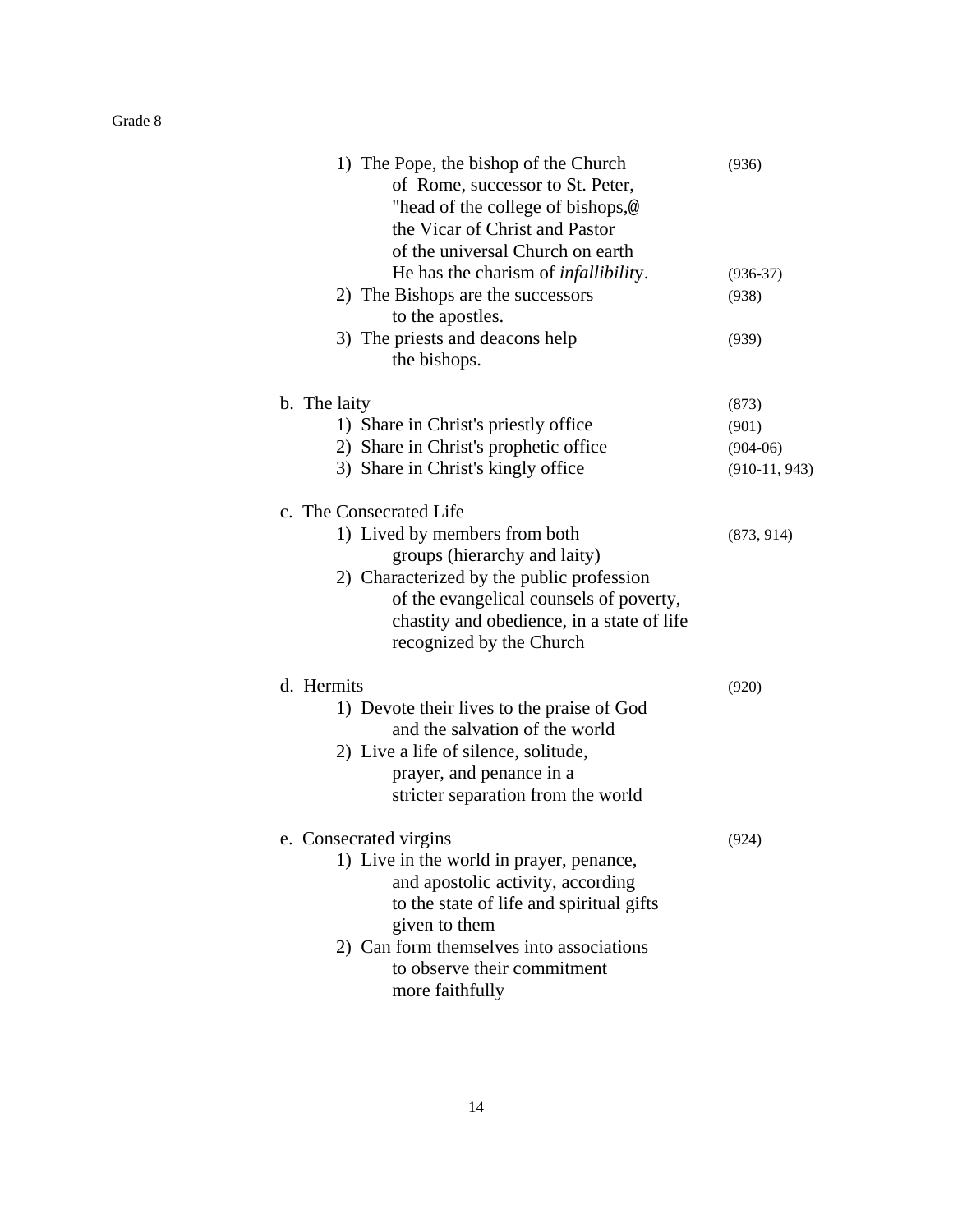| f. Religious life<br>1) Lived within institutes canonically<br>established by the Church<br>2) Distinguished from other forms of<br>consecrated life by its liturgical character,<br>public profession of the evangelical counsels,<br>common life, and witness given to the<br>union of Christ with the Church | (925, 927)           |
|-----------------------------------------------------------------------------------------------------------------------------------------------------------------------------------------------------------------------------------------------------------------------------------------------------------------|----------------------|
| g. Secular institutes                                                                                                                                                                                                                                                                                           | $(928-29)$           |
| h. Societies of apostolic life                                                                                                                                                                                                                                                                                  | (930)                |
| 3. The Communion of Saints                                                                                                                                                                                                                                                                                      | (949, 957)           |
| a. We are in communion with those who<br>are the pilgrims on earth.                                                                                                                                                                                                                                             |                      |
| b. We are in communion with those who<br>have died and are being purified.<br>1) It is a holy and a wholesome thought<br>to pray for the dead that they<br>may be loosed from their sins.<br>2) Our prayer for them is capable of<br>helping them                                                               | 2 Mc 12:45,<br>(958) |
| c. We are in communion with those who have died<br>and are in glory contemplating God in heaven.<br>1) We pray for the intercession of the Saints.<br>2) By their concern our weakness is (956)<br>greatly helped.                                                                                              |                      |

# **III. WE CELEBRATE THE CHRISTIAN MYSTERY: LITURGY**

| The sacred liturgy must be preceded by evangelization,        | (1072) |
|---------------------------------------------------------------|--------|
| faith and conversion. It can then produce its fruits in the   |        |
| lives of the faithful: new life in the Spirit, involvement in |        |
| the mission of the Church, and service to her unity.          |        |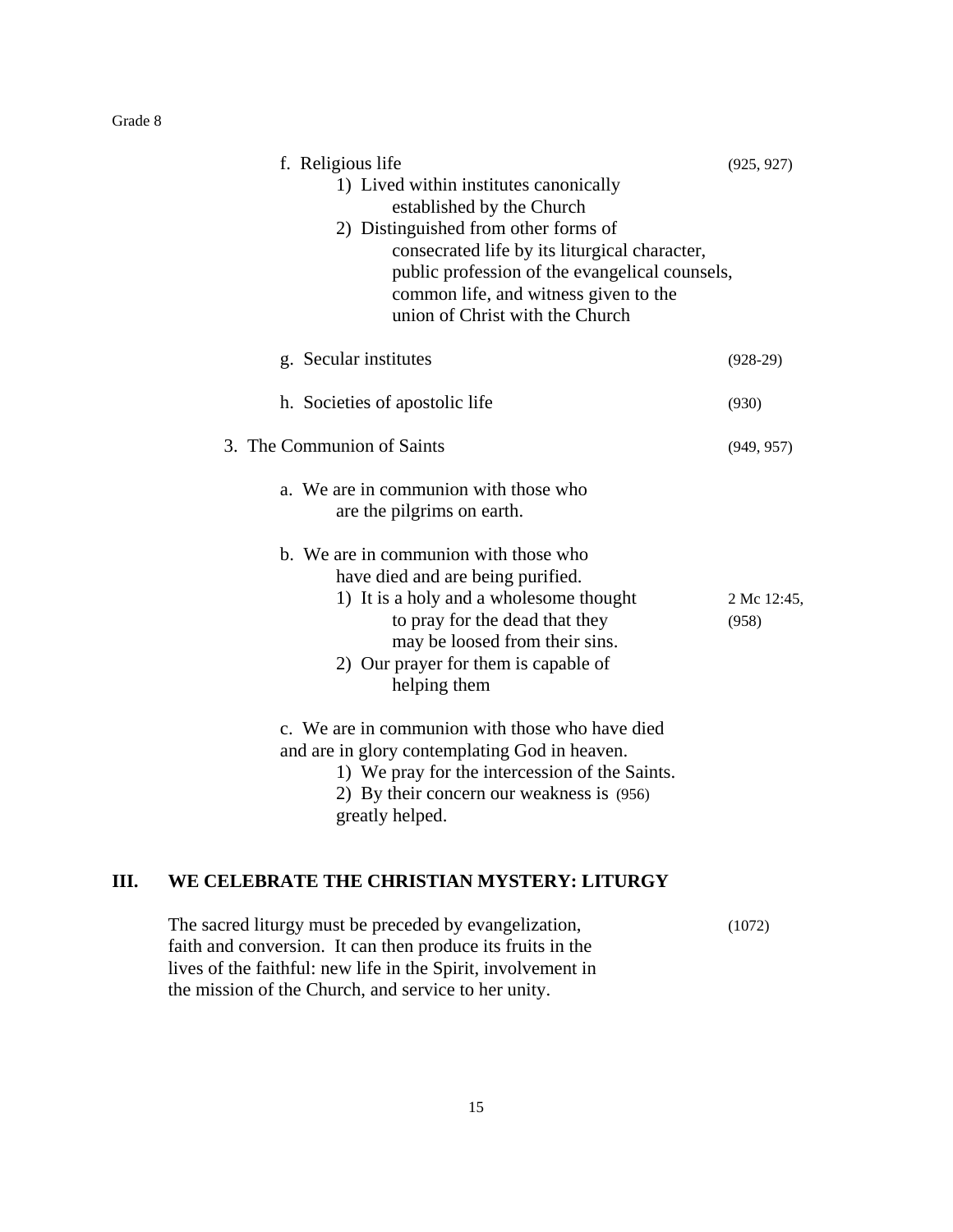| A. | THE LITURGY: WORK OF THE PEOPLE                                                                                                                                                                                 |              |
|----|-----------------------------------------------------------------------------------------------------------------------------------------------------------------------------------------------------------------|--------------|
|    | 1. "Liturgy" originally meant a "public work"<br>or a "service in the name of / on behalf of the people."<br>2. In Christian tradition it means the participation<br>of the People of God in "the work of God." | (1069)       |
|    | 3. In the New Testament the word "liturgy" refers<br>not only to the celebration of divine worship,<br>but also to the proclamation of the Gospel<br>and to active charity.                                     | (1070)       |
|    | 4. It is through the liturgy especially that the<br>faithful are enabled to express in their lives<br>and manifest to others the mystery of Christ<br>and the real nature of the true Church.                   | SC 2, (1068) |
| B. | THE LITURGY: WORK OF THE HOLY TRINITY                                                                                                                                                                           |              |
|    | 1. In the liturgy of the Church, God the Father<br>is blessed and adored as the source of all<br>the blessings of creation and salvation,<br>with which he has blessed us in his Son.                           | (1110)       |
|    | 2. Christ's work in the liturgy is sacramental                                                                                                                                                                  |              |
|    | a. His mystery of salvation is made<br>present by the power of his Holy Spirit.                                                                                                                                 |              |
|    | b. Through liturgical actions the pilgrim<br>Church already participates, as a foretaste,<br>in the heavenly liturgy.                                                                                           | (1111)       |
|    | 3. The Holy Spirit in the liturgy of the Church                                                                                                                                                                 | (1112)       |
|    | a. Prepares the assembly to encounter Christ                                                                                                                                                                    |              |
|    | b. Makes the saving work of Christ present<br>and makes the gift of communion bear fruit in the Church                                                                                                          |              |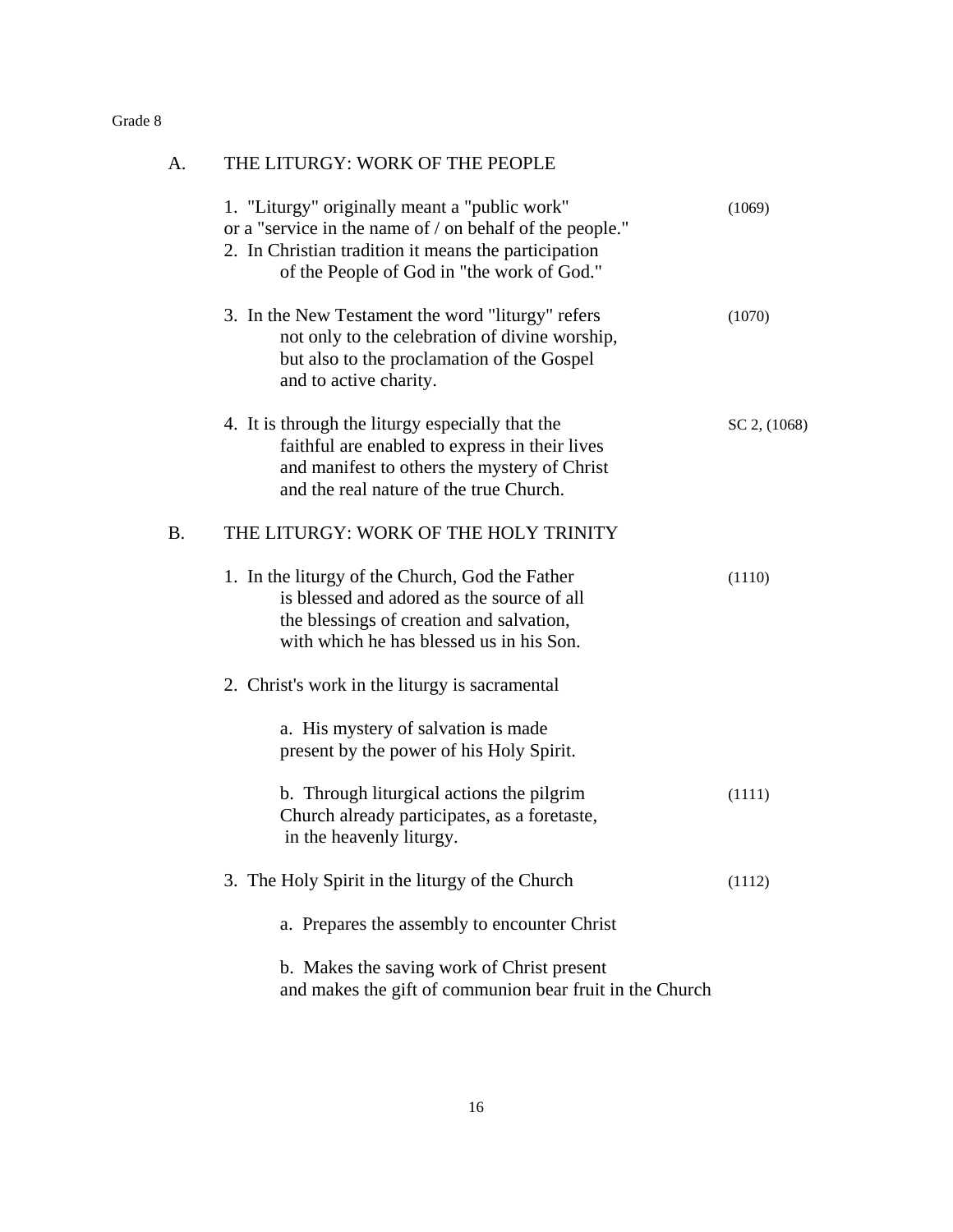# C. CELEBRATING THE CHURCH'S LITURGY

1. Who celebrates?

| a. The whole community, the community<br>of the baptized, the Body of Christ<br>united with its head, celebrates.                                                                                   | $(1140-41)$       |
|-----------------------------------------------------------------------------------------------------------------------------------------------------------------------------------------------------|-------------------|
| b. The members do not all have the same function.<br>Certain members are called by God, chosen and consecrated by the<br>sacrament of Holy Orders to act in the person of Christ.                   | (1142)            |
| c. Other particular ministries also exist.<br>These non-consecrated ministries include:<br>servers, readers, commentators and members<br>of the choir, and others.                                  | (1143)            |
| 2. How is the Liturgy celebrated?                                                                                                                                                                   |                   |
| a. Woven from signs and symbols                                                                                                                                                                     | (1145, 1189)      |
| b. Through words and actions                                                                                                                                                                        | (1153, 1190)      |
| c. With singing and music                                                                                                                                                                           | (1156, 1191)      |
| d. With holy images                                                                                                                                                                                 | (1159, 1192)      |
| 3. When is the Liturgy celebrated?                                                                                                                                                                  |                   |
| a. The Liturgical Seasons                                                                                                                                                                           | $(1163-65)$       |
| b. The "Lord's Day"<br>The principal day for the celebration of the Eucharist                                                                                                                       |                   |
| c. The liturgical year unfolds the<br>whole mystery of Christ                                                                                                                                       | $(1168-71, 1194)$ |
| d. The Liturgy of the Hours<br>(also called "the divine office")<br>1) This prayer includes hymns, psalms,<br>scripture readings, petitions, the Lord's Prayer,<br>and times of reflective silence. | (1177)            |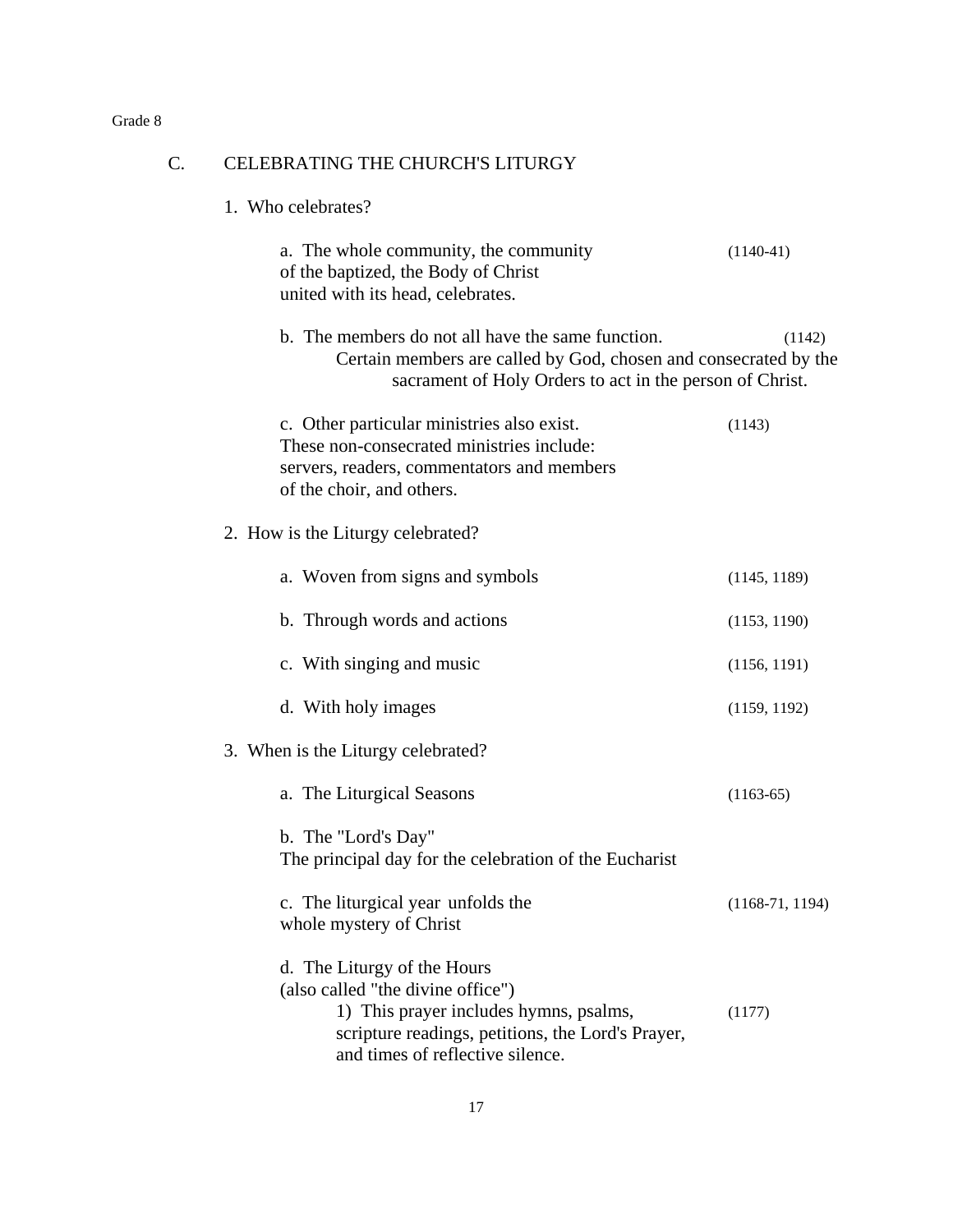| 2) Formally this prayer is said at<br>seven "hours" or times during                |             |
|------------------------------------------------------------------------------------|-------------|
| the day, with Morning Prayer                                                       |             |
| and Evening Prayer                                                                 |             |
| being the most important.                                                          |             |
| 4. Where is the Liturgy celebrated?                                                |             |
| a. When the exercise of religious liberty is<br>not thwarted, Christians construct | (1180)      |
| buildings for divine worship.                                                      |             |
| b. A church is "a house of prayer in which the                                     | $(1181-85)$ |
| Eucharist is celebrated and reserved,                                              |             |
| where the faithful assemble, and where                                             |             |
| is worshiped the presence of the                                                   |             |
| Son of God our Savior."                                                            |             |
|                                                                                    |             |

# **IV. WE CELEBRATE THE CHRISTIAN MYSTERY: SACRAMENTS AND SACRAMENTALS**

In this age of the Church, Christ now lives and acts in and with his Church through the sacraments in what the common Tradition of the East and West calls "the sacramental economy."

# A. THE SACRAMENTS

| 1. Christ instituted the sacraments of the new law.                                                                                                                                                                                          | (1114, 1210) |
|----------------------------------------------------------------------------------------------------------------------------------------------------------------------------------------------------------------------------------------------|--------------|
| a. Sacraments are "powers that come forth"<br>from the Body of Christ, which is ever-living<br>and life-giving. They are actions of the Holy Spirit<br>at work in his Body, the Church.                                                      | (1116)       |
| b. Celebrated worthily in faith, the sacraments<br>confer the grace that they signify.                                                                                                                                                       | (1127)       |
| c. From the moment that a sacrament is celebrated<br>in accordance with the intention of the Church,<br>the power of Christ and his Spirit acts in and through it,<br>independently and regardless of the personal holiness of the minister. | (1128)       |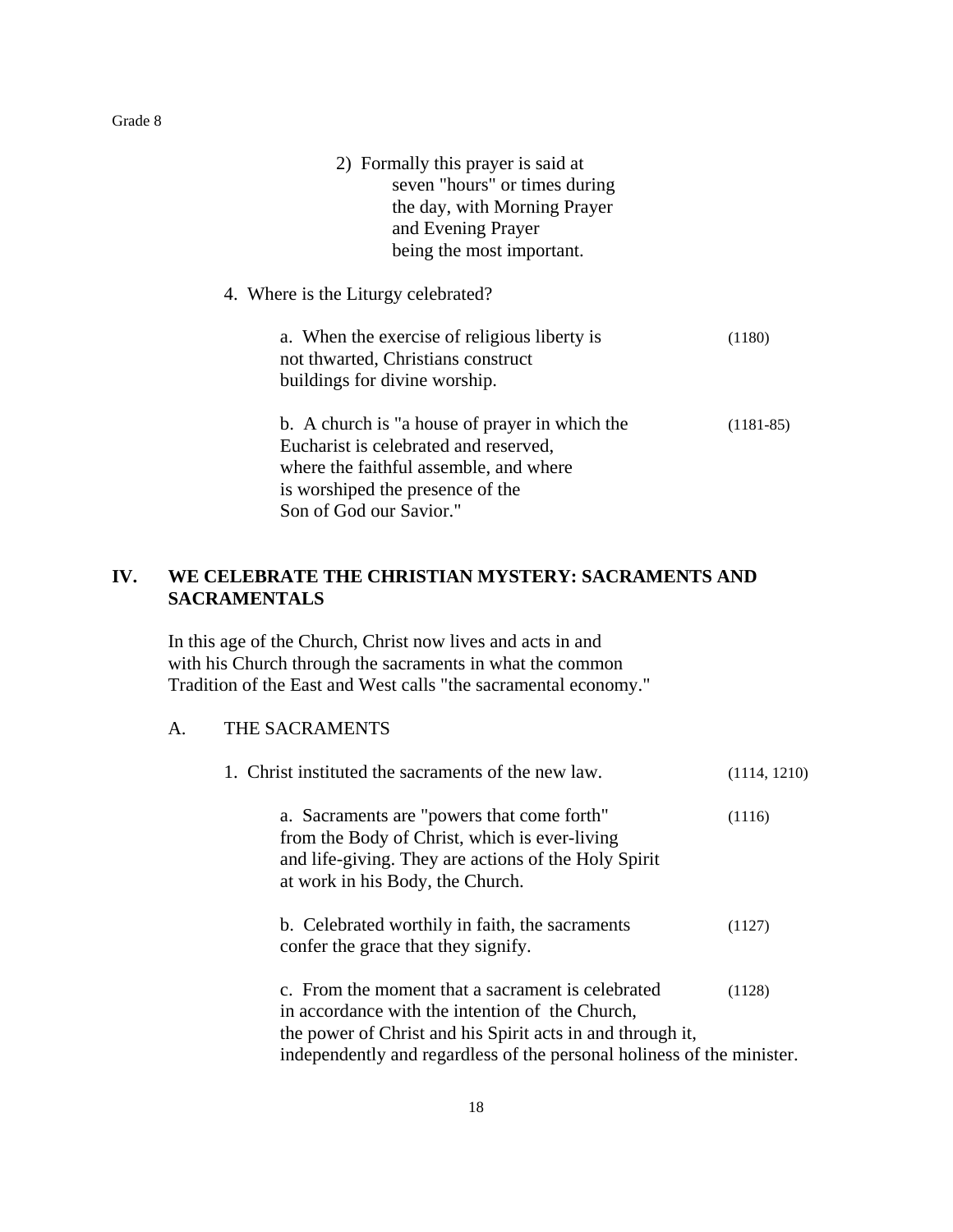|    | A.        | <b>DEFINITION</b>                                                                                       | (1168, 1194) |
|----|-----------|---------------------------------------------------------------------------------------------------------|--------------|
| V. |           | <b>LITURGICAL YEAR</b>                                                                                  |              |
|    |           | 3. Popular piety                                                                                        | (1674)       |
|    |           | 2. Characteristics                                                                                      | (1670)       |
|    |           | 1. The Church has instituted sacramentals,<br>sacred signs, which bear a resemblance to the sacraments. | (1667)       |
|    | <b>B.</b> | <b>SACRAMENTALS</b>                                                                                     |              |
|    |           | c. The Sacraments at the Service of Communion<br>Holy Orders and Matrimony                              | (1535)       |
|    |           | b. The Sacraments of Healing<br>Penance and Reconciliation<br>and Anointing of the Sick                 | (1421)       |
|    |           | a. The Sacraments of Christian Initiation:<br>Baptism, Confirmation, and the Eucharist                  | (1212)       |
|    |           | 3. The Seven Sacraments                                                                                 |              |
|    |           | c. To give worship to God                                                                               |              |
|    |           | b. To build up the body of Christ                                                                       |              |
|    |           | a. To sanctify humanity                                                                                 |              |
|    |           | 2. The purpose of the sacraments                                                                        | (1123)       |
|    |           | d. The fruits of the sacraments depend on the<br>disposition of the one who receives them.              | (1128)       |

The cycle of feasts and seasons celebrating the events of the life of Jesus Christ and his presence in the Church.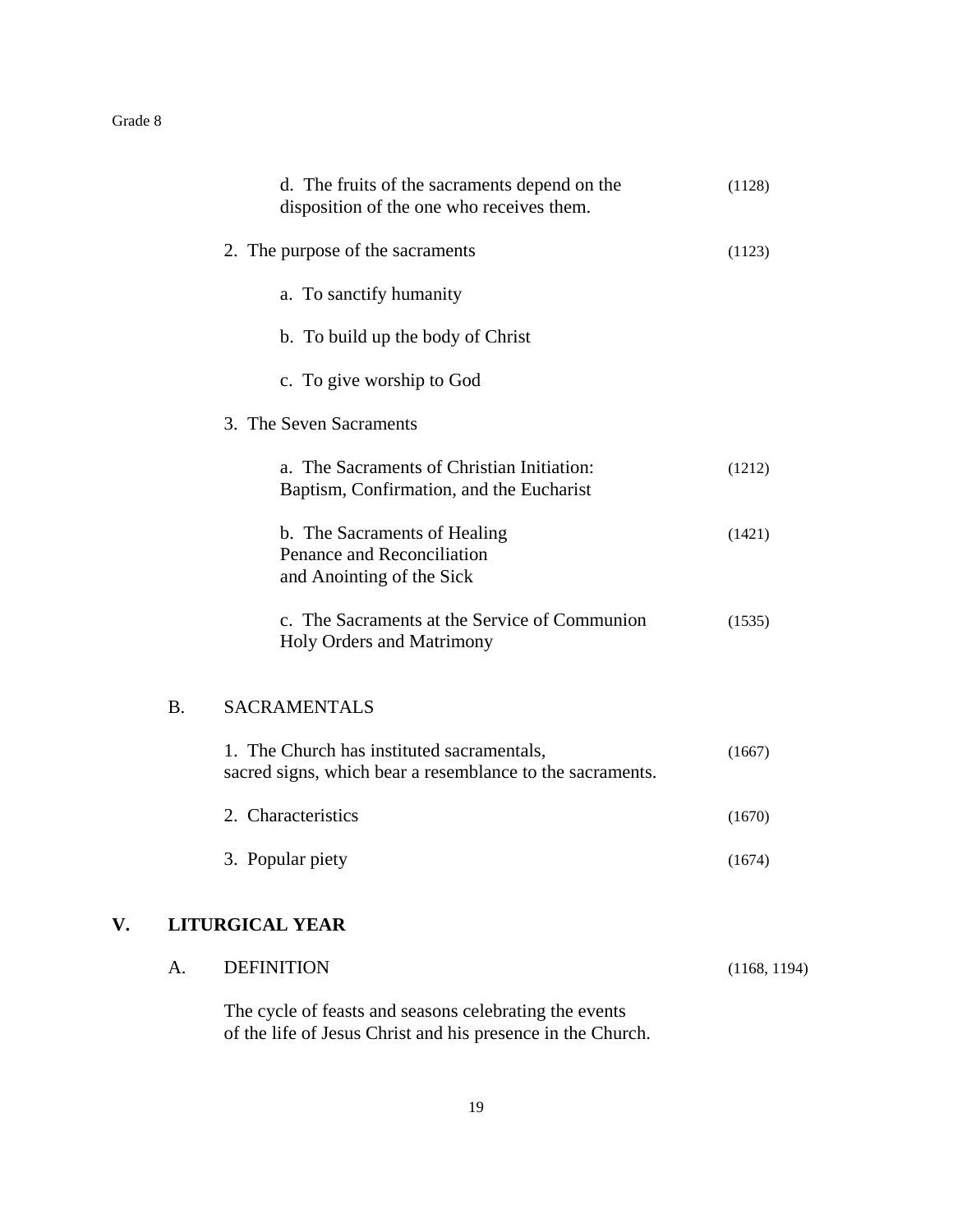| тас |  |
|-----|--|
|-----|--|

| <b>B.</b> | <b>SUNDAY</b><br>The Lord's day is the day on which we celebrate<br>the Resurrection of Jesus Christ.<br>We participate in the Mass on this most special<br>of all days to give praise and thanks to God. | (1167, 1193) |
|-----------|-----------------------------------------------------------------------------------------------------------------------------------------------------------------------------------------------------------|--------------|
|           | We are called to make it a day of joy and rest from work.<br>This is the heart of the Church = s life.                                                                                                    |              |
| C.        | <b>ORDINARY TIME</b>                                                                                                                                                                                      |              |
|           | 1. Time in the winter between Christmas time and Lent.                                                                                                                                                    |              |
|           | 2. Time in the summer and fall from Pentecost to the<br>Feast of Christ the King.                                                                                                                         |              |
|           | 3. Liturgical color is green for hope, life, growth.                                                                                                                                                      |              |
|           | 4. Time to hear the Scriptures proclaimed inviting us<br>to live out the mysteries of our faith remembered<br>in the special seasons and the message of the Gospels.                                      |              |
| D.        | <b>ADVENT</b>                                                                                                                                                                                             | (524)        |
|           | 1. Liturgical color is purple for preparation, sorrow for sin                                                                                                                                             |              |
|           | 2. Begins the Liturgical Year                                                                                                                                                                             |              |
|           | 3. Period of four weeks of preparation for the birth<br>of Jesus Christ, Christmas                                                                                                                        |              |
|           | a. Prayers and readings emphasize the coming of Christ                                                                                                                                                    |              |
|           | b. First part of Advent focuses on Jesus=<br>Second Coming at the end of time                                                                                                                             |              |
|           | c. Second part of Advent focuses on Jesus=<br>coming into human history in Bethlehem                                                                                                                      |              |
|           | 4. Advent symbols                                                                                                                                                                                         |              |
|           |                                                                                                                                                                                                           |              |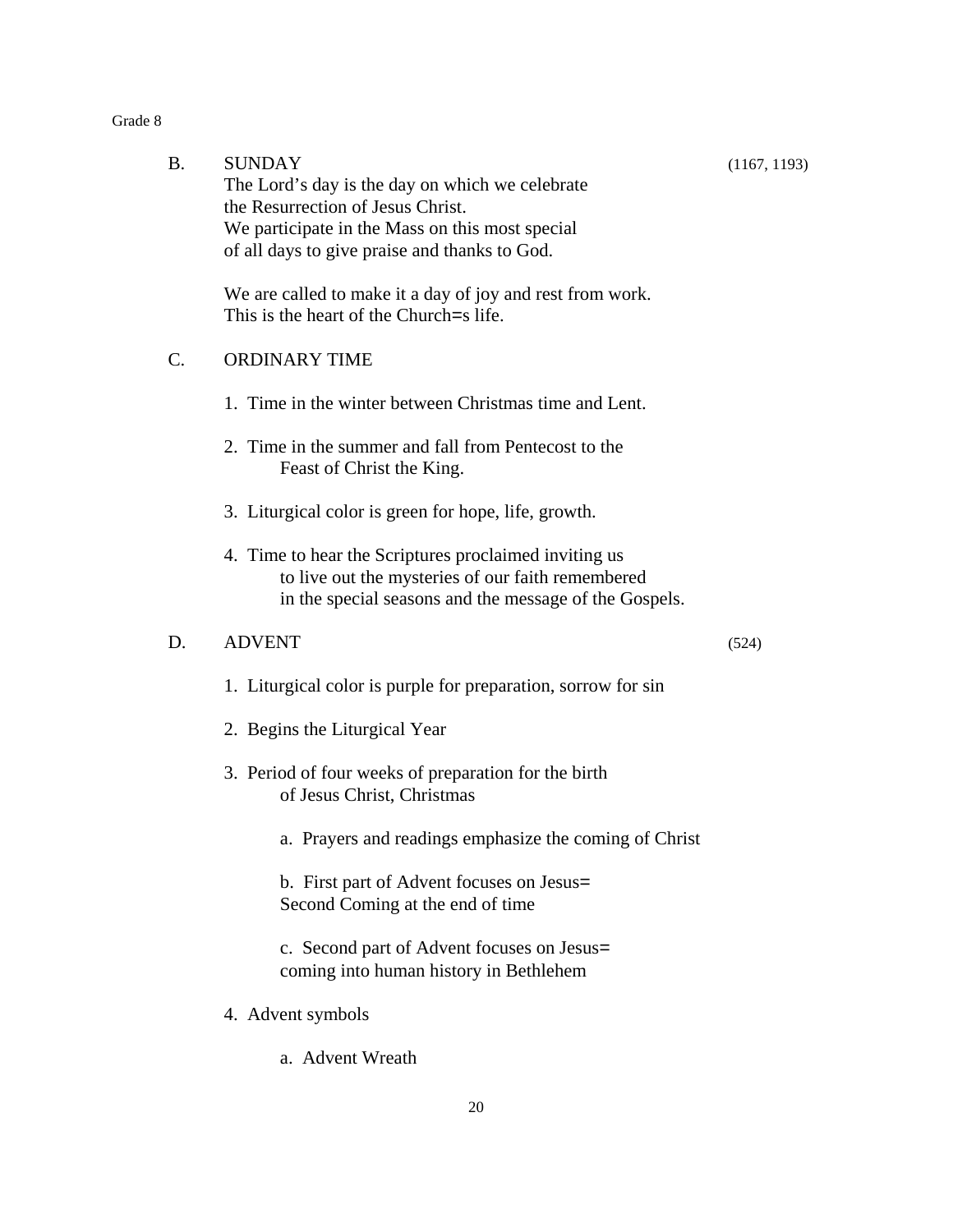- b. Jesse Tree
- c. O Antiphons

| Е.             | <b>CHRISTMAS</b>                                       | $(525-30)$                        |
|----------------|--------------------------------------------------------|-----------------------------------|
|                | 1. Liturgical color is white for joy, glory, innocence |                                   |
|                | 2. Scripture accounts of the birth of Jesus Christ     | Mt. $1:18-2:23$ ,<br>Lk. $2:1-21$ |
| $\mathbf{F}$ . | <b>SAINTS AND HOLY PEOPLE</b>                          | $(1172-73, 1195)$                 |
|                |                                                        |                                   |

Special days to honor saints are ranked and celebrated in different degrees.

| <i>Solemnity</i> : | liturgies celebrating events, beliefs, and personages of |
|--------------------|----------------------------------------------------------|
|                    | principle importance and universal significance          |
|                    | in salvation history                                     |
|                    |                                                          |
|                    |                                                          |

*Feast*: liturgies of major importance

*Memorial*: liturgies celebrating minor events in the life of the Blessed Virgin Mary and of saints significant to a local country, church or religious community

#### **August 11: St. Clare of Assisi**

St. Clare was born in Assisi, Italy in 1194. Her family was wealthy yet devout Christians. Although they wished Clare to marry, she asked to wait until she was eighteen. Around that time, she heard St. Francis preach and chose instead to devote her life to God and poverty. She was St. Francis' first female follower. He placed her and her sister Agnes in the church he had built at San Damiano, and the order was called the Order of Poor Ladies. They lived in severe poverty shoeless, little food, and kept silent most of the time. They remained enclosed in their convent and spent their days in prayer. In 1216, St. Clare was declared abbess. Through her leadership, the nuns maintained their Franciscan way of life, refusing to accept the less austere Rule of St. Benedict. St. Clare died in 1253, a few days after the order received official confirmation from the pope. Today, her nuns are called Poor Clares.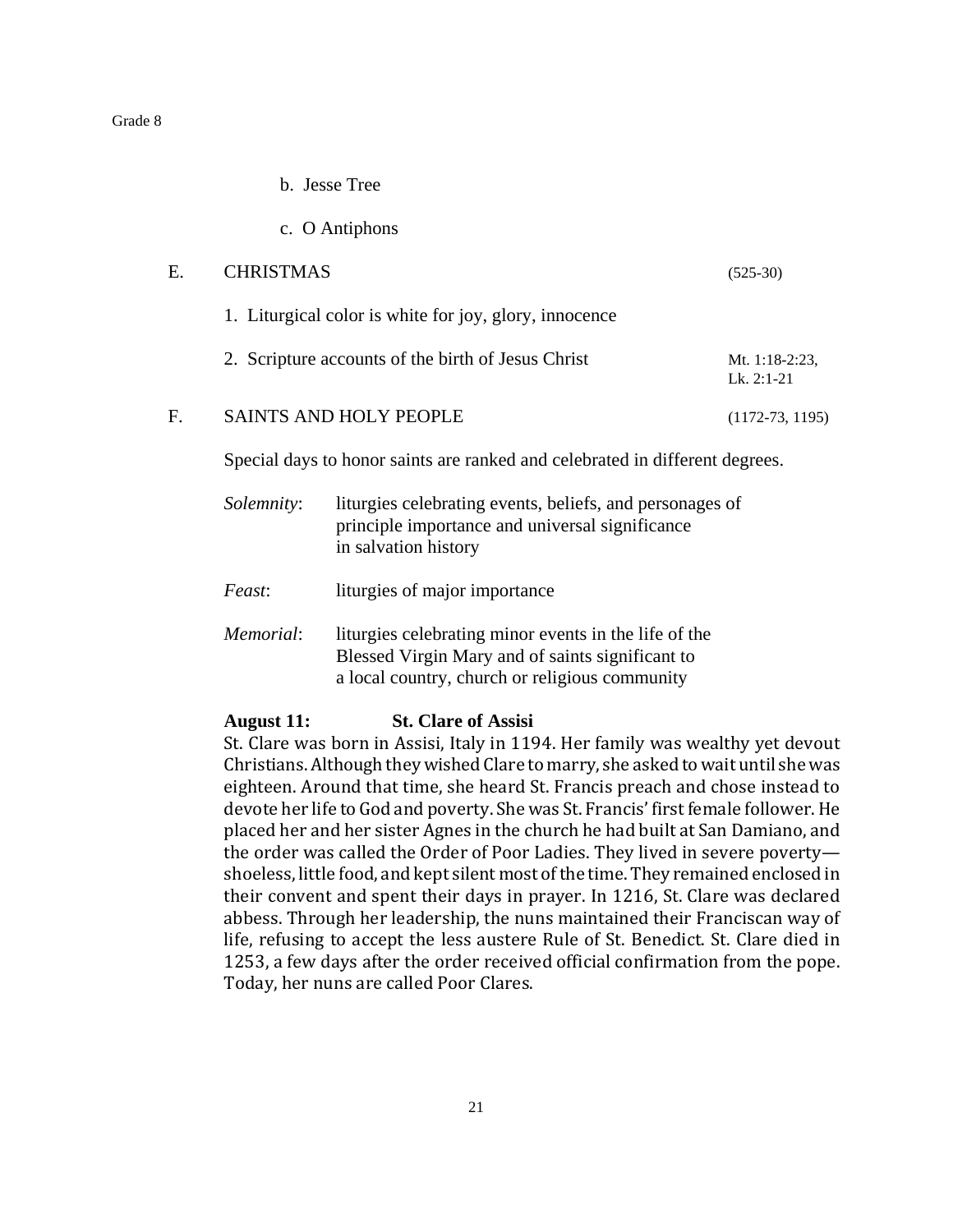# **August 20: St. Bernard of Clairvaux, Doctor**

Born in France in 1090, Bernard's parents saw early on that he had a talent for writing and poetry. He was given a good education and, upon the death of his mother when he was nineteen, Bernard chose to become a Cistercian monk. This new order was expanding and Bernard was sent to found a new abbey. Known as an engaging preacher and writer, Bernard helped shift Western Christianity towards a more personal and immediate faith life. A new emphasis was placed on imitating the life of Christ, and the Virgin Mary became a more important figure. Bernard engaged in various debates with many well-known religious figures of his day, which lead him to make enemies and admirers alike. He was chosen to judge the rival popes elected during a schism and chose Pope Innocent II. St. Bernard was an important champion of the Second Crusade and gave many fiery sermons encouraging men to join the cause. As a theologian, St. Bernard promoted the adoration of Mary and helped to re-establish the practice of Lectio Devina. He founded 163 Cistercian monasteries before his death in 1153. He was given the title Mellifluous Doctor because of his noted eloquence.

## **August 27: St. Monica**

St. Monica was the mother of St. Augustine. She was born in 331 and married a pagan named Patritius. Their marriage was difficult, since he was against her Christian faith. St. Monica had three children, and Augustine was her oldest son. She continued to pray, to act with patience and love, and to give charity to the poor. Eventually, her husband became a Christian and died soon after. Then St. Monica turned all her prayers to Augustine so that he would reform he wayward life. She followed him in his travels, and was joyful to see Augustine baptized in Milan. She died while traveling with St. Augustine to Carthage in 387.

#### **August 28: St. Augustine, Bishop and Doctor**

St. Augustine is one of the most influential and widely read of the early Church Fathers. He was born in 354 to a pagan father and a Christian mother (St. Monica). For much of his life, he rejected Christianity and studied literature, philosophy and rhetoric. He became a teacher and taught rhetoric and grammar at various schools in Carthage and in Rome. His mother, St. Monica, repeatedly urged him to become a Christian. Eventually, he met St. Ambrose, bishop of Milan, and was finally embraced the faith. He was ordained in 391 and made Bishop of Hippo in North Africa. St. Augustine used his intelligence to become an important reformer and theologian, helping to put down some of the many heresies existing in the Christian community. Two of his books, *Confessions* and *City of God*, remain influential to this day. His theology developed ideas like original sin, just war, and humans as a union of body and soul, in addition to reaffirming the Real Presence of Christ in the Eucharist. He died in 430.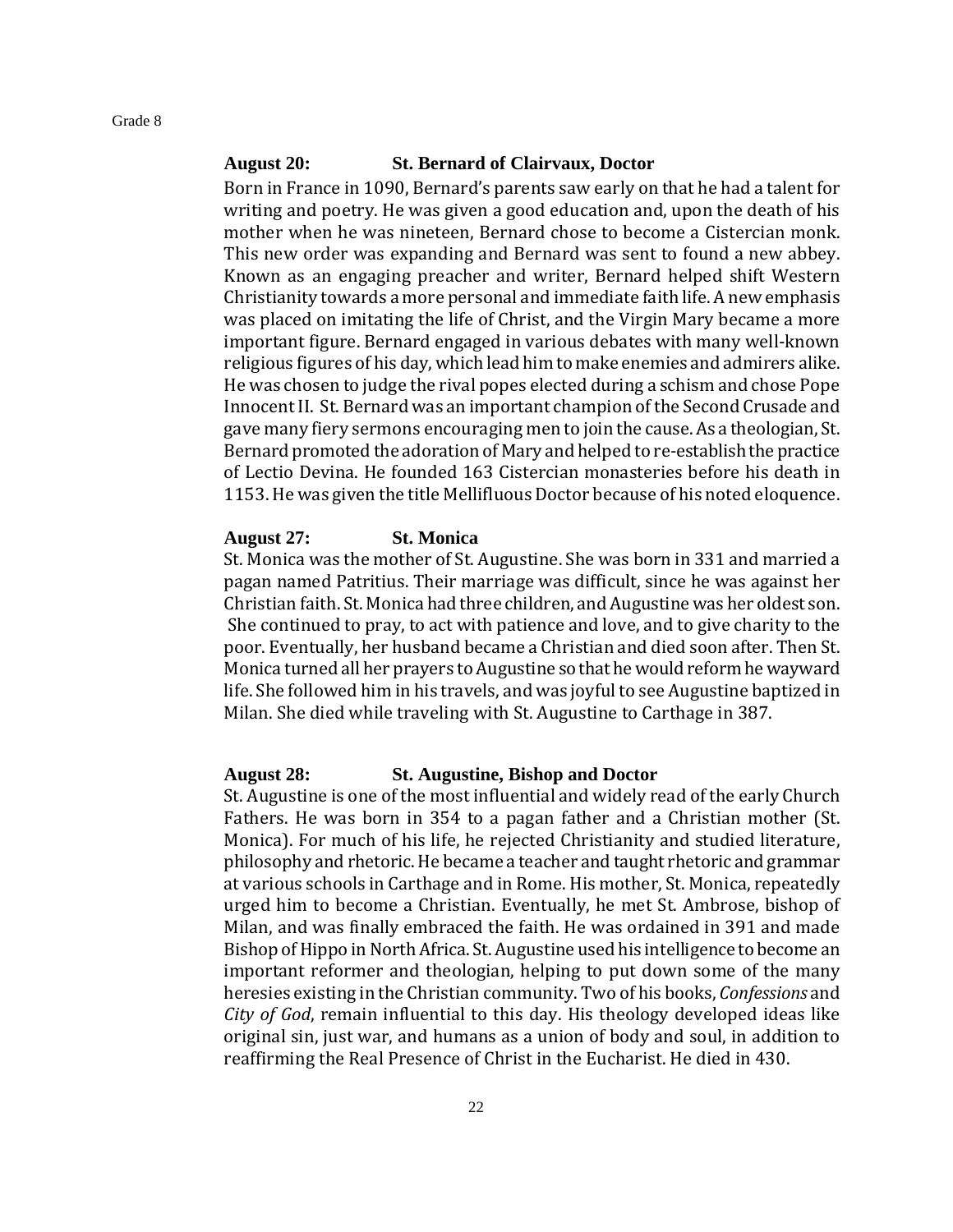#### **September 5: St. Teresa of Calcutta**

Agnes Gonxka Bojaxhia was born in Yugoslavia on August 27, 1910. Active in her home parish, she felt called to be a missionary. At the age of eighteen, she joined the Sisters of Loretto in Ireland and journeyed to India in 1929. For the next seventeen years, she taught at St. Mary's School for girls in Calcutta. On September  $10<sup>th</sup>$ , 1946, Mother Teresa received a "call within a call" and she felt a newfound desire to help the poor and bring souls to Jesus. She formed a new religious community, the Missionaries of Charity. They opened a home for the dying and went out into the streets to work with the poorest of the poor in the slums. They cared for them, believing, as Christians, that all people are worthy of love because they have been made in the image and likeness of God. The Missionaries of Charity grew quickly and spread their work to many other countries. Mother Teresa was awarded the Pope John XXIII Peace Prize in 1971 and the Nobel Peace Prize in 1979, as well as many other international accolades. She died on September 5, 1997 and was beatified by Blessed Pope John Paul II in 2003.

#### **October 15: St. Teresa of Avila, Virgin and Docto***r*

St. Teresa was born into a rich Spanish family in 1515. When she was fourteen, her mother died and her father sent her to be educated by the Augustinian Sisters. She eventually decided to enter the Carmelites. Her early years were marked by illness and migraines, and she often found it difficult to pray. Years later she received help from two deeply spiritual persons, St. Francis Borgia and St. Peter Alcantara. Through their encouragement, she made great progress in her prayer life and began to experience ecstatic visions. After this period, she led a reform of her Carmelite order because she felt the spiritual life of the order was hurting. She traveled throughout Spain and reformed many religious houses, aided by St. John of the Cross. Teresa wrote extensively, including the great work of mystical spiritualism, *Interior Castle*. She died in 1582 and was named a Doctor of the Church by Pope Paul VI in 1970.

# **October 22: Saint John Paul II, Pope**

Saint John Paul II became pope at the age of fifty eight in 1978. Born in Poland in 1920, his call to the priesthood came amidst the turmoil of World War II. He became known for his philosophical and theological writings, his contributions at the Second Vatican Council, and his love of working with young people. Many of these things informed his papacy. As pope, Saint John Paul II effectively used his visibility as a world leader to draw attention to the most pressing issues of the time, especially protection for the unborn, bringing an end to communism in Eastern Europe, and interfaith dialogues. He survived an attempt made on his life in 1981. He initiated Word Youth Day, of which he is patron, in 1985, which brings together millions of young Catholics from all over the world for a week of prayer and celebration. After a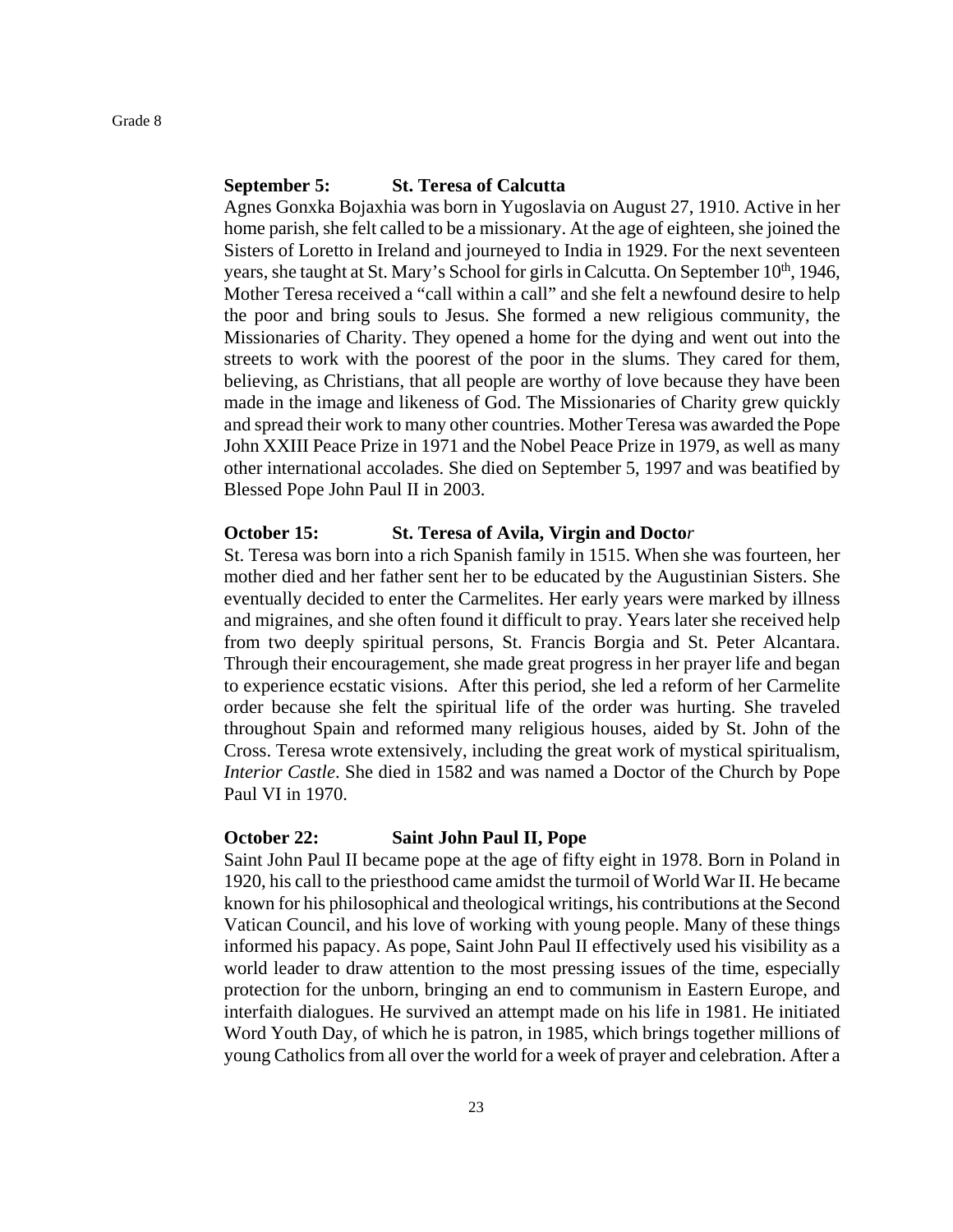long and painful struggle with Parkinson's disease, Saint Pope John Paul II died on April 2, 2005.

#### **November 4: St. Charles Borromeo**

St. Charles Borromeo, who lived in Italy from 1538-1584, is remembered as a great reformer of the Church during the  $16<sup>th</sup>$  century. A member of the powerful Medici family, his uncle was Pope Pius IV. He became a priest at the age of 25 and, because of his family connections, was immediately thrust into some important positions within the Church. He was named Secretary of State in 1559 and helped reconvene the Council of Trent in 1562. He oversaw the writing of the catechism, missal and breviary for the Council, helped establish seminaries, founded the Confraternity of Christian Doctrine for educating young children, and helped promote the Jesuit missions in England. He continued to work tirelessly to institute Church reforms until his death in 1584.

#### **November 13: St. Frances Xavier Cabrini**

Frances was born in Italy in 1850. She was a school teacher in an orphanage in Italy. Frances founded the Missionary Sisters of the Sacred Heart and, with seven other women, cared for poor children in schools and hospitals. Pope Leo XIII asked her to go to New York City to work with Italian immigrants. Although dreadfully afraid of water, she traveled to New York and in the next thirty years continued to travel, founding more than fifty schools, hospitals, and orphanages in England, France, Spain, and North and South America. She was canonized in 1946 and was the first citizen of the United States so recognized.

#### **December 3: St. Francis Xavier**

St. Francis Xavier was born in Spain in 1506. A student of St. Ignatius Loyola, he and St. Ignatius co-founded the Society of Jesus, known as the Jesuits, in 1534. They desired to send out missionaries all over the world. St. Francis spent much of the rest of his life founding missions in Asia, especially in India. His work throughout India, Japan and Malaysia was very difficult since he lived amongst the poor and ministered to the sick. He died on an island near Hong Kong in 1552.

#### **VI. MARY** (1195)

# A. MARIAN CHURCHES AND SHRINES

- 1. Local shrines
	- a. The Miraculous Medal Shrine, Germantown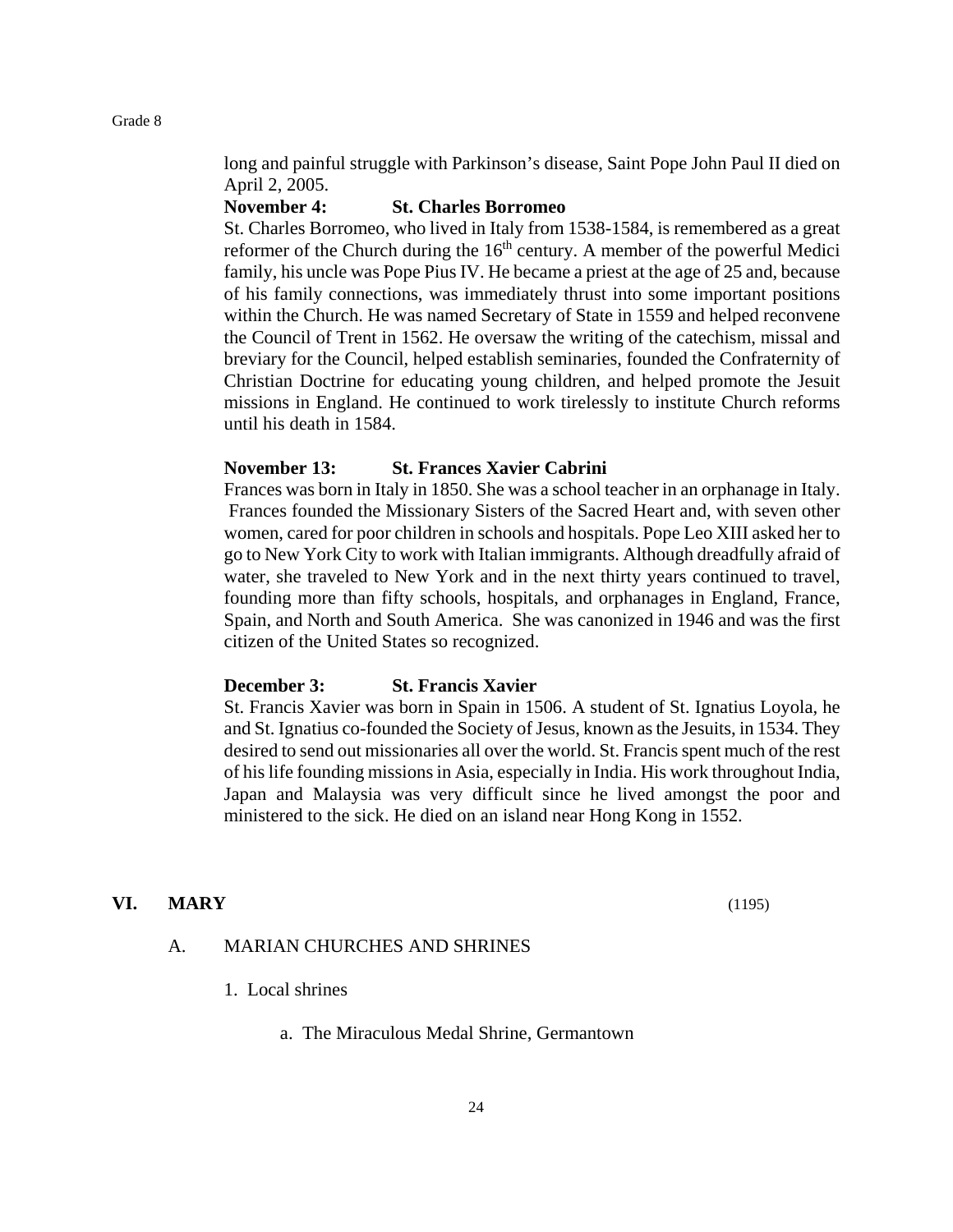|  |  |  |  | b. Our Lady of Czestochowa, Doylestown |  |  |
|--|--|--|--|----------------------------------------|--|--|
|--|--|--|--|----------------------------------------|--|--|

- 2. National Shrine of the Immaculate Conception, Washington, D.C. - Patronal Church of the United States
- 3. Basilica of St. Mary Major, Rome Oldest Church in the Western world dedicated to the honor of Mary
- 4. Loreto, Italy one of the most famous and venerated Shrines in the world
- 5. Our Lady of the Cape, Quebec, Canada
- 6. International shrines of authenticated apparitions of Our Lady
	- a. Guadalupe, Mexico
	- b. Miraculous Medal, Lourdes, La Salette and Pontmain, France
	- c. Knock, Ireland
	- d. Fatima, Portugal
	- e. Beauraing and Banneux, Belgium
	- f. Betania, Venezuela
	- g. Akita, Japan
- 7. Shrines of apparitions in process
	- a. Garabandal, Spain
	- b. Zeitun, Egypt
	- c. Cuapa, Nicaragua
	- d. Medjugorje, Bosnia
	- e. Kibeho, Africa
	- f. Damascus, Syria
	- g. San Nicolas, Argentina
	- h. Oliveto Citra, Italy
	- i. Naju, Korea
	- j. Scottsdale, Arizona

#### B.. MARY IN ART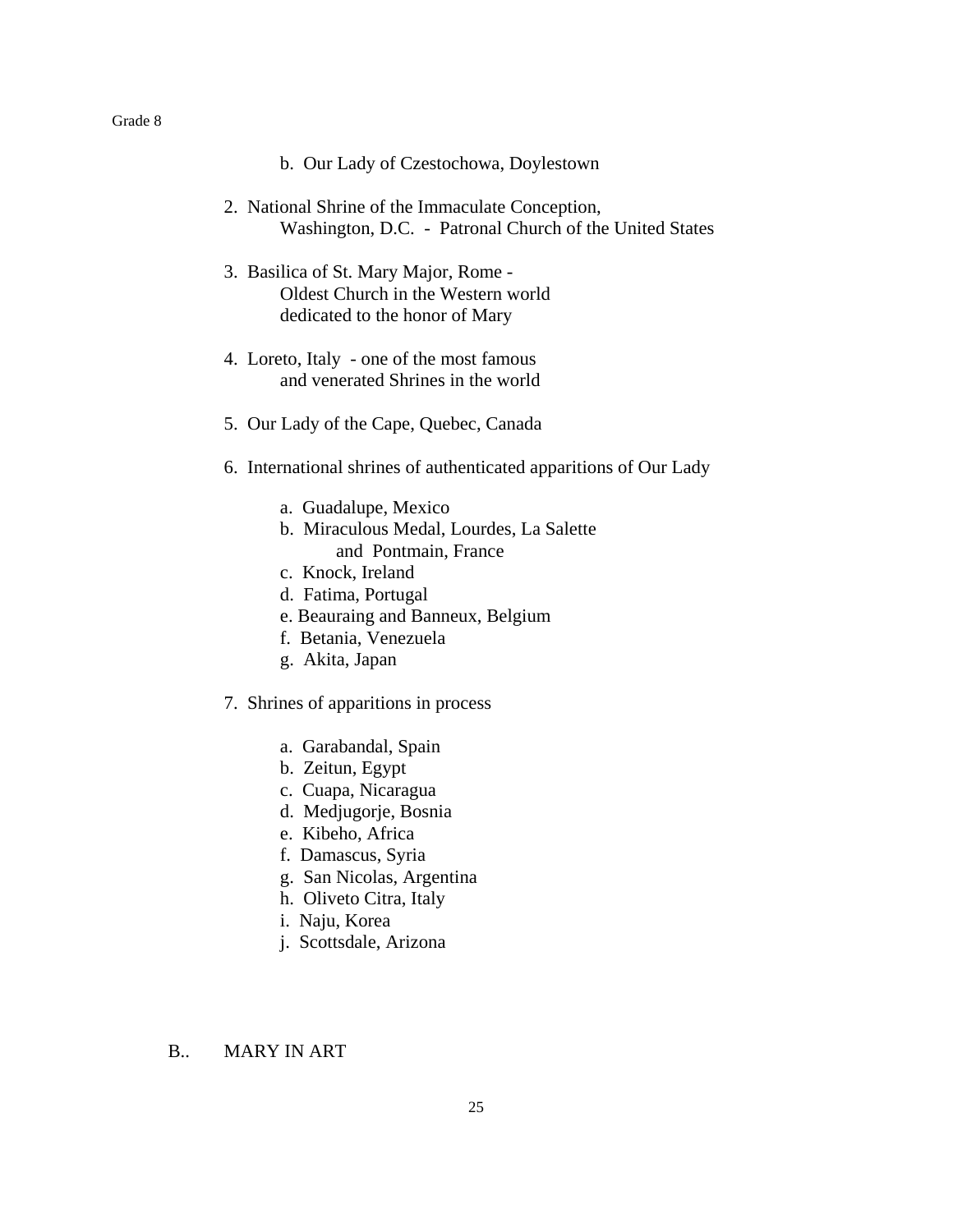- 1. Symbols
	- a. *Fleur-de-lis* a stylized lily
	- b. Heart pierced by a sword
	- c. As the virgin with long flowing hair
	- d. As Queen of heaven and earth with a crown of twelve stars, robed and surrounded by angels, crescent moon under her foot
	- e. As Mother of God with snake under her foot
- 2. Pictures
	- a. Cloak of Saint Juan Diego with image of Our Lady of Guadalupe

b. Miraculous picture, icon style of Our Mother of Perpetual Help (picture of Madonna and Child)

# C. TITLES OF MARY

- 1. Mother of God, Mother of the Church
- 2. Our Lady (French Notre Dame)
- 3. The Immaculate Conception

# D. DAYS IN HONOR OF MARY

#### **August 5 Dedication of Saint Mary Major**

After the Council of Ephesus (431 A.D.), this basilica was built in Rome in honor of the holy Mother of God. It is the oldest church in the West dedicated to the Blessed Virgin Mary.

#### **August 15 Solemnity of the Assumption**

Pope Pius XII, on November 1, 1950, infallibly defined what Catholics always believed: Mary was assumed body and soul into heaven. (CCC #966)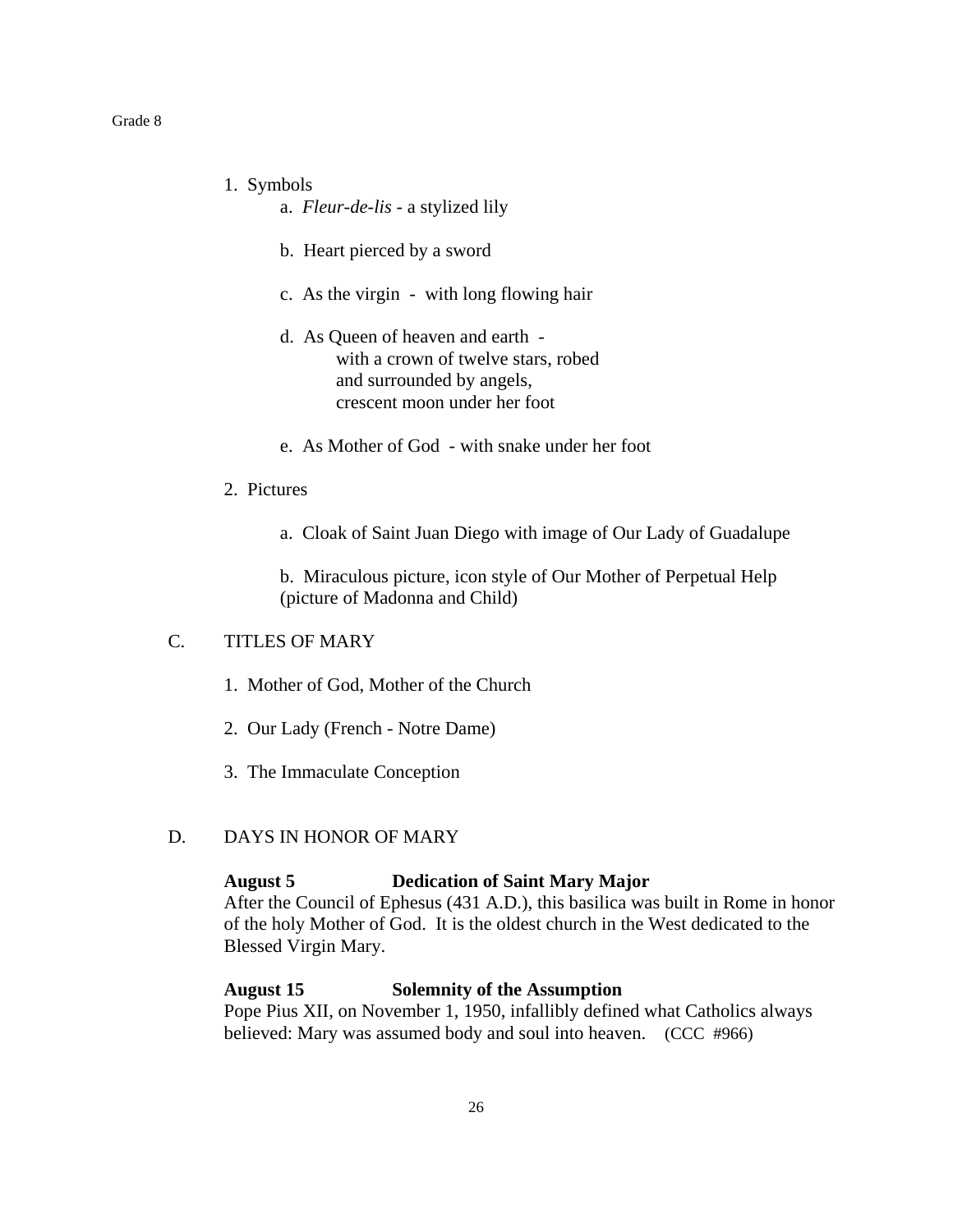#### **August 22 Memorial of the Queenship of Mary**

In 1954, Pope Pius XII established this feast which honors Mary who was crowned Queen of Heaven and Earth by Jesus when she on the day of her Assumption.

#### **September 8 Feast of the Birth of Mary**

Mary was the daughter of Saints Ann and Joachim. They prayed that God would bless them with a child, and He rewarded their faithfulness with a daughter set apart to be the mother of the Son of God. Because of this, she was conceived and born immaculate and full of grace. We do not know from the Gospels the exact date of Mary's birth. However, Christians have celebrated it on September  $8<sup>th</sup>$  since the  $7<sup>th</sup>$ century. Mary's birth is one of only three celebrated on the liturgical calendar.

#### **September 15 Memorial of Our Lady of Sorrows**

Today, we remember how Mary, as the mother of Jesus, suffered greatly. There are seven events in particular that we recognize, called the Seven Sorrows. The Sorrows, which are all found in the Gospels, are the prophecy of Simeon (Lk. 2:34- 35), the flight into Egypt to escape Herod (Mt. 2:13-21), the loss of Jesus for three days in the Temple (Lk. 2:41-50), meeting Jesus on the road Calvary (Jn. 19:17), the crucifixion and death of Jesus (Jn. 19:18-30), holding Jesus when He was taken down from the cross (Jn. 19:39-40), and Jesus laid in the tomb (Jn. 19:40-42). St. Bernard wrote, "Truly, O Blessed Mother, a sword has pierced your heart…He died in body through a love greater than anyone had known. She died in spirit through a love unlike any other since His." Our Lady of Sorrows, pray for us.

#### **October 7 Memorial of Our Lady of the Rosary**

This feast was established by Saint Pius V. Pope Gregory XIII later named this the Feast of the Holy Rosary. This feast invites everyone to meditate upon the mysteries of Christ, following the example of the Blessed Virgin Mary who was so singularly associated with the incarnation, passion and glorious resurrection of the Son of God. (Christian Prayer, 1976, p. 1285)

#### **November 19 Our Lady of Divine Providence**

On November 19, 1969 Pope Paul VI declared Our Lady Mother of Divine Providence principal patroness of the island of Puerto Rico, since November 19 was the date that the island was discovered. The image of Our Lady that is so special to the people of Puerto Rico shows the Divine Child sleeping peacefully in the Virgin Mary=s arms. However, the name and worship of Our Lady of the Divine Providence originated in Italy in the  $12<sup>th</sup>$  century, then spread to Spain and then to Puerto Rico.

#### **November 21 Memorial of the Presentation of Mary**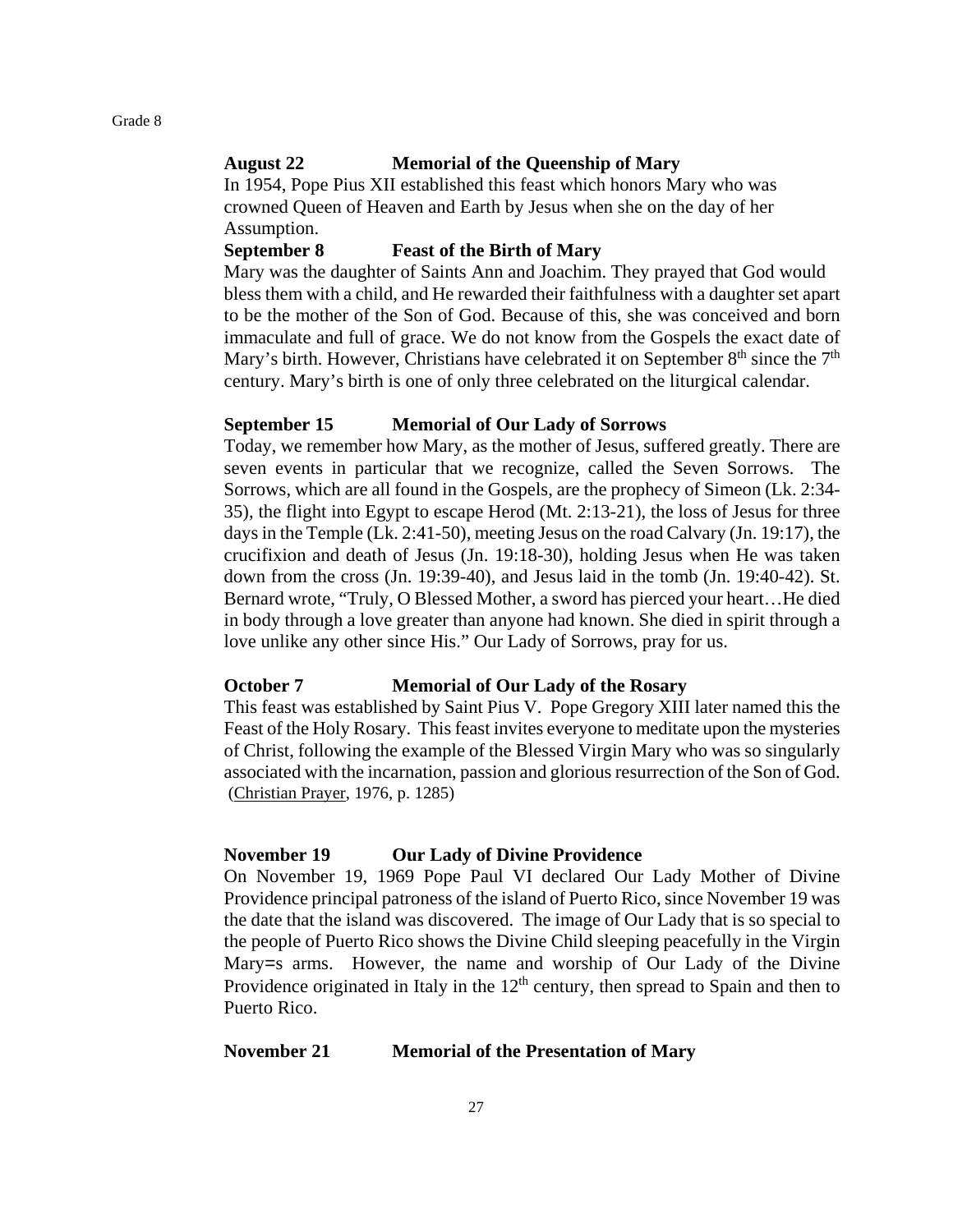The Presentation of Mary is a unique feast day. Although the event is not in the Bible, we learn from other sources that Mary's parents, Ann and Joachim, offered Mary to God in the Temple when she was only three years old. We celebrate this event because it helps us to understand Mary's unique holiness, which was nurtured from the very beginning of her life.

#### **November 27 Our Lady of the Miraculous Medal**

On November 27, 1830 Our Lady appeared to St. Catherine Laboure and asked that a medal be struck in her honor. On it were to be inscribed the words: AO Mary conceived without sin, pray for us who have recourse to thee!@

# **December 8 Solemnity of the Immaculate Conception**

Under the title of the Immaculate Conception, Mary is revered as the patroness of the United States and of the Archdiocese of Philadelphia. In 1854, Pope Pius IX declared: AFrom the first moment of her conception, the Most Blessed Virgin Mary, by a unique grace and privilege of God and in view of the merits of Jesus Christ, the Savior of the human race, was preserved from all stain of Original Sin.@ (CCC #490- 91)

### **December 12 Feast of Our Lady of Guadalupe**

Our Lady appeared to Juan Diego, a poor Mexican Indian, on December 9, 1531. Mary told Juan to build a Church. Juan went to the Bishop to tell him the Lady=s request. The bishop did not believe him. Three days later, when Juan again went to the bishop and opened his cloak to give to the Bishop roses which the Lady had arranged in Juan=s cloak, there was a picture of Mary on his cloak. The Bishop believed and built a church in honor of Mary. We honor Our Lady of Guadalupe because we recognize her concern for all people especially the suffering and the poor. December 9 is the feast of Saint Juan Diego. She is the patroness of the Americas.

#### **January 1 Solemnity of Mary, Mother of God**

This feast of Mary is considered to be one of the oldest and most important feasts of Our Lady. In 431, the Council of Ephesus met to correct false teachings about Christ's divinity. The Council affirmed that Jesus is true God and true man. Since Mary is the Mother of Jesus, who is the Second Person of the Blessed Trinity, she can truly be called the Mother of God. Devotion to Mary as the Mother of God continued to spread from this time to the present.

# E. PRAYERS TO MARY

1. The *Rosary*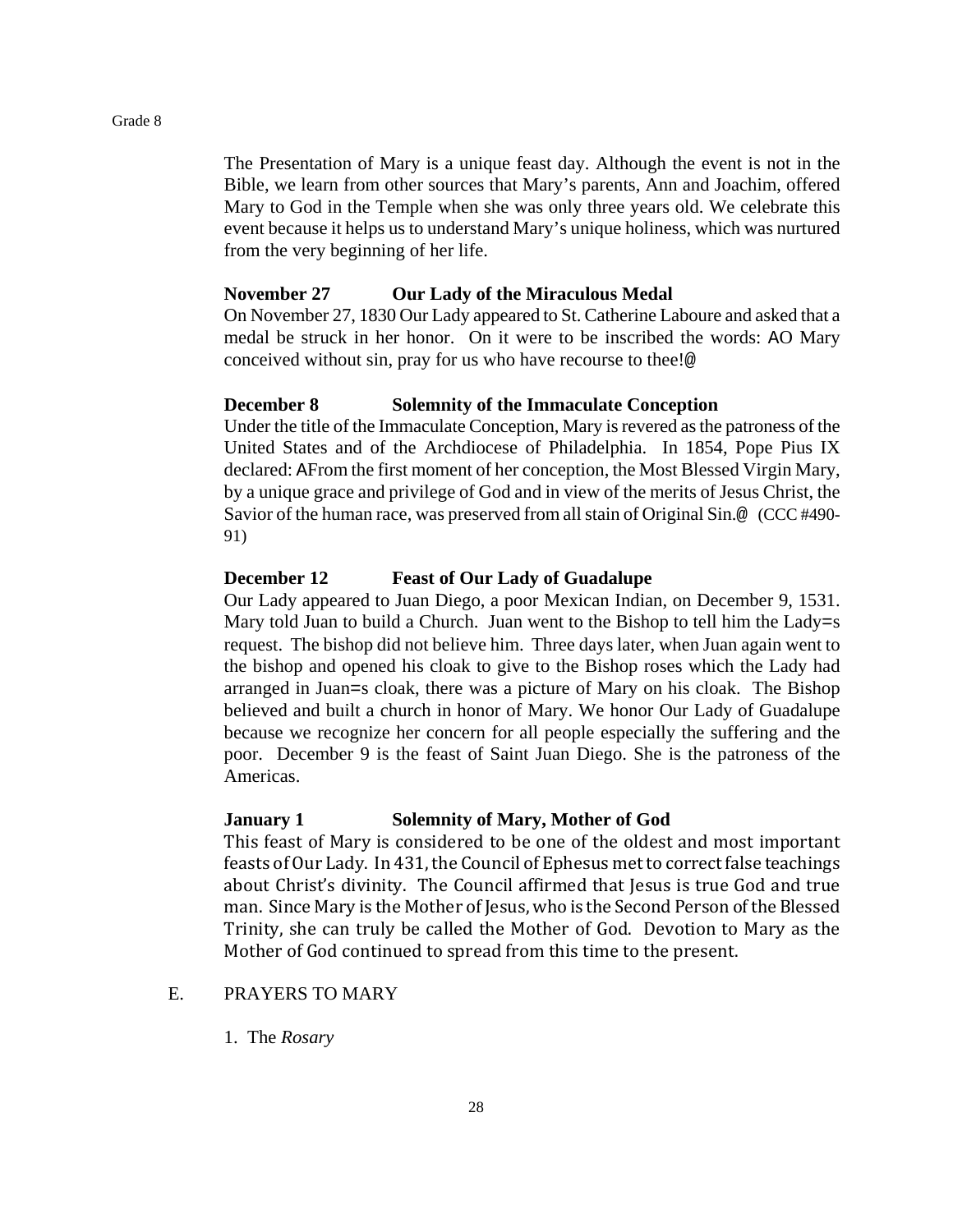$VII.$ 

|                 | 2. The Hail, Holy Queen                         |                                                   |
|-----------------|-------------------------------------------------|---------------------------------------------------|
|                 | 3. The Magnificat                               |                                                   |
|                 | 4. The Memorare                                 |                                                   |
| <b>PRAYER</b>   | 5. The Angelus / Regina Coeli (Queen of Heaven) |                                                   |
| A.              | <b>DEFINITION</b>                               | Lk. 11:1-4                                        |
| <b>B.</b>       | <b>KINDS</b>                                    | Lk. 11:5-13,<br>(2700, 2704,<br>2709-19, 2721-24) |
| $\mathcal{C}$ . | PURPOSES OF PRAYER                              |                                                   |
|                 | 1. Adoration                                    | $(2626-28, 2639)$                                 |
|                 | 2. Thanksgiving                                 | $(2637-38)$                                       |
|                 | 3. Petition                                     | $(2629-36)$                                       |
|                 | 4. Contrition                                   | $(2631, 2850-54)$                                 |
| D.              | <b>OTHER FORMS (See Prayer Appendix)</b>        |                                                   |
|                 | 1. The Jesus Prayer                             |                                                   |
|                 | 2. Praying in Common (Choral Speech)            |                                                   |
|                 | 3. Song and Gesture                             |                                                   |
|                 | 4. Meditation                                   |                                                   |
|                 | 5. Aspirations                                  |                                                   |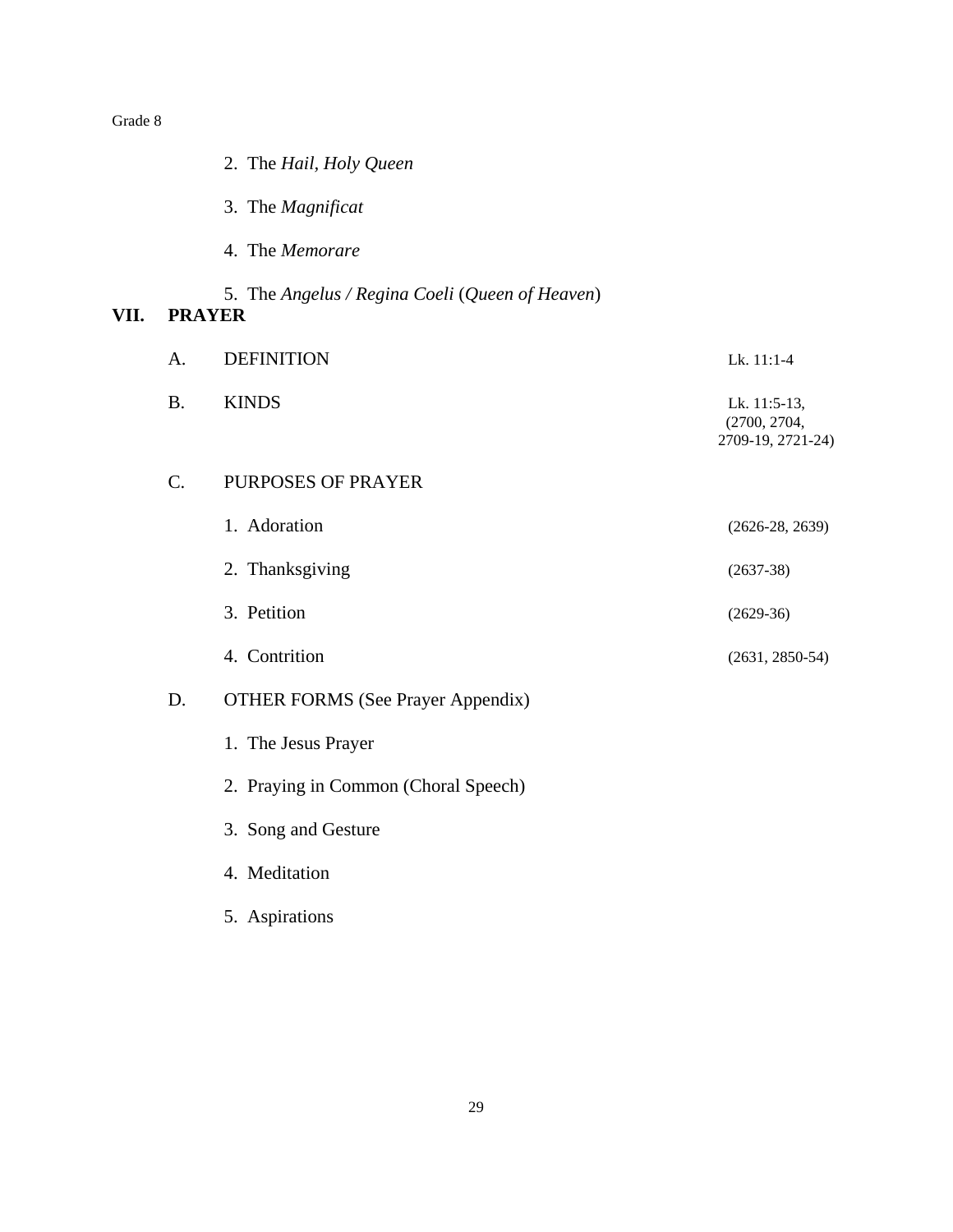# **VIII. SOCIAL JUSTICE**

*The commitment to human life and dignity, to human rights and solidarity, is a calling all Catholic educators must share with their students. It is not a vocation for a few religion teachers, but a challenge for every Catholic educator and catechist.*

Sharing Catholic Social Teaching: Challenges and Directions, USCC, 1998, p. 7

#### *Major Themes*

**The Life and Dignity of the Human Person Call to Family, Community and Participation Rights and Responsibilities of the Human Person Option for the Poor and Vulnerable**

- A. AWARENESS OF THE BASIC DIGNITY OF EACH PERSON
	- 1. Discuss ways to show respect for human life at every stage of development.
	- 2. Have students list positive attributes for each child in class.
	- 3. Discuss how television, movies, and videos support or fail to support the basic dignity of each person.

# B. RESPOND TO COMMUNITY NEEDS

- 1. Participate in the parish / school=s clothing and food collections.
- 2. Connect with Archdiocesan Social Service Agencies.
- 3. Adopt a school and provide supplies for the students.

For further ideas see From the Ground Up *Teaching Catholic Social Principles in Elementary Schools*, NCEA, 1999.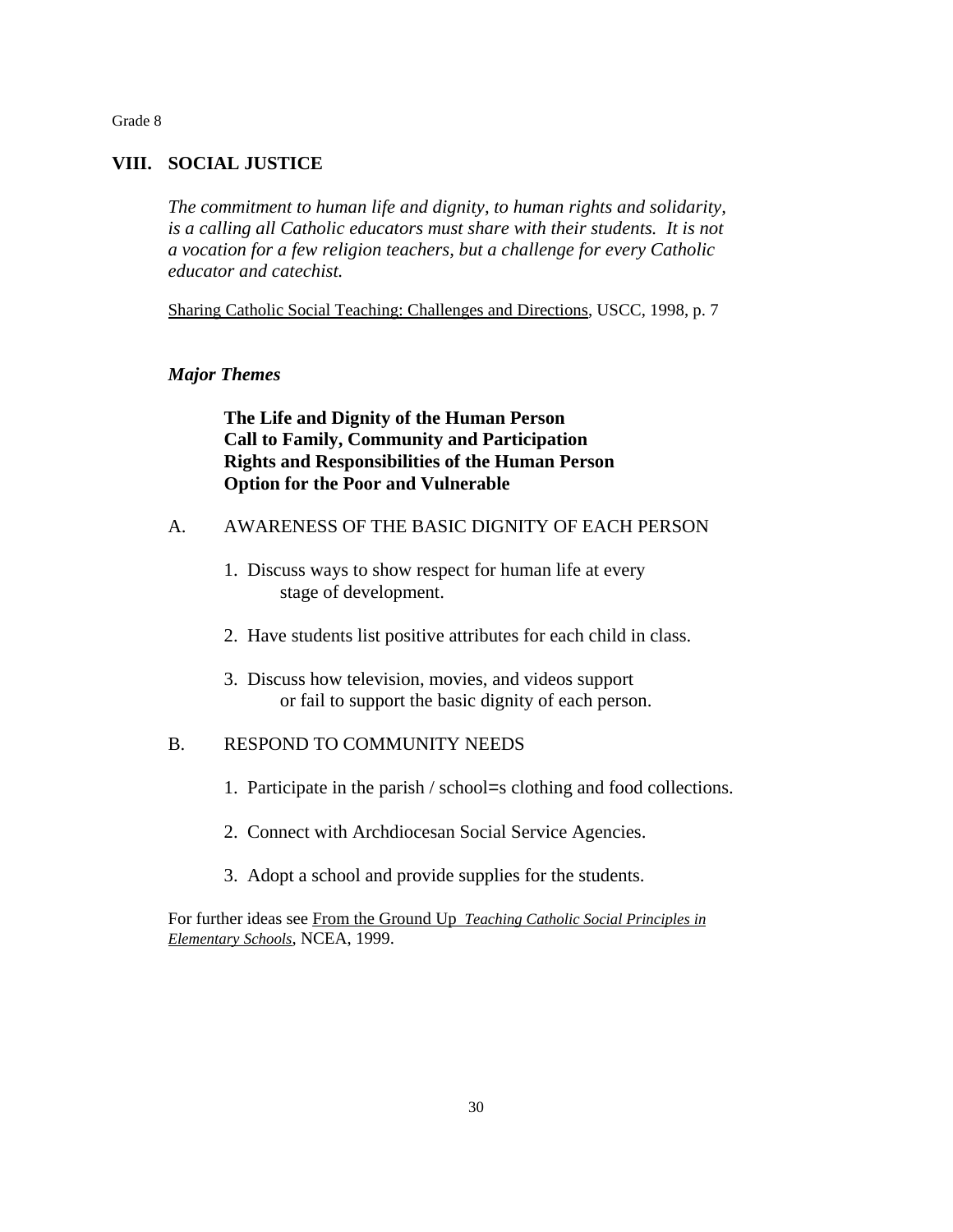# *Second Trimester*

# **I. LIFE IN CHRIST: THE HUMAN VOCATION**

|    | "Christian, recognize your dignity and, now that you<br>share in God's own nature, do not return to your former<br>base condition by sinning. Remember who is your head<br>and of whose body you are a member. Never forget that<br>you have been rescued from the power of darkness and<br>brought into the light of the Kingdom of God."<br>St. Leo the Great | (1691)       |
|----|-----------------------------------------------------------------------------------------------------------------------------------------------------------------------------------------------------------------------------------------------------------------------------------------------------------------------------------------------------------------|--------------|
| A. | THE DIGNITY OF THE HUMAN PERSON                                                                                                                                                                                                                                                                                                                                 |              |
|    | 1. The dignity of the human person is rooted<br>in its creation in the image and likeness of God.                                                                                                                                                                                                                                                               | (1700)       |
|    | a. The spiritual soul participates in the<br>light and power of the divine Spirit.                                                                                                                                                                                                                                                                              | (1704, 1711) |
|    | b. The intellect can understand the order<br>of things established by the Creator.                                                                                                                                                                                                                                                                              |              |
|    | c. The free will is capable of directing one<br>toward what is true good.                                                                                                                                                                                                                                                                                       |              |
|    | 2. Our dignity as human persons is fulfilled in<br>our vocation to divine beatitude/happiness.                                                                                                                                                                                                                                                                  | (1700)       |
|    | a. We want to be happy; God wants us to be happy.<br>1) The Beatitudes respond to our natural<br>desire for happiness.                                                                                                                                                                                                                                          |              |
|    | 2) God placed the desire to be happy in<br>the human heart in order to draw<br>us to himself.                                                                                                                                                                                                                                                                   | (1718)       |
|    | 3) The Beatitudes reveal the goal of                                                                                                                                                                                                                                                                                                                            | (1721)       |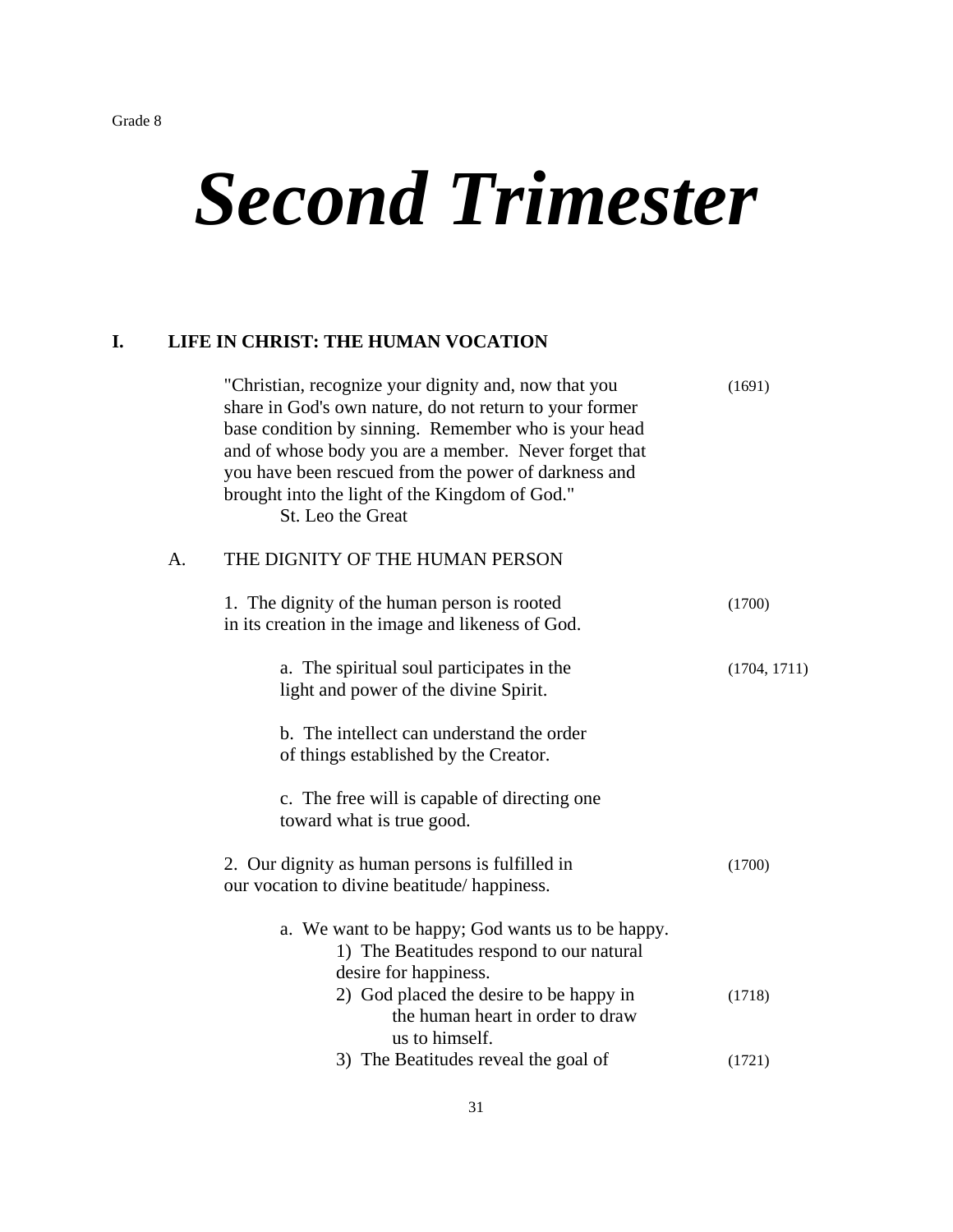| human existence.<br>a) God put us in this world to know,<br>to love, and to serve him, and<br>so to come to Paradise.<br>b) The New Testament calls this<br>(1) The Kingdom of God<br>(2) The joy of the Lord<br>(3) Entering into God's rest<br>(4) The glory of Christ<br>(5) The joy of the Trinitarian life<br>(6) Partakers of the divine nature                                     | (1720) |
|-------------------------------------------------------------------------------------------------------------------------------------------------------------------------------------------------------------------------------------------------------------------------------------------------------------------------------------------------------------------------------------------|--------|
| (7) Eternal life                                                                                                                                                                                                                                                                                                                                                                          | (1721) |
| b. Our vocation to divine happiness is meant<br>for each one of us as individual persons,<br>as well as for the Church as a whole.                                                                                                                                                                                                                                                        | (1719) |
| c. The Beatitudes are at the heart of Jesus'<br>preaching.<br>1) They depict the face of Jesus Christ<br>and portray his charity.<br>2) They express the vocation of the faithful<br>associated with the glory of his Passion and Resurrection.<br>3) They shed light on the actions and<br>attitudes characteristic of the Christian life.<br>4) They proclaim the blessings and rewards | (1716) |
| already secured for Christ's disciples.<br>5) They have begun in the lives of the<br>Virgin Mary and all the saints.                                                                                                                                                                                                                                                                      | (1717) |
| d. Such happiness (beatitude) surpasses<br>human understanding and human power.<br>It comes from an entirely free gift of God.                                                                                                                                                                                                                                                            | (1722) |
| e. The happiness we are promised confronts us<br>with decisive moral choices. AIt invites us<br>to purify our hearts of bad instincts and<br>to seek the love of God above all else.<br>It teaches us that true happiness is not found<br>in riches or well-being, in human fame or<br>power, or in any human achievement -<br>however beneficial it may be - such as science,            | (1723) |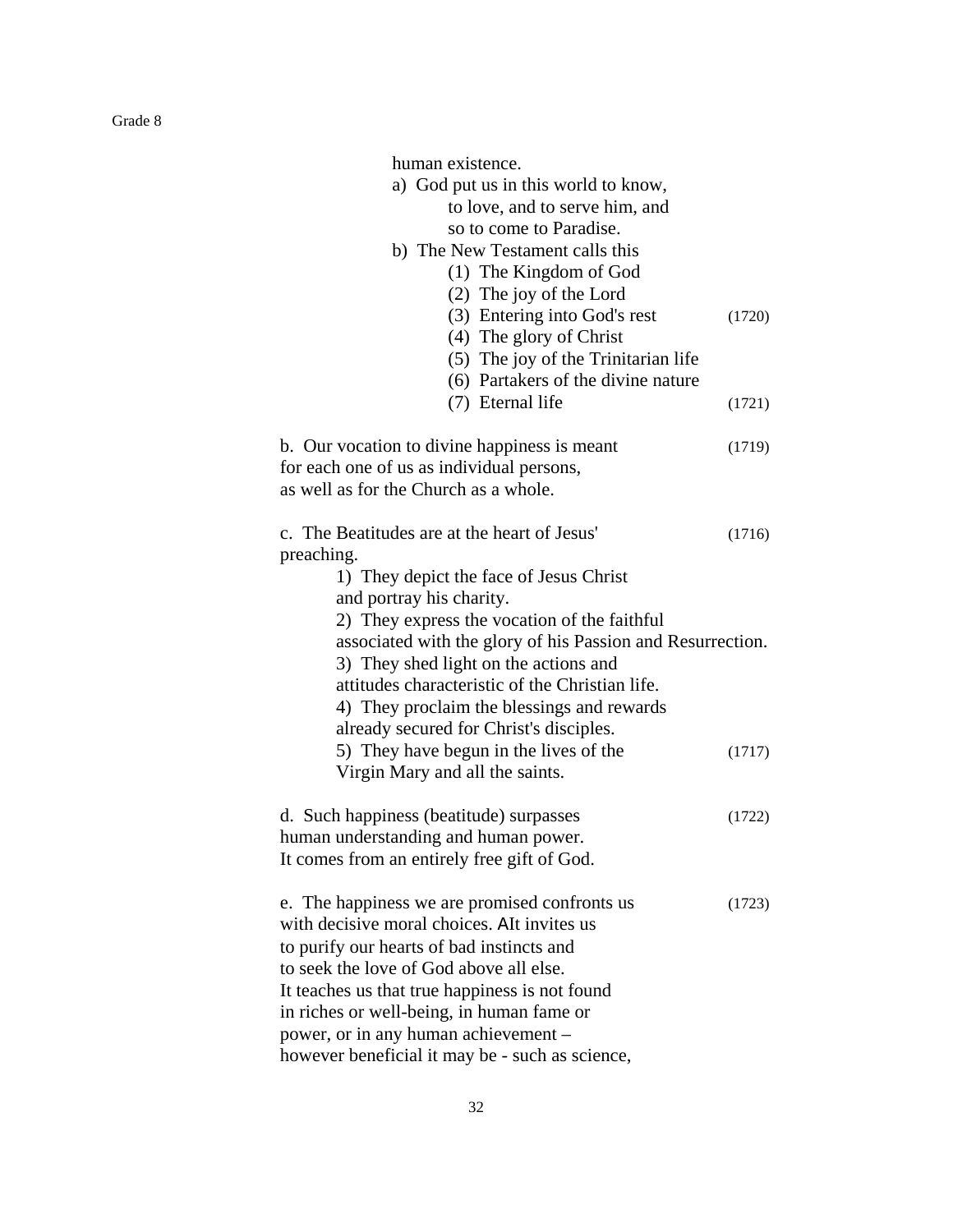| technology, and art, or indeed in any creature,<br>but in God alone, the source of every good<br>and of all love.@                                                                                            |              |
|---------------------------------------------------------------------------------------------------------------------------------------------------------------------------------------------------------------|--------------|
| 3. Human freedom: God willed that we would<br>of our own accord seek our Creator                                                                                                                              | (1730)       |
| a. Freedom is the power to act or not to act.<br>It attains perfection in its acts when<br>directed toward God, the sovereign Good.                                                                           | (1744)       |
| b. Freedom makes us responsible for our acts<br>to the extent that they are voluntary.<br>Progress in virtue, knowledge of the<br>good, and self-discipline enhance the<br>mastery of the will over its acts. | (1734)       |
| c. Responsibility for an action can be diminished<br>or even nullified by ignorance, force,<br>fear, habit, inordinate attachments and<br>other psychological or social factors.                              | (1935)       |
| 4. Human acts can be morally evaluated.<br>They are either good or evil.                                                                                                                                      | (1749)       |
| a. The morality of human acts depends on:<br>the <i>object</i> chosen,<br>the <i>end</i> in view or the intention,<br>and the <i>circumstances</i> of the action.                                             | (1750)       |
| b. A morally good act requires the goodness<br>of the object, of the end, and of the<br>circumstances together.                                                                                               | (1755, 1960) |
| c. There are concrete acts that are always<br>wrong to choose, because their choice<br>entails a disorder of the will,<br>i.e. a moral evil. One may not do evil<br>so that good may result from it.@         | (1761)       |
| 5. In themselves human feelings are neither good                                                                                                                                                              | $(1767-68)$  |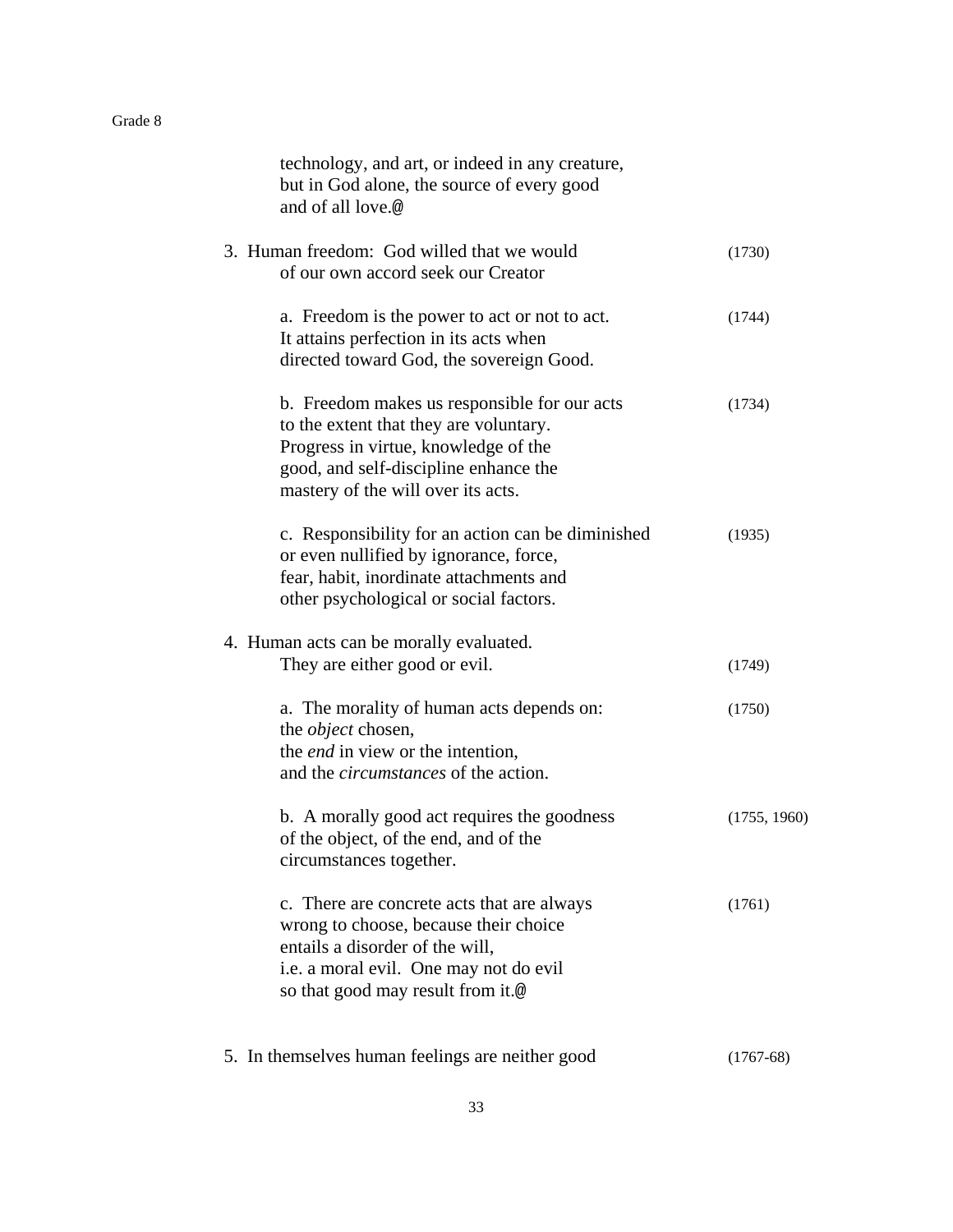| nor evil. Passions are morally good when<br>they contribute to a good action, evil in the<br>opposite case.                                                                             |        |
|-----------------------------------------------------------------------------------------------------------------------------------------------------------------------------------------|--------|
| a. The term "passions" refers to the affections<br>or the feelings.                                                                                                                     | (1771) |
| b. The principal passions are love, hate, desire,<br>fear, joy, sadness, and anger.                                                                                                     | (1772) |
| c. Strong feelings are not decisive for the<br>morality or the holiness of persons.                                                                                                     | (1768) |
| 6. Human Conscience                                                                                                                                                                     |        |
| a. Conscience is a judgment of reason<br>by which the human person<br>recognizes the moral quality of a<br>concrete act.                                                                | (1796) |
| b. When we have committed an evil act,<br>the verdict of our conscience remains<br>a pledge of conversion and of hope.                                                                  | (1797) |
| c. A well-formed conscience is upright and<br>truthful. It formulates its judgments<br>according to reason, in conformity<br>with the true good willed by the<br>wisdom of the Creator. | (1798) |
| d. Faced with a moral choice, conscience<br>can make either a <i>right judgment</i><br>in accordance with reason and the<br>divine law or, on the contrary,                             | (1786) |
| an erroneous judgment that departs from them.<br>1) Whatever the situation, we must<br>always seriously seek what is<br>right and good and discern the<br>will of God.                  | (1787) |
| 2) We must strive Ato interpret data of<br>experience and the signs of the times<br>assisted by the virtue of prudence,                                                                 | (1788) |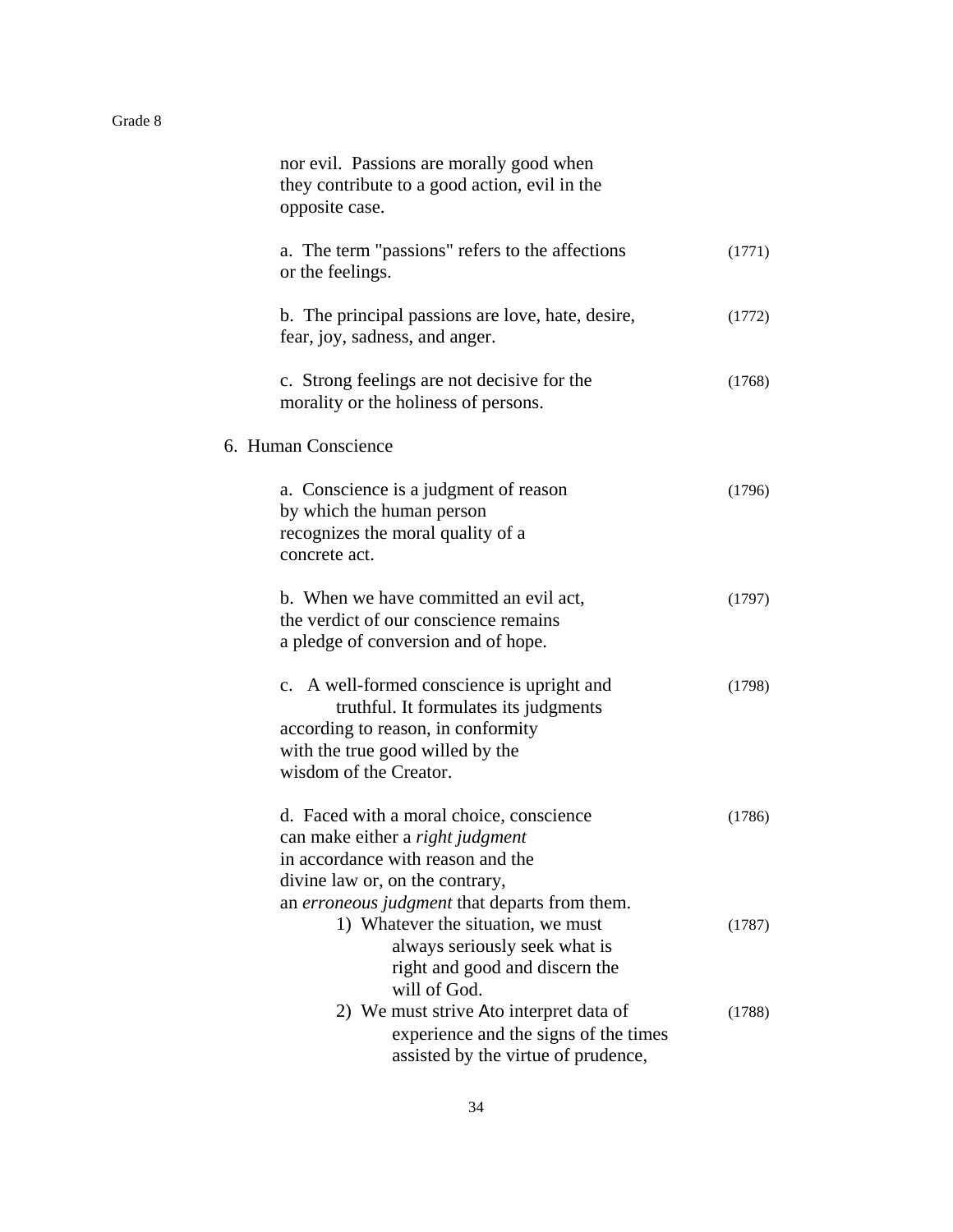| by the advice of competent people,<br>and by the help of the Holy Spirit<br>and his gifts.<br>3) We are sometimes confronted by situations<br>that make moral judgments less assured<br>and decision difficult.                                                                                                                                                          |                   |
|--------------------------------------------------------------------------------------------------------------------------------------------------------------------------------------------------------------------------------------------------------------------------------------------------------------------------------------------------------------------------|-------------------|
| 7. The Virtues                                                                                                                                                                                                                                                                                                                                                           |                   |
| a. A virtue is an habitual and firm disposition<br>to do the good.                                                                                                                                                                                                                                                                                                       | (1833)            |
| b. The Theological Virtues<br>1) There are three theological virtues:<br>faith, hope and charity.<br>2) These are called the theological virtues<br>because they relate directly to God.<br>3) The theological virtues dispose<br>Christians to live in relationship with<br>the Holy Trinity. They have the<br>One and Triune God for the origin,<br>motive and object. | (1812)            |
| c. The human virtues<br>1) These are stable dispositions of the<br>intellect and the will that govern<br>our acts, order our passions, and<br>guide our conduct in accordance<br>with reason and faith.<br>2) They can be grouped around the<br>four cardinal virtues:<br>prudence, justice, fortitude, and temperance.                                                  | $(1804-09, 1834)$ |
| d. The seven gifts of the Holy Spirit<br>1) Complete and perfect the virtues<br>of those who receive them<br>2) They are Wisdom, Understanding,<br>Counsel (Right Judgment),<br>Fortitude(Courage), Knowledge,<br>Piety (Reverence), and Fear of the Lord<br>(Wonder and Awe in God's Presence).                                                                         | (1831)            |
| e. The fruits of the Holy Spirit                                                                                                                                                                                                                                                                                                                                         |                   |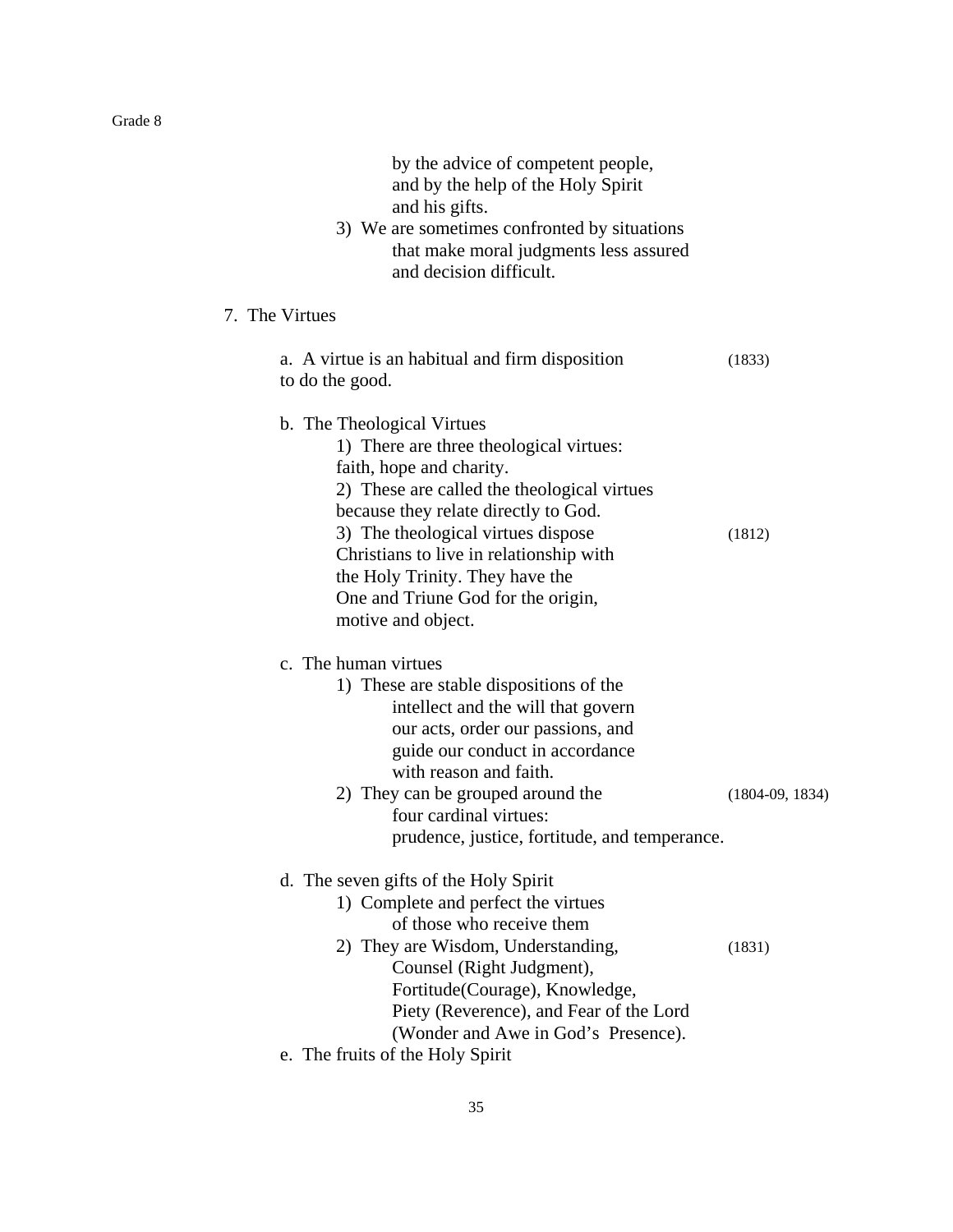| 1) These are perfections that the    |        |
|--------------------------------------|--------|
| Holy Spirit forms in us.             |        |
| as the first fruits of eternal       |        |
| glory.                               |        |
| 2) The tradition of the Church lists | (1832) |
| twelve of them.                      |        |
| Charity, Joy, Peace, Patience,       |        |
| Kindness, Goodness, Generosity,      |        |
| Gentleness, Faithfulness, Modesty,   |        |
| Self-control, and Chastity.          |        |
| 3) Other translations list nine      | (736)  |
| Love, Joy, Peace, Patience,          |        |
| Kindness, Goodness, Faithfulness,    |        |
| Gentleness, and Self-control         |        |
| 8. Sin                               |        |
| a. Definition of sin                 |        |
| 1) Sin is an offense against reason, | (1849) |
| truth and right conscience;          |        |

| a. Definition of sin<br>1) Sin is an offense against reason,<br>truth and right conscience;<br>it is failure in genuine love for<br>God and neighbor.                                                                   | (1849)        |
|-------------------------------------------------------------------------------------------------------------------------------------------------------------------------------------------------------------------------|---------------|
| 2) Sin is an offense against God.<br>Sin sets itself against God's<br>love for us and turns our hearts<br>away from it.                                                                                                 | (1850)        |
| b. Sins are evaluated according to their                                                                                                                                                                                | $(1854 - 55)$ |
| seriousness.<br>1) For a sin to be mortal, three conditions<br>must together be met:<br>Mortal sin is sin whose object is<br>grave matter and which is also<br>committed with full knowledge<br>and deliberate consent. | (1857)        |
| 2) The repetition of sins-even venial ones-<br>engenders vices, among which<br>are the capital sins: pride, avarice,<br>envy, wrath, lust, gluttony, and sloth.                                                         | (1866, 1876)  |

9. Mercy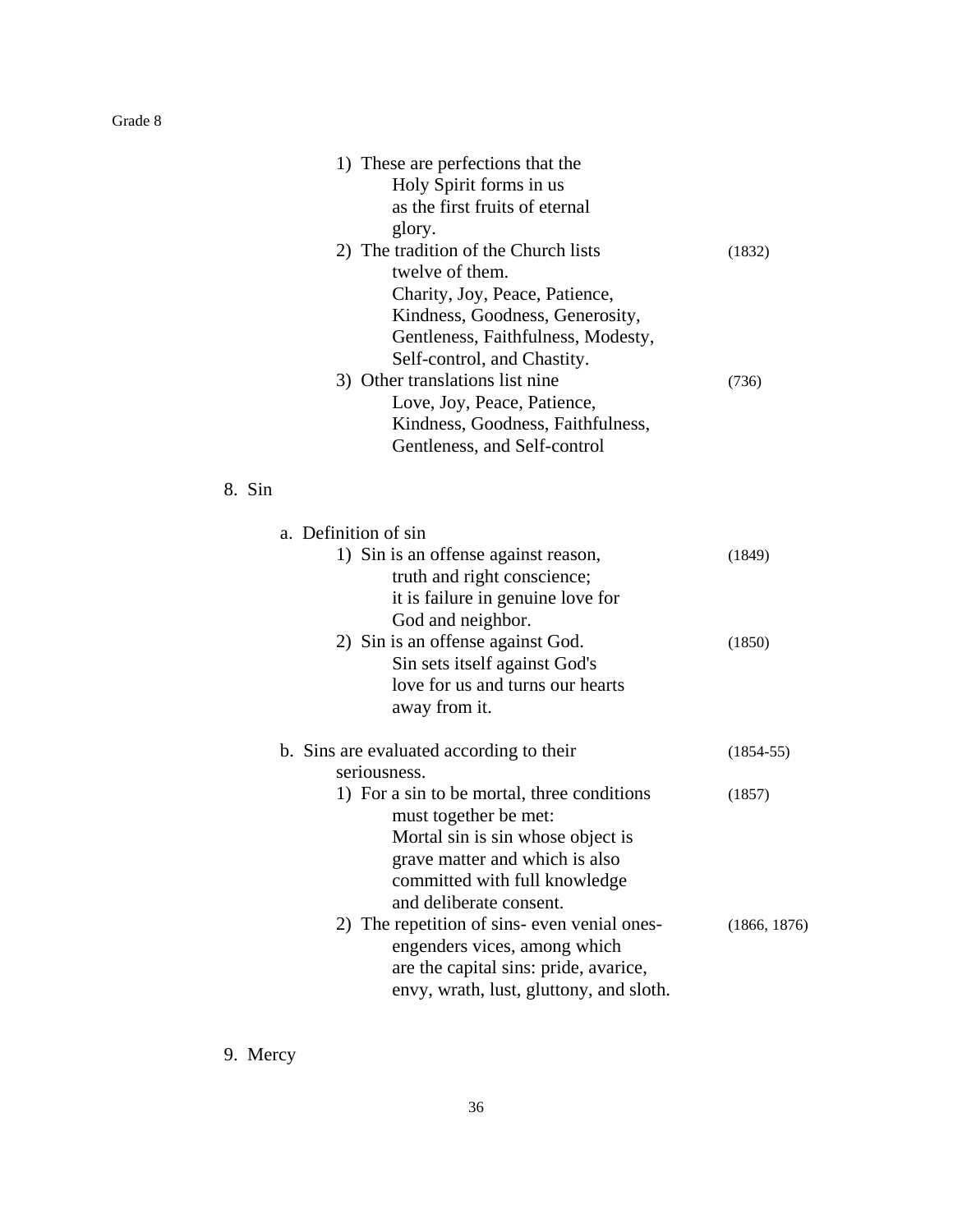|           | a. God created us without us, but he did not will<br>to save us without us.                                                                                                                                                                                                | (1847)    |
|-----------|----------------------------------------------------------------------------------------------------------------------------------------------------------------------------------------------------------------------------------------------------------------------------|-----------|
|           | b. The Gospel is the revelation in Jesus Christ of<br>God's mercy to sinners.                                                                                                                                                                                              |           |
|           | c. If we confess our sins, God is faithful and<br>just, and will forgive our sins and<br>cleanse us from all unrighteousness.                                                                                                                                              | 1 Jn. 8-9 |
| <b>B.</b> | THE HUMAN COMMUNITY                                                                                                                                                                                                                                                        |           |
|           | A Society ensures social justice when it provides<br>the conditions that allow associations or individuals<br>to obtain what is their due, according to their nature<br>and their vocation. Social justice is linked to the<br>common good and the exercise of authority.@ | (1928)    |
|           | 1. Respect for the human person considers the other<br>"another self."                                                                                                                                                                                                     | (1944)    |
|           | 2. The equality of persons concerns their dignity as                                                                                                                                                                                                                       | (1945)    |
|           | human beings and the rights that flow from it.                                                                                                                                                                                                                             |           |
|           | 3. The principle of solidarity flows directly<br>from the fact of our shared humanity.                                                                                                                                                                                     | (1939)    |
|           | a. Solidarity is manifested in the first place<br>by the distribution of goods and<br>remuneration for work.                                                                                                                                                               |           |
|           | b. It also presupposes the effort for a more just<br>social order where tensions are better able to<br>be reduced and conflicts more readily settled<br>by negotiation.                                                                                                    | (1940)    |
| C.        | GOD'S SALVATION: LAW, GRACE, AND CHRISTIAN HOLINESS                                                                                                                                                                                                                        |           |
|           | 1. The moral law: According to Scripture the Law<br>is an instruction from God which shows us                                                                                                                                                                              | (1975)    |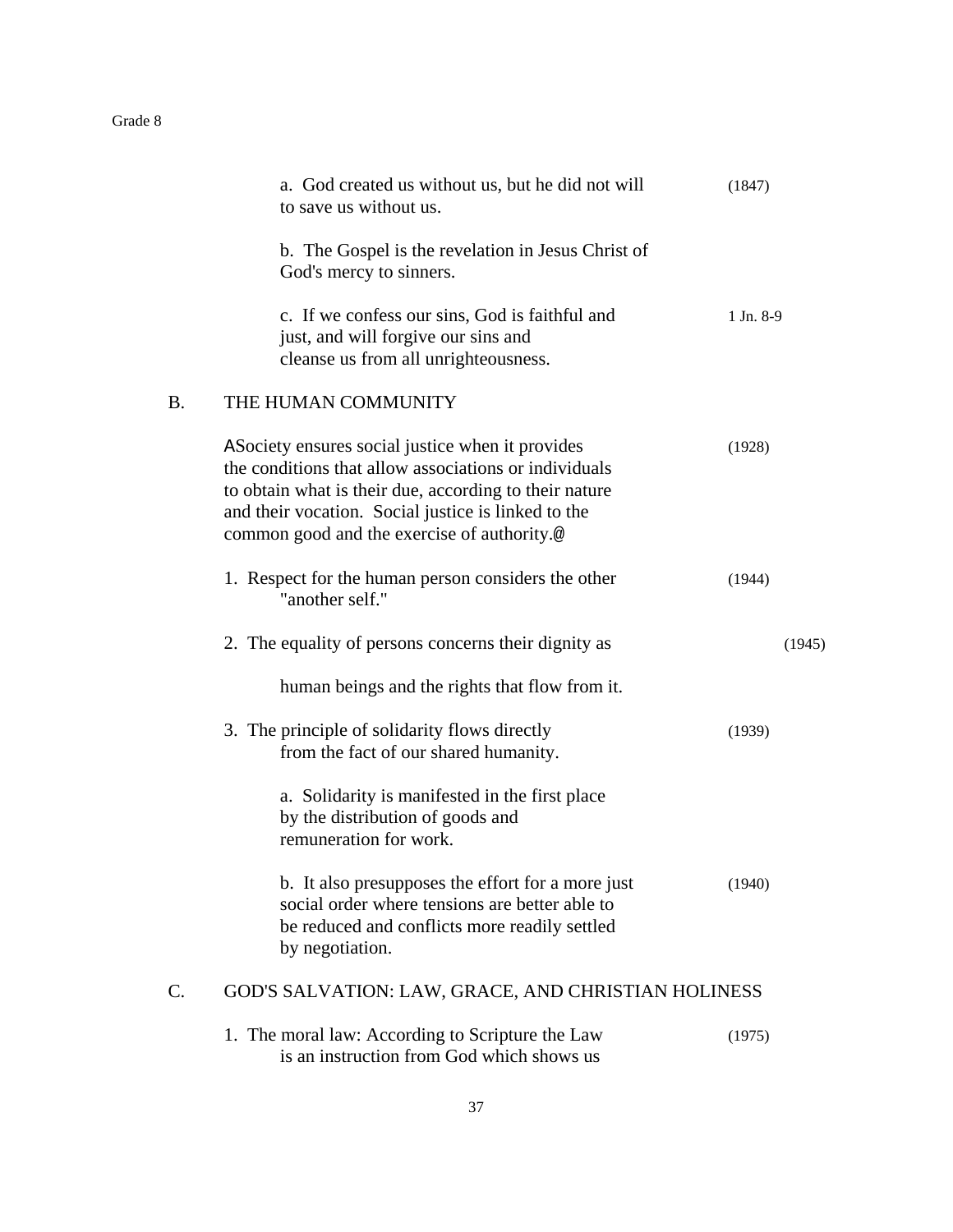| the ways that lead to the promised beatitude,<br>and denies us the ways that lead to evil.                                                                                                                                                                                                            |        |
|-------------------------------------------------------------------------------------------------------------------------------------------------------------------------------------------------------------------------------------------------------------------------------------------------------|--------|
| a. The Natural law is written in our hearts.<br>1) It is a participation in God's wisdom<br>and goodness by us since we are<br>formed in the image and likeness<br>of our Creator.<br>2) It expresses the dignity of the human<br>person and forms the basis of our<br>fundamental rights and duties. | (1878) |
| b. The Old Law                                                                                                                                                                                                                                                                                        |        |
| 1) The first stage of revealed law<br>2) Its moral prescriptions are summed up<br>in the Ten Commandments.                                                                                                                                                                                            | (1980) |
| c. The New Law<br>1) It is the grace of the Holy Spirit<br>received by faith in Christ,<br>operating through charity.<br>2) It finds expression above all in the<br>Lord's Sermon on the Mount.<br>3) It uses the sacraments to communicate<br>grace to us.                                           | (1983) |
| 2. Christian Holiness                                                                                                                                                                                                                                                                                 |        |
| a. All Christians are called to holiness.                                                                                                                                                                                                                                                             | (2013) |
| b. Spiritual progress                                                                                                                                                                                                                                                                                 |        |
| 1) tends toward ever more intimate<br>union with Christ                                                                                                                                                                                                                                               | (2014) |
| 2) entails the self-discipline and<br>mortification that gradually<br>lead to living in the peace and<br>joy of the Beatitudes.                                                                                                                                                                       | (2015) |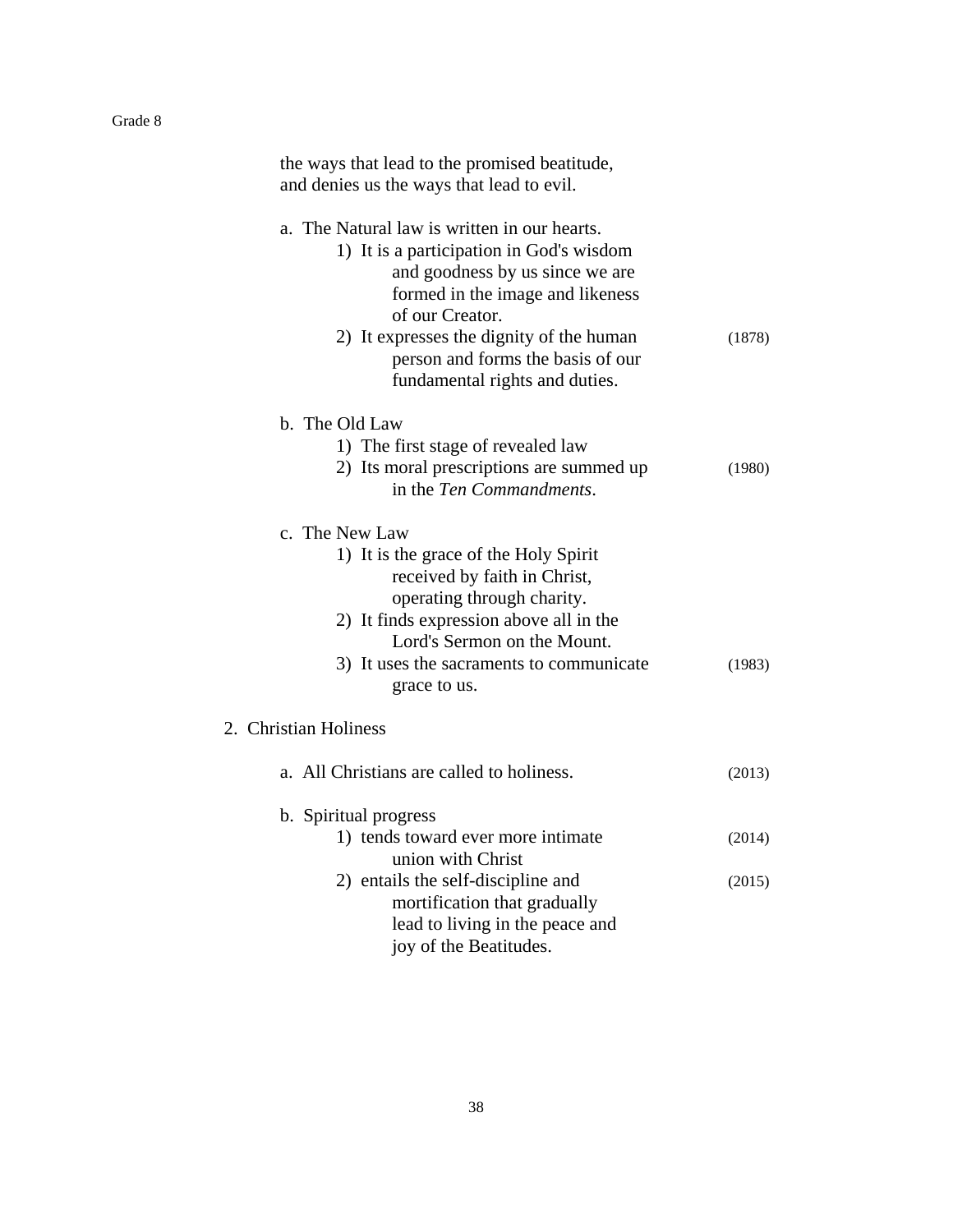# *Third Trimester*

# **I. LIFE IN CHRIST**

|    | "Teacher, what must I do to have eternal life?"<br>To the young man who asks this question, Jesus<br>first answers by invoking the necessity to recognize<br>God as the Supreme Good and source of all good.<br>Then Jesus tells him: "If you would enter life,<br>keep the commandments." |       | Mt. 19:16-18 |
|----|--------------------------------------------------------------------------------------------------------------------------------------------------------------------------------------------------------------------------------------------------------------------------------------------|-------|--------------|
| А. | THE DECALOGUE                                                                                                                                                                                                                                                                              |       |              |
|    | 1. The word "Decalogue" means literally "ten words."                                                                                                                                                                                                                                       |       |              |
|    | God revealed these words to his holy people                                                                                                                                                                                                                                                | 2066) | (2056,       |
|    | on the holy mountain. In the New Covenant<br>in Jesus Christ, the "ten words" will have their<br>full meaning revealed.                                                                                                                                                                    |       |              |
|    | 2. The Commandments take on their full meaning<br>within the covenant.                                                                                                                                                                                                                     |       | (2061)       |
|    | a. A covenant is a sacred agreement between<br>two parties. Obligations are stated for both parties.                                                                                                                                                                                       |       |              |
|    | b. The Decalogue is a path of life.<br>The gift of the commandments is the<br>gift of God himself. In making his will<br>known, God reveals himself to his people.                                                                                                                         |       | (2057, 2059) |
|    | c. Living a moral life is a response to the Lord's<br>loving initiative.                                                                                                                                                                                                                   |       | (2062)       |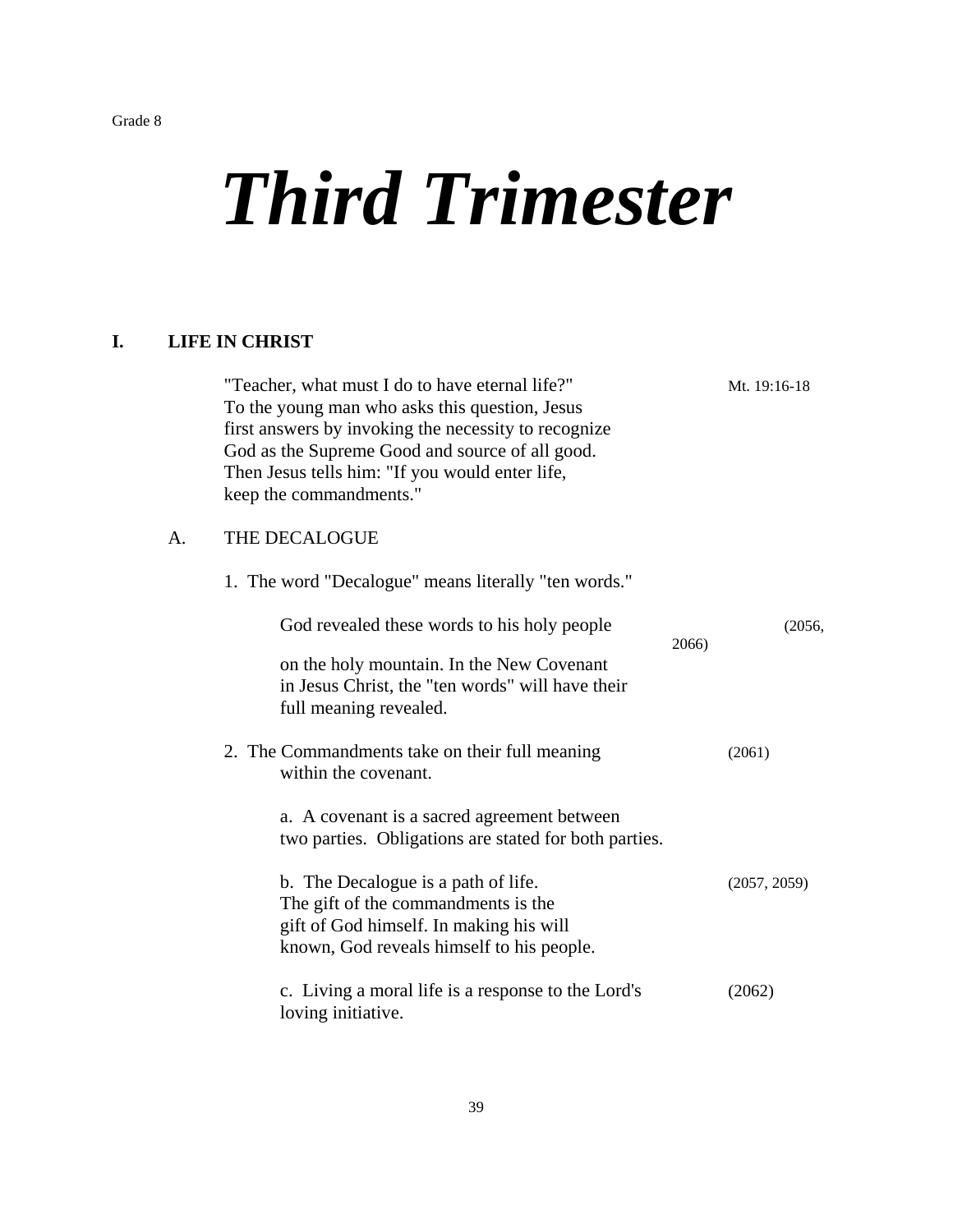|    | 3. The Decalogue forms a coherent whole.<br>Each commandment refers to all the<br>others taken together.                                                                             | (2069, 2079)              |
|----|--------------------------------------------------------------------------------------------------------------------------------------------------------------------------------------|---------------------------|
| B. | THE TEN COMMANDMENTS                                                                                                                                                                 |                           |
|    | The Ten Commandments state what is required<br>in the love of God and love of neighbor.                                                                                              |                           |
|    | The first three concern love of God, and the<br>other seven love of neighbor.                                                                                                        | (2067)                    |
|    | 1. The <i>First</i> Commandment                                                                                                                                                      |                           |
|    | I am the Lord your God, who brought you<br>out of the land of Egypt, that place of slavery.                                                                                          | Ex. 20:2-5,               |
|    | You shall have no other gods besides me.                                                                                                                                             | Deut. 5:6-9               |
|    | "You shall worship the Lord your God and him<br>only shall you serve."                                                                                                               | Mt. 4:10,<br>(2083, 2133) |
|    | a. The first commandment embraces faith,<br>hope, and charity.                                                                                                                       | (2086)                    |
|    | b. Charity leads us to render to God what<br>we owe him                                                                                                                              | (2095)                    |
|    | 1) Adoration                                                                                                                                                                         | (2096)                    |
|    | 2) Prayer                                                                                                                                                                            | (2098)                    |
|    | 3) Sacrifice                                                                                                                                                                         | Heb. 9:13-14,<br>(2100)   |
|    | c. The first commandment requires us to nourish<br>and protect our faith, hope and love, and to<br>reject everything that is opposed to it.<br>Sins against this commandment include |                           |
|    | 1) Against Faith                                                                                                                                                                     | $(2088-89)$               |
|    | a) Heresy                                                                                                                                                                            |                           |
|    | b) Apostasy                                                                                                                                                                          |                           |
|    | c) Schism                                                                                                                                                                            |                           |
|    | 2) Against Hope                                                                                                                                                                      |                           |
|    | a) Despair                                                                                                                                                                           | (2091)                    |
|    | b) Presumption                                                                                                                                                                       |                           |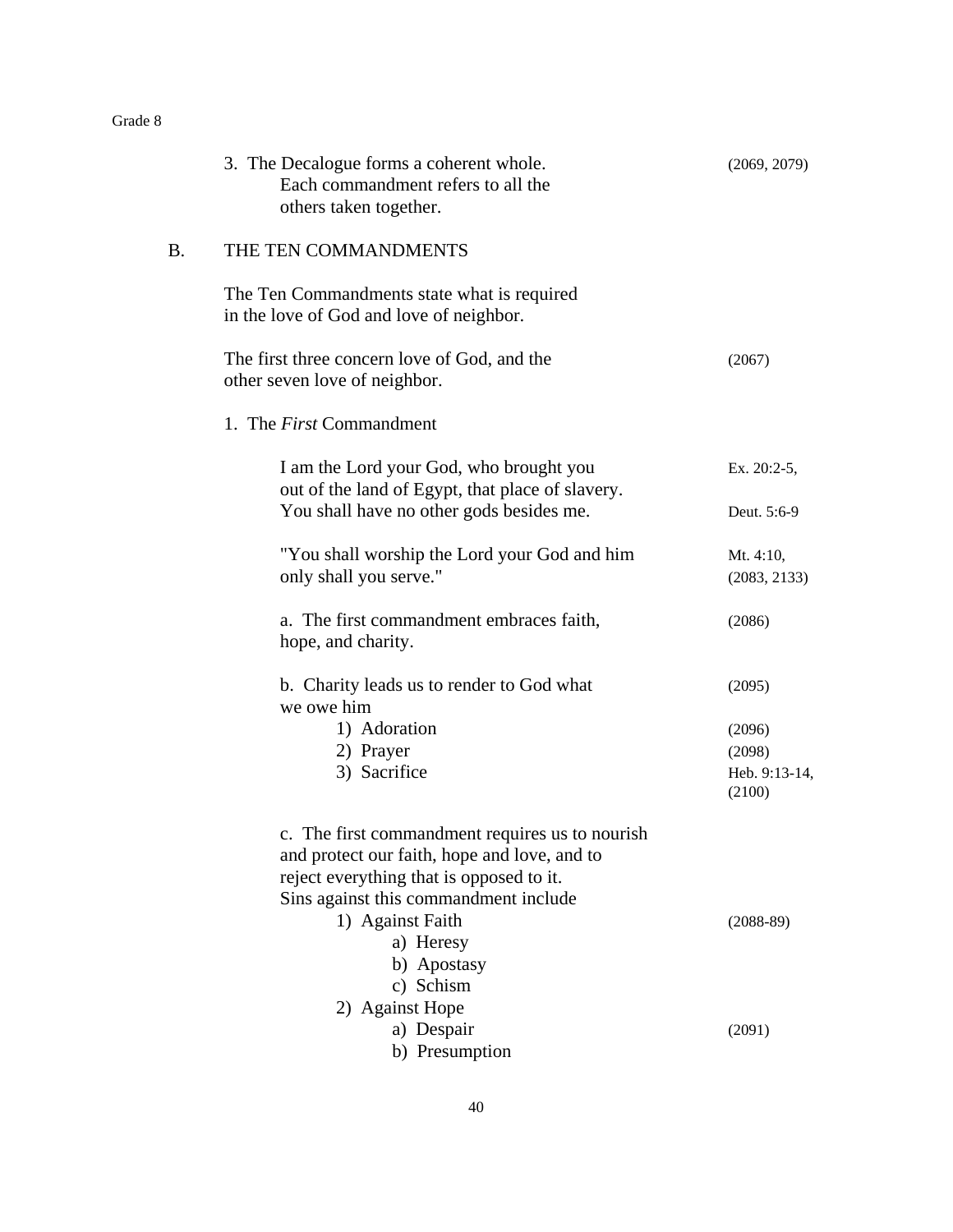| 3) Against Charity                                              | (2094)            |
|-----------------------------------------------------------------|-------------------|
| a) Indifference                                                 |                   |
| b) Ingratitude                                                  |                   |
| d. The first commandment forbids                                |                   |
| 1) Superstition                                                 | (2111)            |
| a) Idolatry                                                     | (2113)            |
| b) Witchcraft and magic                                         | $(2115-17)$       |
| 2) Irreligion                                                   |                   |
| a) Sacrilege                                                    | (2120)            |
| b) Simony                                                       |                   |
| 3) Atheism rejects or denies the                                |                   |
| existence of God                                                |                   |
| 2. The Second Commandment                                       |                   |
| You shall not take the name of the Lord                         | Ex. 20:7,         |
| your God in vain.                                               | Deut. 5:11        |
|                                                                 |                   |
| a. The second commandment demands                               | (2142)            |
| respect for the Lord's name.                                    |                   |
| b. The revelation of God's name - the gift of a                 | (2143)            |
| name - belongs to the order of trust                            |                   |
| and intimacy. We must not introduce                             |                   |
| it into speech except to bless, praise,                         |                   |
| and glorify God.                                                |                   |
| c. The second commandment forbids                               |                   |
| 1) Abuse of God's name                                          | (2146)            |
| 2) Blasphemy                                                    | (2148)            |
| 3) Perjury                                                      | (2152)            |
| 4) Taking false oaths                                           | (2151)            |
| 3. The <i>Third</i> Commandment                                 |                   |
| Remember the Sabbath day, to keep it holy.                      | Ex. 20:8-10, 3:15 |
|                                                                 | Deut. 5:12-15     |
| a. The third commandment declares the                           | (2173)            |
| sabbath a day for doing good rather than harm,                  |                   |
| a day to recall the mercies of the Lord and a day to honor God. |                   |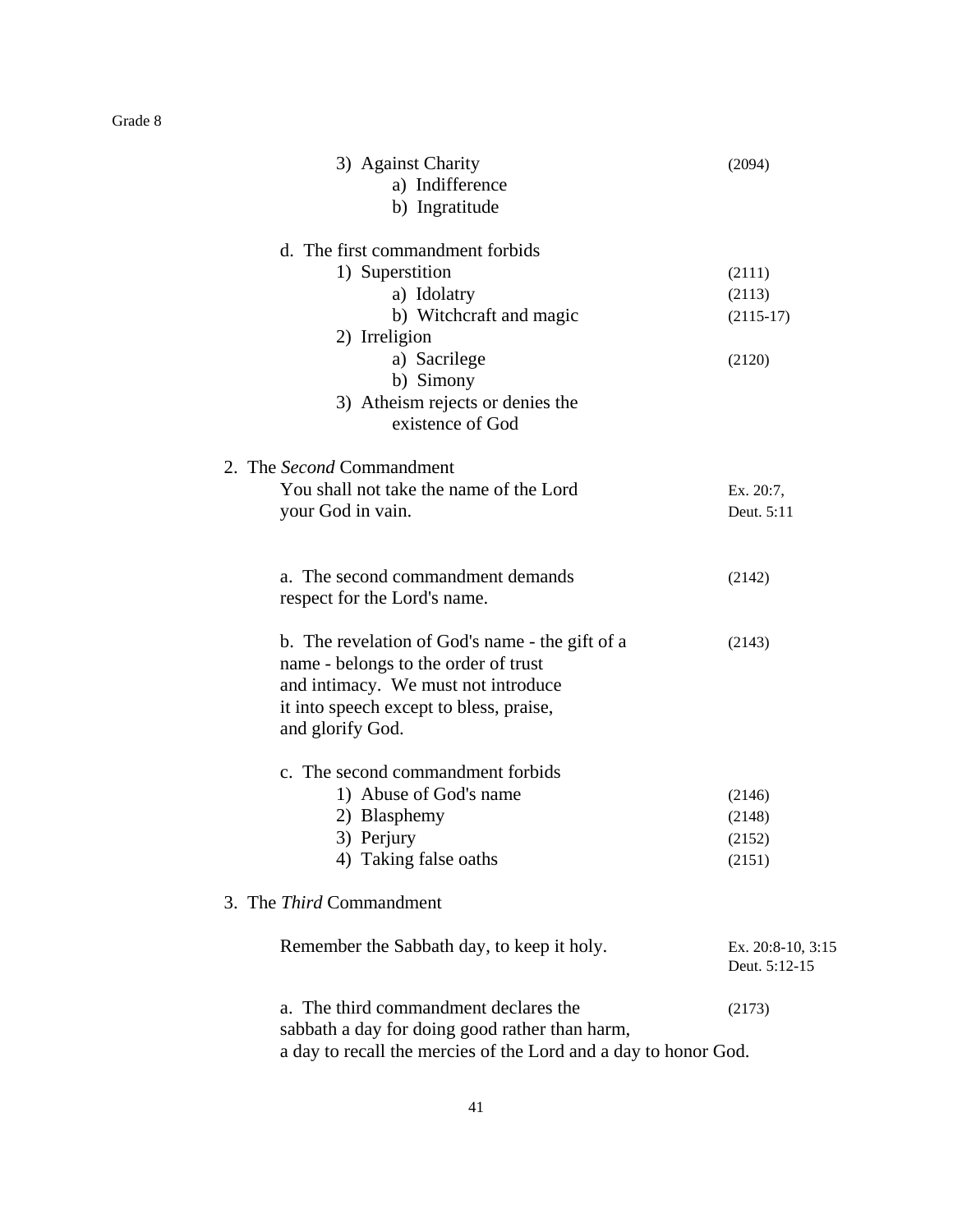| b. The sabbath has been replaced by<br>Sunday, inaugurated by the<br>Resurrection of Christ -The Lord's Day.                                              | (2190)                   |
|-----------------------------------------------------------------------------------------------------------------------------------------------------------|--------------------------|
| c. Sunday is to be observed<br>1) as the foremost holyday of obligation<br>in the universal Church                                                        | (2192)                   |
| 2) The faithful should abstain from those<br>labors and business concerns<br>that hinder the proper relaxation<br>of mind and body.                       | (2193)                   |
| 3) This day of rest permits us to cultivate<br>family relationships, and our<br>cultural and social lives.                                                | (2194)                   |
| 4. The <i>Fourth</i> Commandment                                                                                                                          |                          |
| Honor your father and your mother,<br>that your days may be long in the<br>land which the Lord your God gives you.                                        | Ex. 20:12,<br>Deut. 5:16 |
| a. Honor is due our parents and those<br>whom God has vested with<br>authority for our good.                                                              | (2199, 2248)             |
| b. The family                                                                                                                                             | (2201, 2203)             |
| 1) The Christian family can and should<br>be called a domestic church.                                                                                    | (2204)                   |
| 2) The well-being of the individual<br>person and of both human and<br>Christian society is closely<br>bound up with the healthy state<br>of family life. | (2207, 2250)             |
| c. The duties of family members                                                                                                                           |                          |
| 1) Children owe their parents respect,<br>gratitude, just obedience, and assistance.                                                                      | (2251)                   |
| 2) Parents have the first responsibility for the<br>education of their children in the faith, prayer,<br>and all the virtues.                             | (2252)                   |
| 3) Parents have the duty to provide as far as                                                                                                             |                          |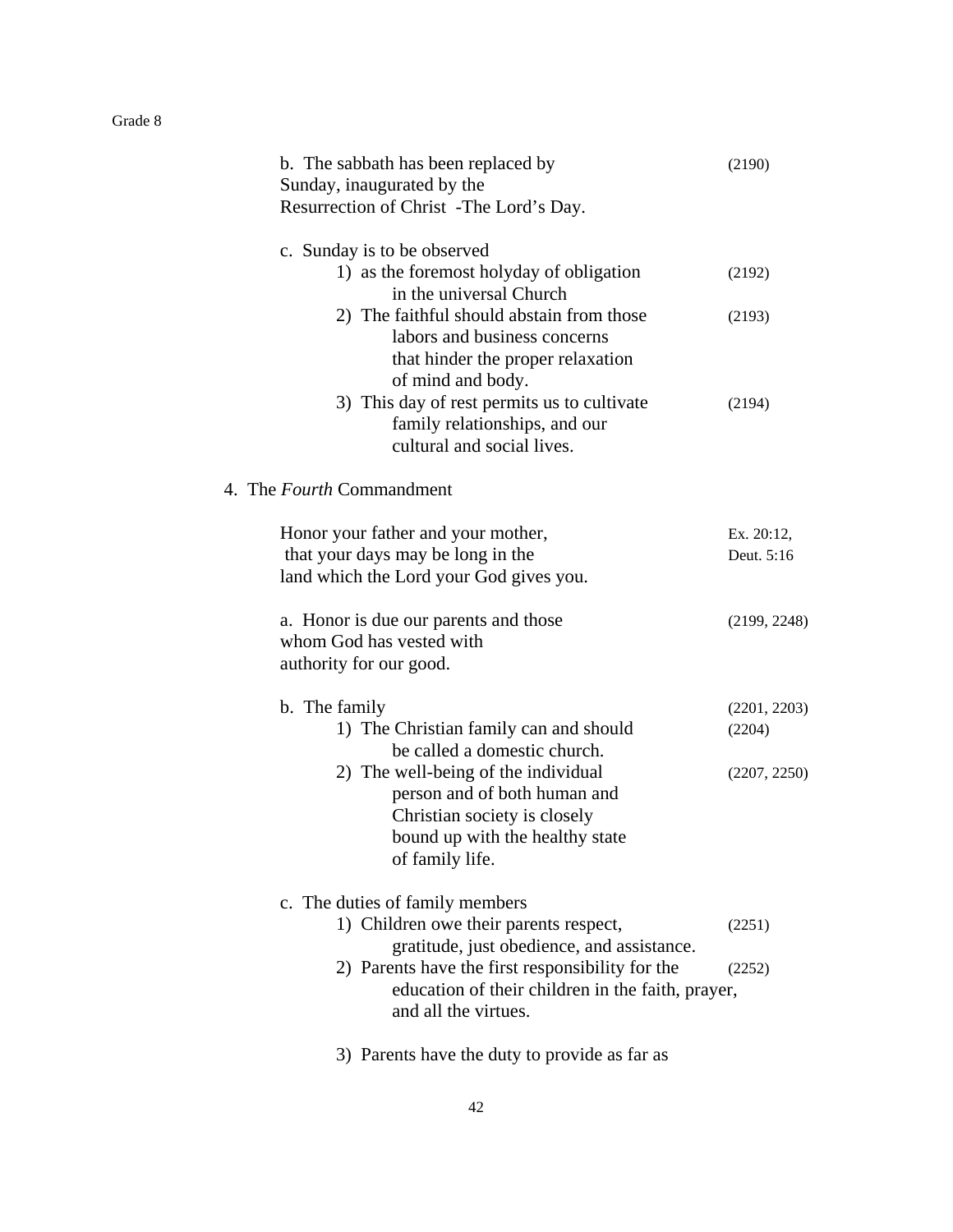| possible for the physical and spiritual<br>needs of their children.           |                          |
|-------------------------------------------------------------------------------|--------------------------|
| 4) Parents should respect and encourage<br>their children's vocations.        | (2253)                   |
| d. The authorities in civil society                                           |                          |
| 1) Public authority is obliged to respect                                     | (2254)                   |
| the fundamental rights of the                                                 |                          |
| human person and the conditions                                               |                          |
| for the exercise of one's freedom.                                            |                          |
| 2) It is the duty of citizens to work with<br>civil authority for building up | (2255)                   |
| society in a spirit of truth, justice,                                        |                          |
| solidarity, and freedom.                                                      |                          |
| 3) Citizens are obliged in conscience                                         | Acts 5:29, (2242)        |
| not to follow the directives of                                               |                          |
| civil authorities when they are                                               |                          |
| contrary to the demands of the                                                |                          |
| moral order.                                                                  |                          |
| 5. The <i>Fifth</i> Commandment                                               |                          |
| You shall not kill.                                                           | Ex. 20:13,<br>Deut. 5:17 |
| a. Human life is sacred because, from                                         | (2258)                   |
| its beginning, it involves the creative                                       |                          |
| action of God and it remains forever                                          |                          |
| in a special relationship with the Creator,                                   |                          |
| who is its sole end.                                                          |                          |
| b. Respect for human life                                                     |                          |
| 1) Legitimate defense                                                         | (2264)                   |
| Someone who defends his/her                                                   |                          |
| life is not guilty of murder even                                             |                          |
| if he/she is forced to deal the                                               |                          |
| aggressor a lethal blow.                                                      |                          |
| 2) Legitimate public authority has the right                                  | (2266)                   |
| and duty to punish malefactors by                                             |                          |
| means of penalties commensurate                                               |                          |
| with the gravity of the crime.                                                |                          |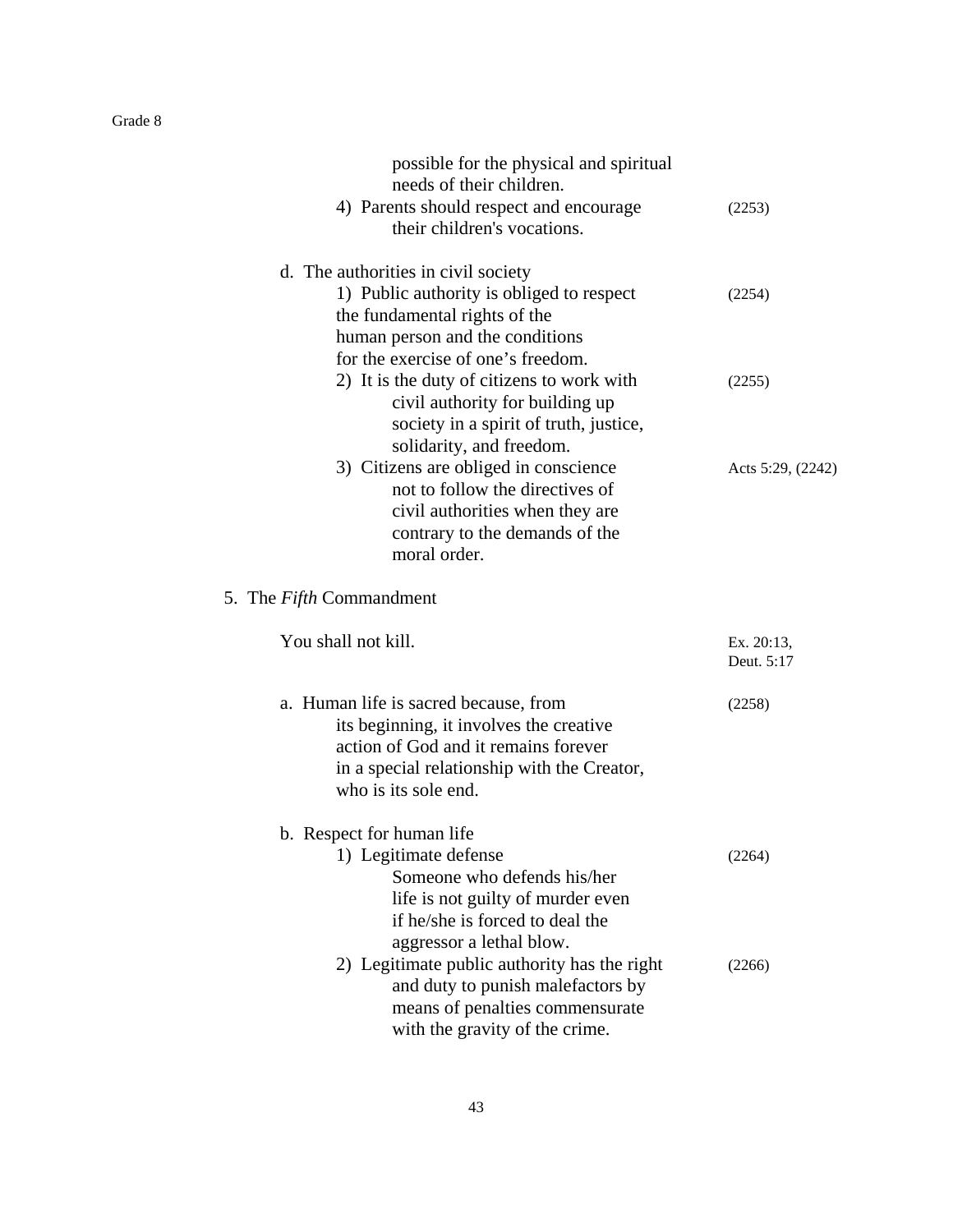| 3) Homicide, direct and intentional killing,<br>is gravely sinful. It includes | (2268)       |
|--------------------------------------------------------------------------------|--------------|
| 4) Abortion                                                                    | (2272)       |
| 5) Euthanasia                                                                  | (2277)       |
| 6) Suicide                                                                     | $(2280-83)$  |
| c. Respect for human dignity forbids scandal.                                  | (2284, 2286) |
| d. Respect for health                                                          |              |
| 1) We must take reasonable care                                                | (2288)       |
| of our life, a gift from God.                                                  |              |
| 2) The virtue of temperance                                                    | (2290)       |
| disposes us to avoid every kind                                                |              |
| of excess: the abuse of food,                                                  |              |
| alcohol, tobacco, or medicine.                                                 |              |
| e. Safeguarding peace                                                          | (2302)       |
| God asked for peace of heart                                                   |              |
| and denounced murderous anger                                                  |              |
| and hatred as immoral.                                                         |              |
| 1) Anger with a desire for revenge                                             |              |
| 2) War                                                                         |              |
| a) The strict conditions for                                                   | (2309)       |
| legitimate defense by                                                          |              |
| military force (Just War)                                                      |              |
| require rigorous consideration.                                                |              |
| (1) The damage inflicted by                                                    |              |
| the aggressor must be                                                          |              |
| lasting, grave, and certain.                                                   |              |
| (2) All other means of putting an                                              |              |
| end to it must have been shown                                                 |              |
| to be impractical or ineffective.                                              |              |
| (3) There must be serious prospects                                            |              |
| of success.                                                                    |              |
| (4) The use of arms must not produce                                           |              |
| evils and disorders graver than                                                |              |
| the evil to be eliminated.                                                     |              |
| b) Public authorities have the right                                           | (2310)       |
| and duty to impose on citizens                                                 |              |
| the obligations necessary for national defense.                                |              |
| c) Public authorities should make                                              | (2311)       |
|                                                                                |              |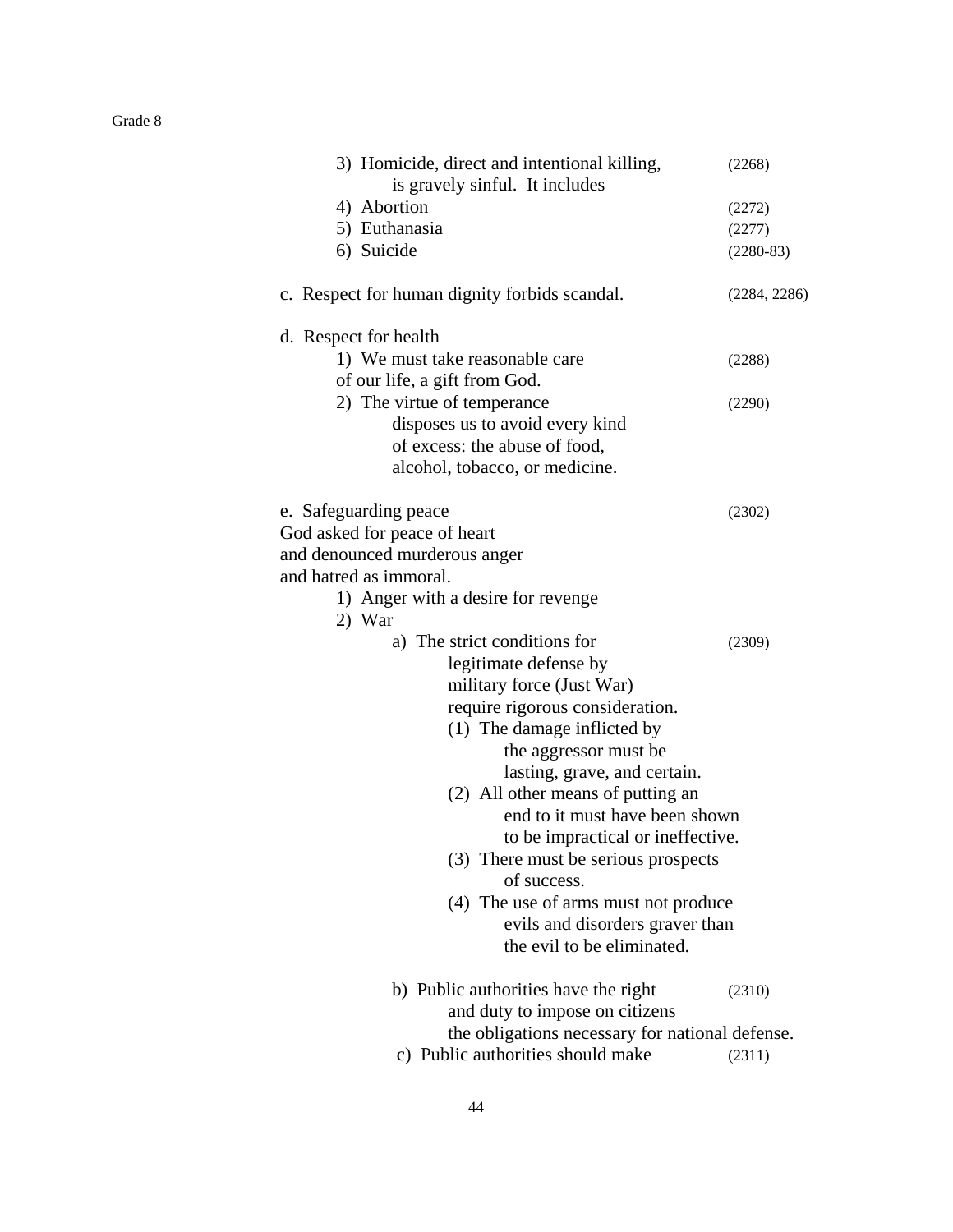equitable provision for those who for reasons of conscience refuse to bear arms. d) Even during armed conflicts, (2313) there exists the permanent validity of the moral law. Non-combatants, wounded soldiers, and prisoners must be respected and treated humanely. 6. The *Sixth* Commandment You shall not commit adultery. Ex. 20:14, The Church has understood the sixth Deut. 5:18, (2336) commandment as encompassing the whole of human sexuality. a. "...male and female he created them..." 1) Sexuality affects all aspects of the (2332) human person in the unity of his/her body and soul. 2) Everyone should acknowledge (2333) and accept his/her sexual identity as a gift from God. b. Christ is the model of chastity. (2337, 2339, 2348, 2394) 1) Chastity is conforming our sexual desires and practices to right reason and Christian faith. 2) Chastity is a moral virtue. It is also a gift (2345) from God, a grace, a fruit of spiritual effort. c. Sins gravely contrary to chastity 1) Lust (2351) 2) Masturbation (2352) 3) Fornication (2353) 4) Pornography (2355) 5) Prostitution (2355) 6) Rape and incest (2356) 7) Homosexual acts (2357)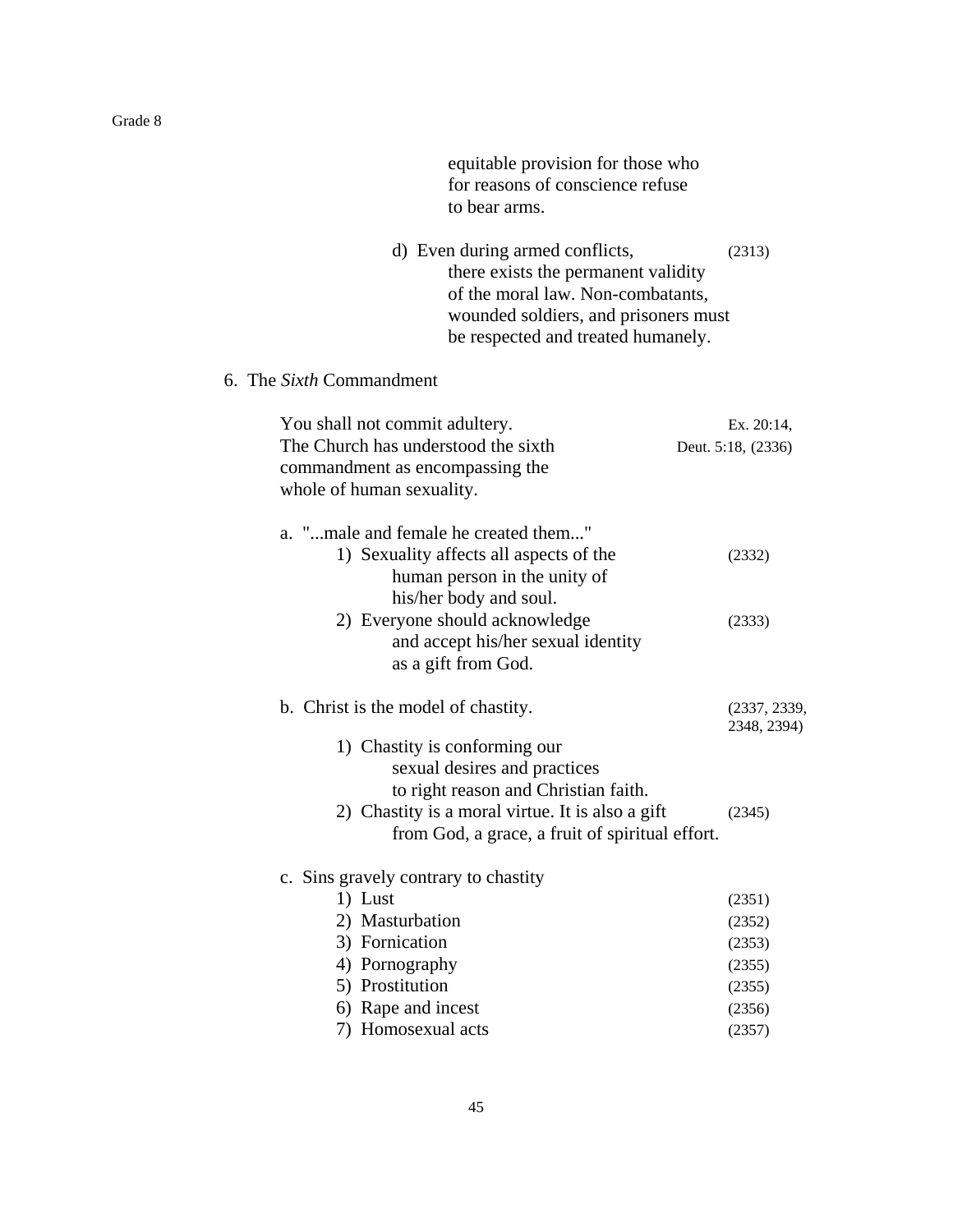| d. The love of husband and wife                 |             |
|-------------------------------------------------|-------------|
| 1) Marriage bonds between                       | (2360)      |
| baptized persons are                            |             |
| sanctified by the sacrament.                    |             |
| 2) The spouse = s union achieves the            | (2363)      |
| twofold end of marriage:                        |             |
| the good of the spouses themselves              |             |
| and the transmission of life.                   |             |
| 3) Offenses against the dignity of marriage     |             |
| a) Adultery                                     | $(2380-81)$ |
| b) Divorce                                      | $(2383-85)$ |
| 4) Annulment                                    |             |
| A decision by the Church Court                  |             |
| (Tribunal) that the essential elements          |             |
| of a sacramental marriage were missing          |             |
| at the exchange of vows.                        |             |
|                                                 |             |
| This means the marriage is null from            |             |
| the Church=s understanding.                     |             |
| A civil marriage still exists but               |             |
| it is not a sacrament.                          |             |
|                                                 |             |
| 4. The Seventh Commandment                      |             |
| You shall not steal.                            | Ex. 20:15,  |
|                                                 | Deut. 5:19  |
|                                                 |             |
| a. The seventh commandment forbids              | (2401)      |
| unjustly taking or keeping the goods            |             |
| of another and wronging him/her                 |             |
| in any way with respect to these goods.         |             |
| b. Respect for persons and their goods include: |             |
| 1) Promises must be kept and contracts          |             |
| strictly observed.                              |             |
| 2) Reparation for injustice requires            | (2412)      |
| the restitution of stolen goods                 |             |
| to their owners.                                |             |
|                                                 |             |
| c. Respect for the integrity of creation        | (2457)      |
| includes good stewardship of animals.           |             |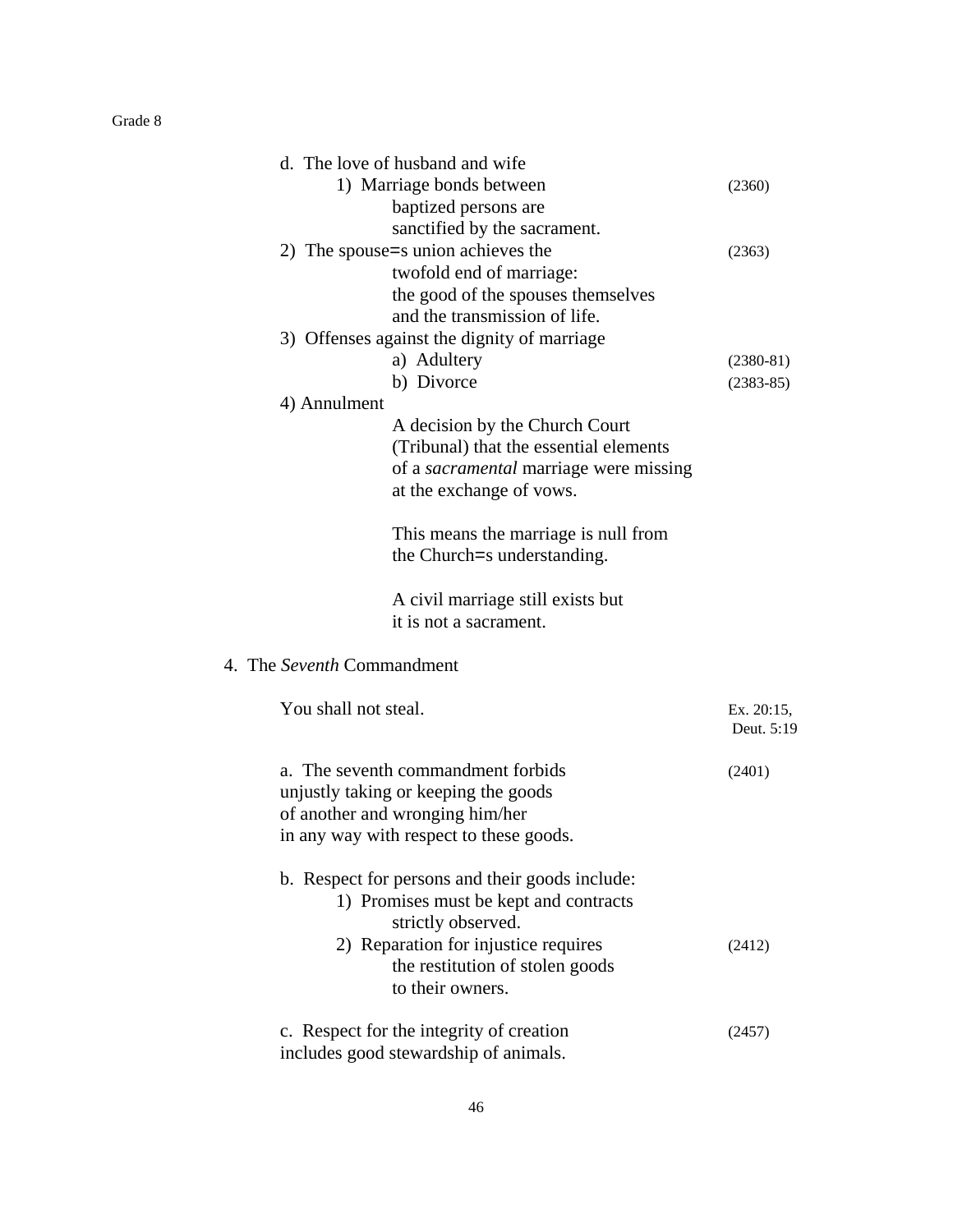| d. Respect for human work includes<br>drawing from work the means<br>of providing for one's life and | $(2427-28, 2434)$                                                              |
|------------------------------------------------------------------------------------------------------|--------------------------------------------------------------------------------|
| that of one's family, and of serving                                                                 |                                                                                |
| the human community. A just wage                                                                     |                                                                                |
| is the legitimate fruit of work.                                                                     |                                                                                |
| e. Respect on the international level<br>Rich nations have a grave responsibility                    | (2439)                                                                         |
| towards those which are unable to ensure                                                             |                                                                                |
| the means of their development by themselves                                                         |                                                                                |
| or have been prevented from doing so                                                                 |                                                                                |
| by tragic historical events. There is an                                                             |                                                                                |
| obligation in justice if the prosperity of the                                                       |                                                                                |
| rich has come from the resources of the poor.                                                        |                                                                                |
| f. Respect for the poor                                                                              |                                                                                |
|                                                                                                      | 1) The works of mercy are charitable actions                                   |
|                                                                                                      | by which we come to the aid of                                                 |
|                                                                                                      | our neighbor in his/her spiritual and                                          |
| bodily necessities.                                                                                  |                                                                                |
|                                                                                                      | a) Instructing, advising, consoling,                                           |
|                                                                                                      | comforting are <i>spiritual</i> works                                          |
|                                                                                                      | <i>of mercy</i> as are forgiving and                                           |
|                                                                                                      | bearing wrongs patiently.                                                      |
|                                                                                                      | b) The <i>corporal</i> works of mercy                                          |
|                                                                                                      | consist especially in feeding                                                  |
|                                                                                                      | the hungry, sheltering the homeless,                                           |
|                                                                                                      | clothing the naked, visiting the sick<br>and imprisoned, and burying the dead. |
| 2) Giving alms to the poor is                                                                        | (2447)                                                                         |
|                                                                                                      | one of the chief witnesses                                                     |
| to fraternal charity.                                                                                |                                                                                |
|                                                                                                      | 3) Those who are oppressed by poverty<br>(2448)                                |
|                                                                                                      | are the object of a preferential love                                          |
|                                                                                                      | on the part of the Church.                                                     |
| 8. The <i>Eighth</i> Commandment                                                                     |                                                                                |

| You shall not bear false witness | Ex. $20:16$ .     |
|----------------------------------|-------------------|
| against your neighbor.           | Deut. 5:20.       |
|                                  | Eph. 4:24, (2504) |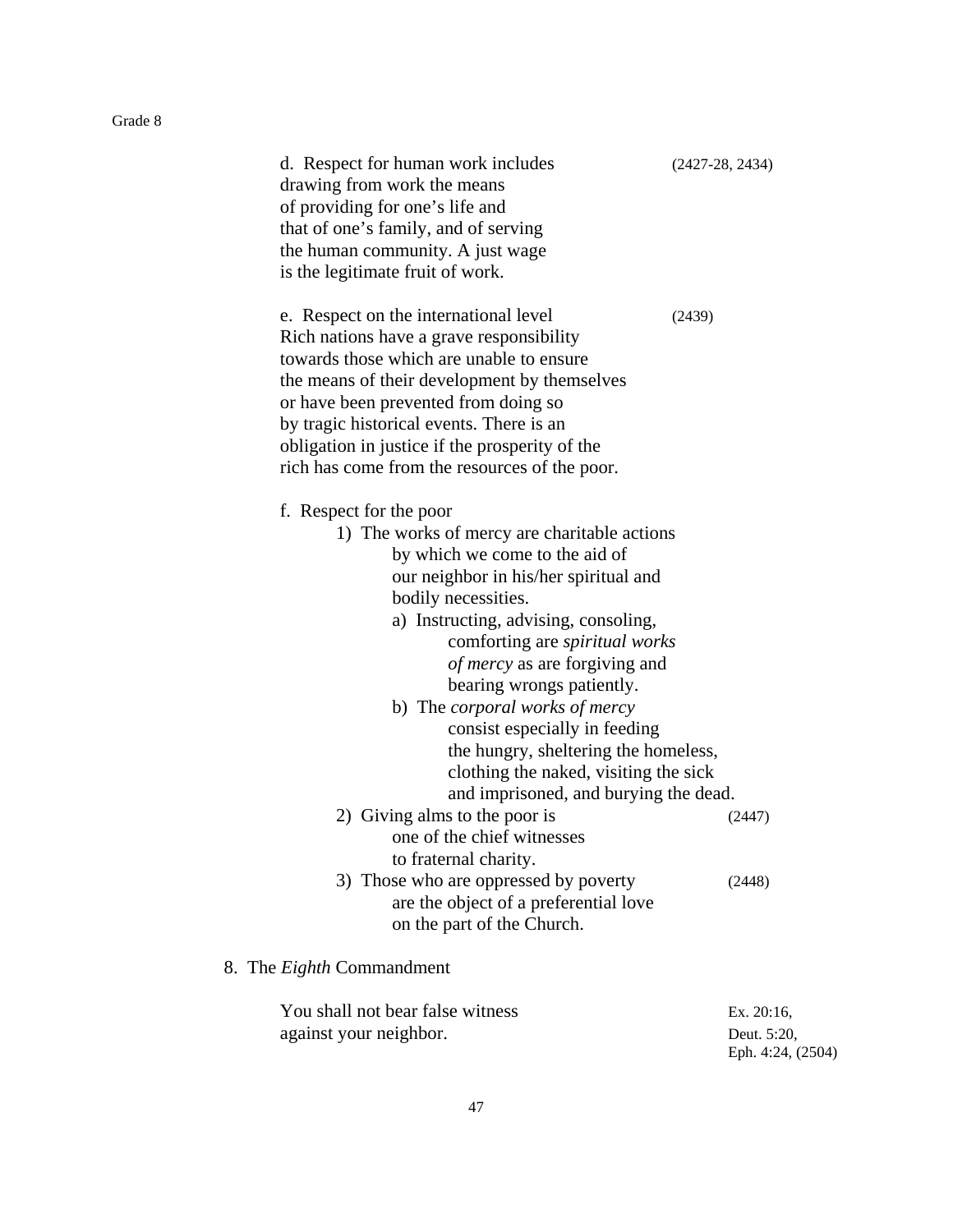| a. Living in the truth<br>Truth or truthfulness is the virtue<br>which consists in showing oneself<br>true in deeds and truthful in words,<br>and guarding against<br>1) Duplicity                                                                                                                                   |                  |
|----------------------------------------------------------------------------------------------------------------------------------------------------------------------------------------------------------------------------------------------------------------------------------------------------------------------|------------------|
| 2) Hypocrisy                                                                                                                                                                                                                                                                                                         | (2468, 2505)     |
| b. To bear witness to the truth<br>Martyrdom is the supreme witness<br>given to the truth of the faith: it means<br>bearing witness even unto death.                                                                                                                                                                 | (2473)           |
| c. Offenses against truth include<br>1) False witness and perjury<br>2) Rash judgment<br>3) Detraction<br>4) Calumny                                                                                                                                                                                                 | (2476)<br>(2477) |
| 5) Disparaging someone by maliciously<br>caricaturing some aspect of<br>his/her behavior                                                                                                                                                                                                                             | (2481)           |
| 6) Lying: most direct offense against<br>the truth                                                                                                                                                                                                                                                                   | (2482)           |
| d. Every offense committed against justice and<br>truth entails the duty of reparation, even<br>if its author has been forgiven.                                                                                                                                                                                     | (2487)           |
| e. Respect for truth<br>1) The right to the communication<br>of the truth is not unconditional.<br>This means that in concrete situations,<br>we are sometimes called to judge<br>whether or not it is appropriate to<br>reveal the truth to someone<br>who asks for it.<br>2) Respect for privacy, and the good and | (2488)           |
| safety of self and others<br>are sufficient reasons for being<br>silent about what ought<br>not to be known.                                                                                                                                                                                                         |                  |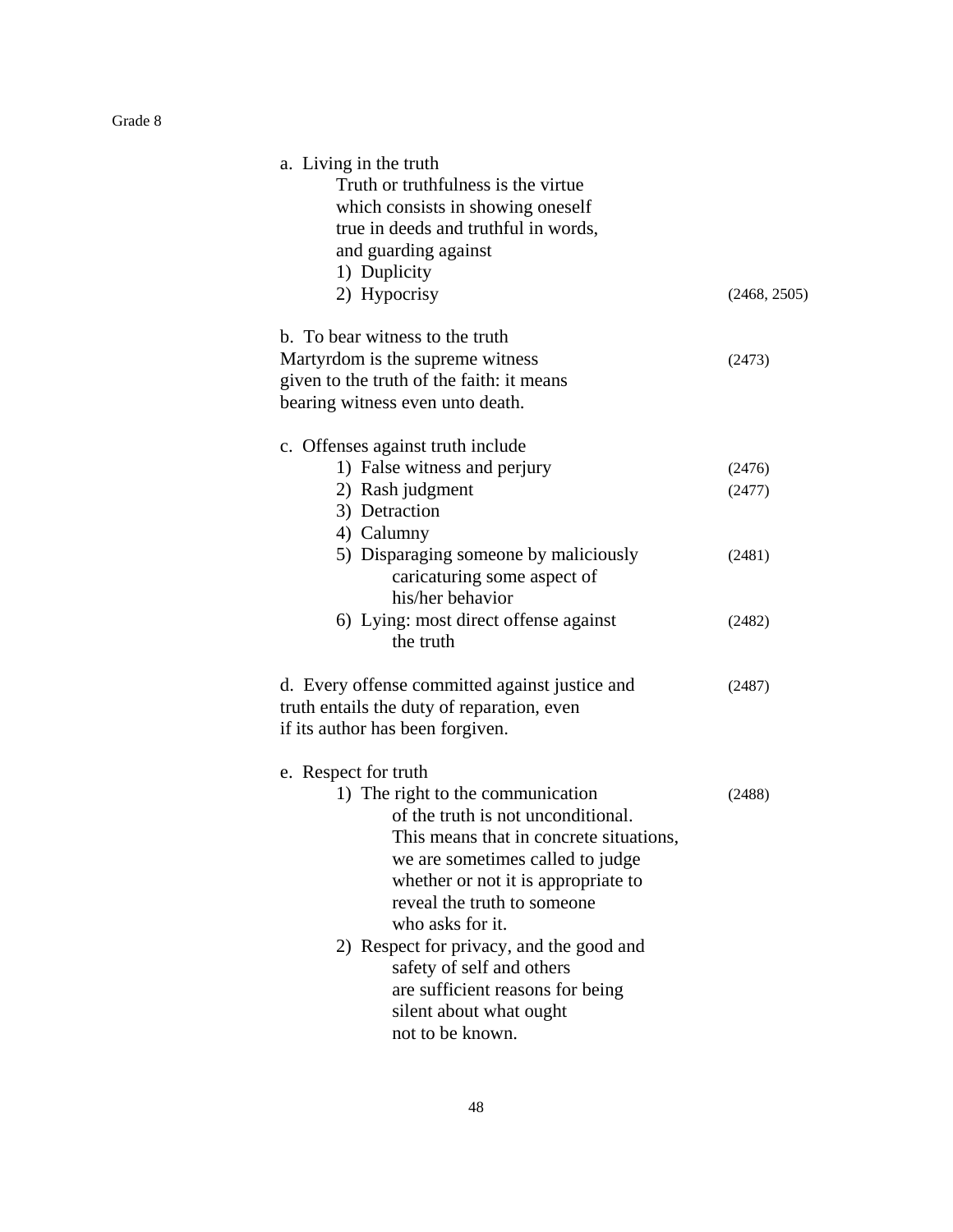| 3) The secret of the sacrament of<br>Penance / Reconciliation<br>(Sacramental Seal) is sacred<br>and cannot be violated.                                                                                                                                | (2490)    |
|---------------------------------------------------------------------------------------------------------------------------------------------------------------------------------------------------------------------------------------------------------|-----------|
| 4) Confidential information must be kept.                                                                                                                                                                                                               | (2491)    |
| 9. The <i>Ninth</i> Commandment                                                                                                                                                                                                                         |           |
| You shall not covet your neighbor's house;                                                                                                                                                                                                              | Ex. 20:17 |
| you shall not covet your neighbor=s wife                                                                                                                                                                                                                |           |
| a. Purification of heart<br>The struggle against covetousness<br>entails purifying the heart and<br>practicing temperance.                                                                                                                              | (2517)    |
| 1) Purity of heart will enable us to<br>see God; it enables us even now<br>to see things according to God.                                                                                                                                              | (2531)    |
| 2) Purification of the heart demands<br>prayer, the practice of chastity,<br>purity of intention and of vision.                                                                                                                                         | (2532)    |
| b. Purity of heart requires the modesty which is<br>patience, decency, and discretion.                                                                                                                                                                  | (2533)    |
| 10. The Tenth Commandment                                                                                                                                                                                                                               |           |
| You shall not covet your neighbor's goods.                                                                                                                                                                                                              |           |
| a. The sensitive appetite leads us to desire<br>pleasant things we need, i.e. food when hungry,<br>warmth when cold. These desires are good<br>in themselves, but often exceed the limits<br>of reason and drive us to covet unjustly what is not ours. | (2535)    |
| b. The disorder of covetous desires<br>1) The tenth commandment forbids<br>greed and the desire to amass<br>earthly goods without limit.<br>2) It forbids avarice arising from a passion<br>for riches and their attendant power.                       | (2536)    |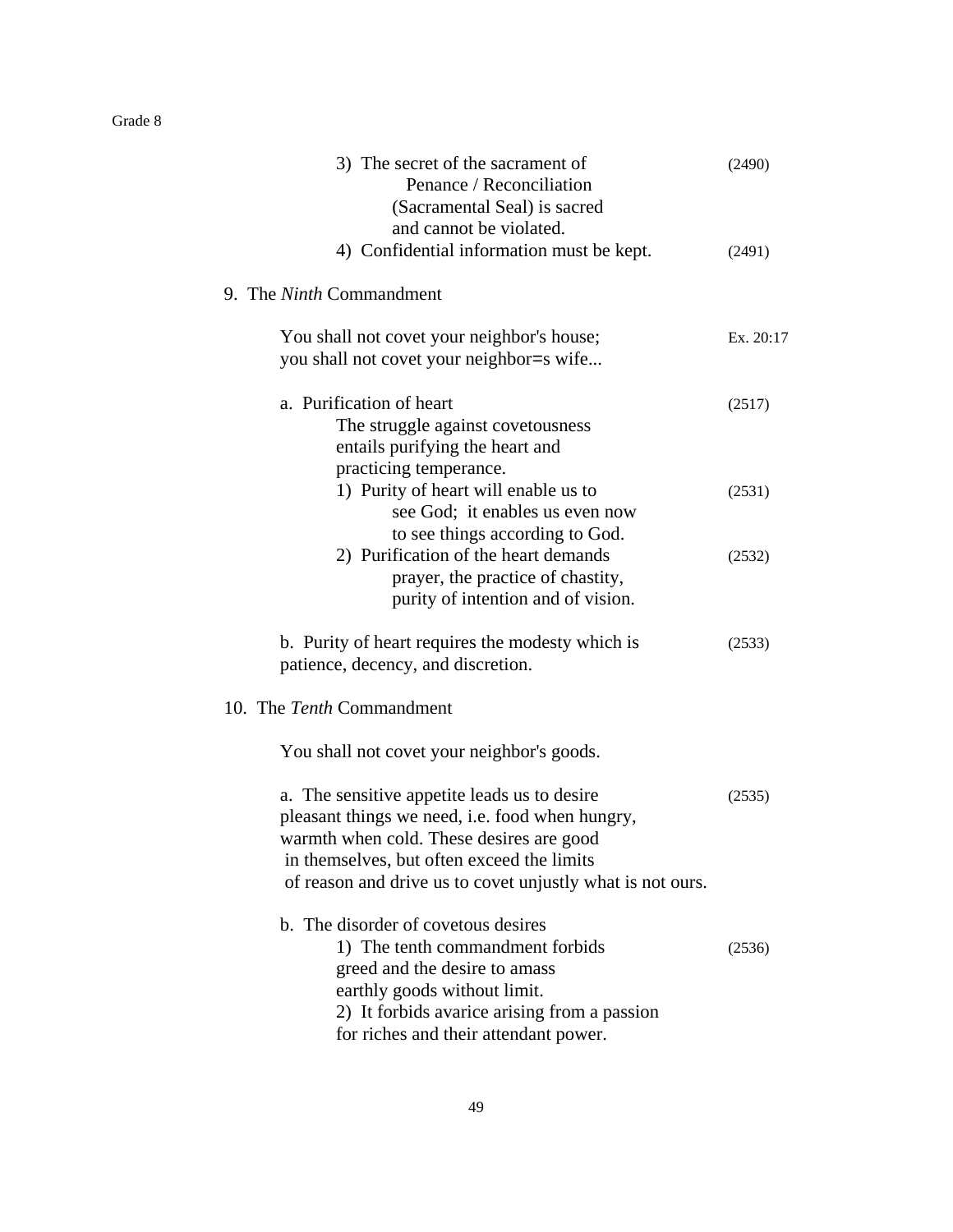3) It also forbids the desire to commit injustice by harming our neighbor in his temporal goods. 4) It requires that envy, a capital sin,(2538-39) be banished from the human heart. Envy refers Ato the sadness at the sight of another's goods and the immoderate desire to acquire them for oneself, even unjustly. When it wishes grave harm to a neighbor it is a mortal sin. c. Poverty of heart Jesus enjoins his disciples to prefer him (2544) to everything and everyone. **II. CHRISTIAN PRAYER** (2558) The mystery of the faith, professed in the Creed, celebrated in the liturgy, lived out in our lives, placed each of us in a vital personal relationship with the living and true God. This relationship is prayer. A. WHAT IS CHRISTIAN PRAYER? 1. "For me, prayer is a surge of the heart;

it is a simple look turned toward heaven, it is a cry of recognition and of love, embracing both trial and joy." St. Therese of Lisieux

| 2. "Prayer is raising one's mind and heart to God or                                                 | (2559)    |
|------------------------------------------------------------------------------------------------------|-----------|
| the requesting of good things from God."<br>St. John Damascene                                       |           |
| 3. Prayer is a gift. Only when we humbly acknowledge<br>that we do not know how to pray as we ought, | Rom. 8:26 |

are we ready to receive freely the gift of prayer.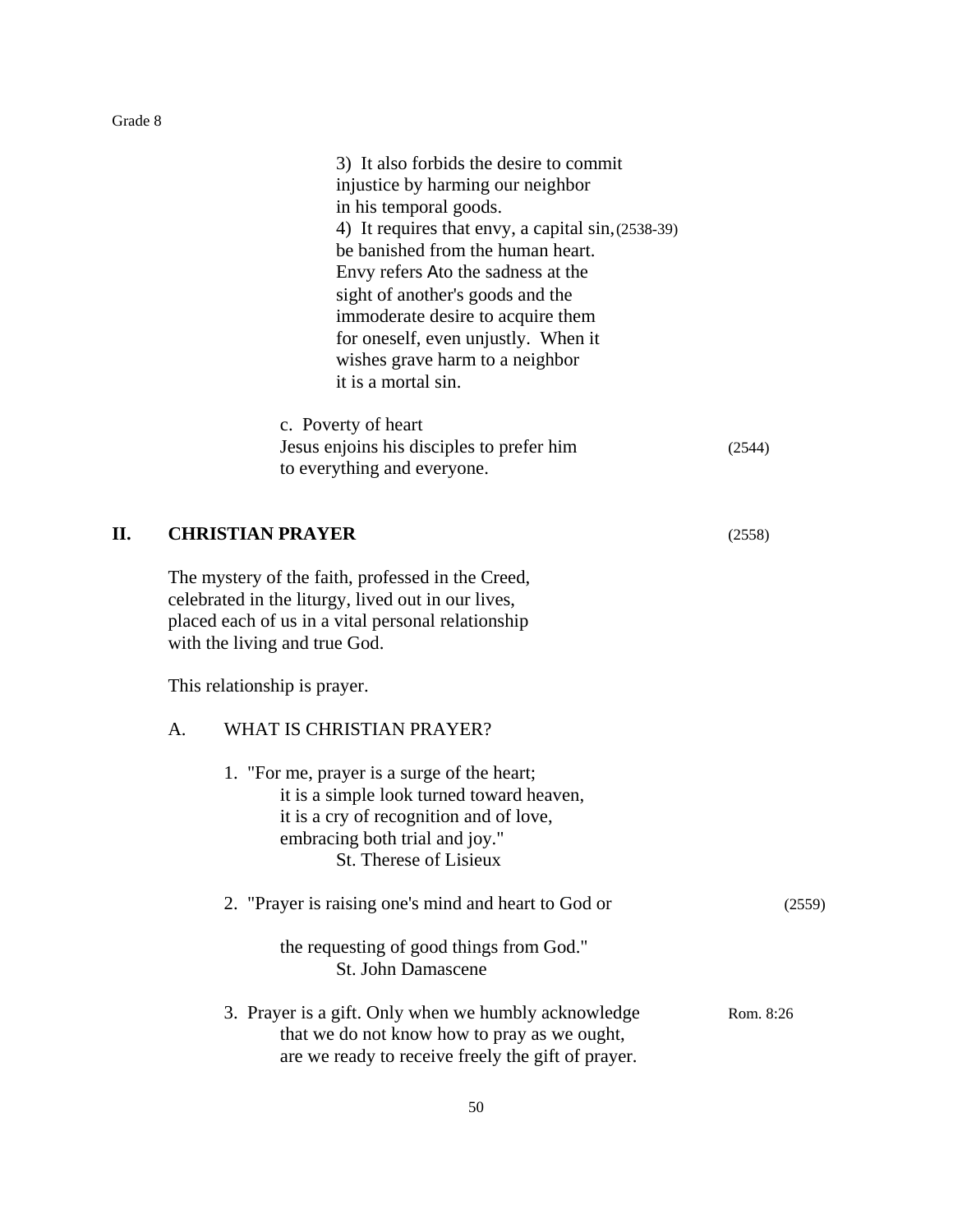|    | 4. Christian prayer is a covenant relationship between<br>God and human beings in Christ.                                                                                                                                                               | (2564) |
|----|---------------------------------------------------------------------------------------------------------------------------------------------------------------------------------------------------------------------------------------------------------|--------|
|    | 5. Prayer is the living relationship of the children of<br>God with their Father who is good beyond<br>measure with his Son Jesus Christ and with<br>the Holy Spirit.                                                                                   | (3565) |
|    | 6. Prayer is the habit of being in the presence of<br>God and in communion with him.                                                                                                                                                                    | (2565) |
| B. | THE UNIVERSAL CALL TO PRAYER                                                                                                                                                                                                                            |        |
|    | 1. In the Old Testament                                                                                                                                                                                                                                 |        |
|    | a. The prayer of Abraham and Jacob<br>is presented as a battle of faith<br>marked by trust in God's faithfulness.                                                                                                                                       | (2592) |
|    | b. The prayer of Moses responds to the living<br>God's initiative for the salvation of his people.                                                                                                                                                      | (2593) |
|    | c. The prayer of the People of God flourished<br>in the shadow of the dwelling place of<br>God's presence on earth, the Ark of the<br>Covenant and the Temple, under the<br>guidance of their shepherds, especially<br>King David, and of the prophets. | (2594) |
|    | d. The prophets summoned the people to<br>conversion of heart and, like Elijah,<br>they interceded for the people.                                                                                                                                      | (2595) |
|    | e. The Psalms constitute the master work<br>of prayer in the Old Testament.                                                                                                                                                                             | (2596) |
|    | 2. In the fullness of time                                                                                                                                                                                                                              |        |
|    | a. We contemplate Jesus in prayer.<br>1) The Son of God who became<br>Son of the Virgin learned                                                                                                                                                         | (2599) |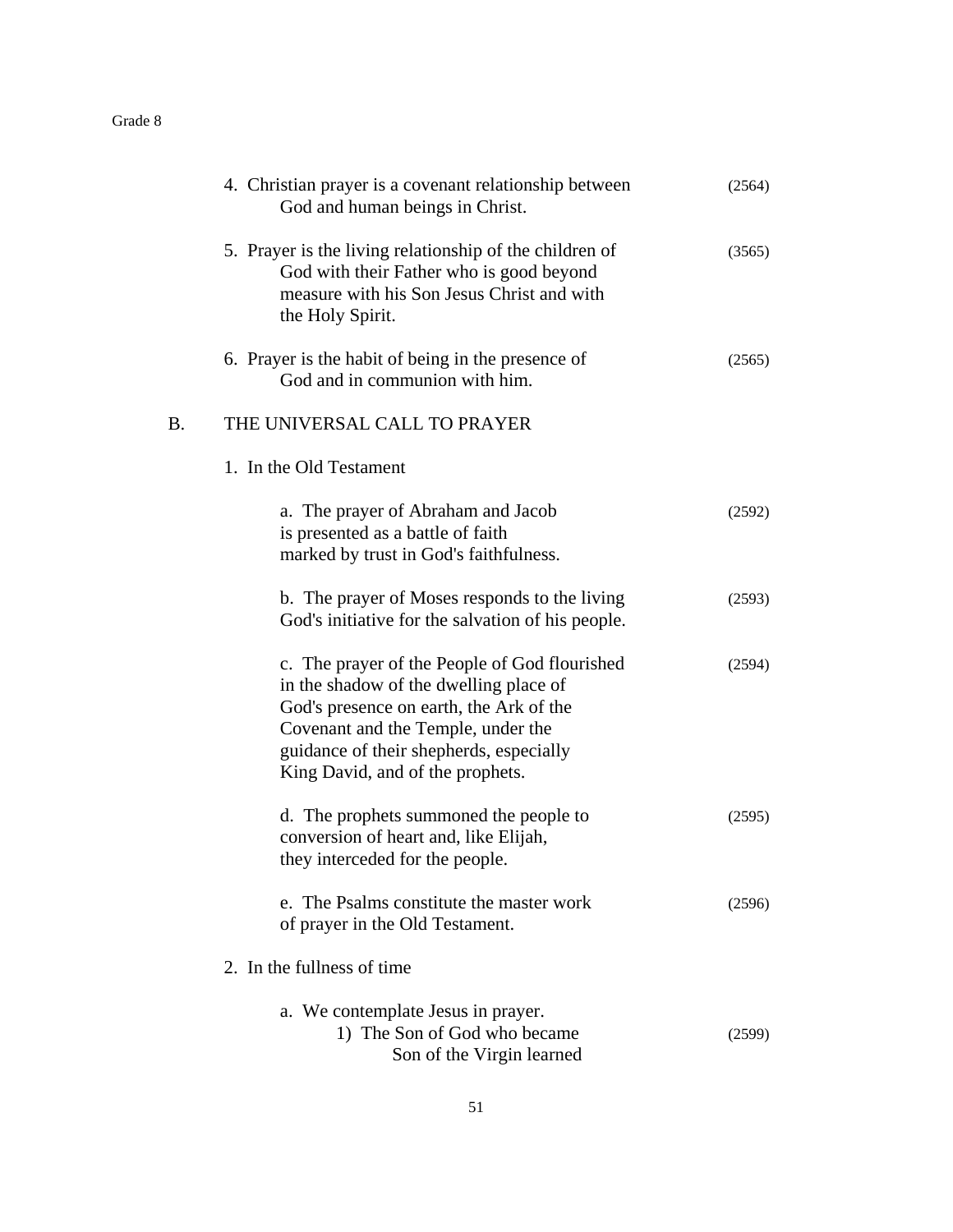to pray in his human heart.

| 2) He learned to pray from his mother.                |        |
|-------------------------------------------------------|--------|
| 3) He learned to pray in the words and                |        |
| rhythms of the prayer of his people,                  |        |
| in the synagogue at Nazareth and                      |        |
| the Temple at Jerusalem.                              |        |
| 4) By the age of twelve, something                    |        |
| happened because his prayer                           |        |
| became personal and filial:                           |        |
| "I must be in my Father's house."                     |        |
| 5) He prayed in solitude, preferably                  | (2602) |
| at night.                                             |        |
| 6) The evangelists have preserved the                 |        |
| attitude of Athanksgiving@ in                         |        |
| Jesus' prayer.                                        |        |
| a) He began prayer with thanksgiving,                 | (2603) |
| confessing the Father and                             |        |
| acknowledging and blessing                            |        |
| him because he has hidden the                         |        |
| mysteries of the Kingdom from                         |        |
| those who think themselves learned                    |        |
| and has revealed them to infants,                     |        |
| the poor of the beatitudes.                           |        |
| b) He preceded any work with                          | (2604) |
| thanksgiving,                                         |        |
| ex. The Raising of Lazarus                            |        |
| 7) In his adult life and ministry he relied on (2600) |        |
| the Holy Spirit, praying before the                   |        |
| decisive moments of his mission:                      |        |
| a) His baptism                                        |        |
| b) The election of the Twelve                         |        |
| c) Peter's confession of him as Messiah               |        |
| d) His Transfiguration                                |        |
| 8) When "his hour" came,                              | (2746) |
| Jesus prayed to the Father.                           |        |
| a) His prayer embraces the                            | (2747) |
| whole economy of creation.                            |        |
| b) Jesus fulfilled the work of                        | (2749) |
| the Father completely;                                |        |
| his prayer, like his sacrifice,                       |        |
| extends until the end of time.                        |        |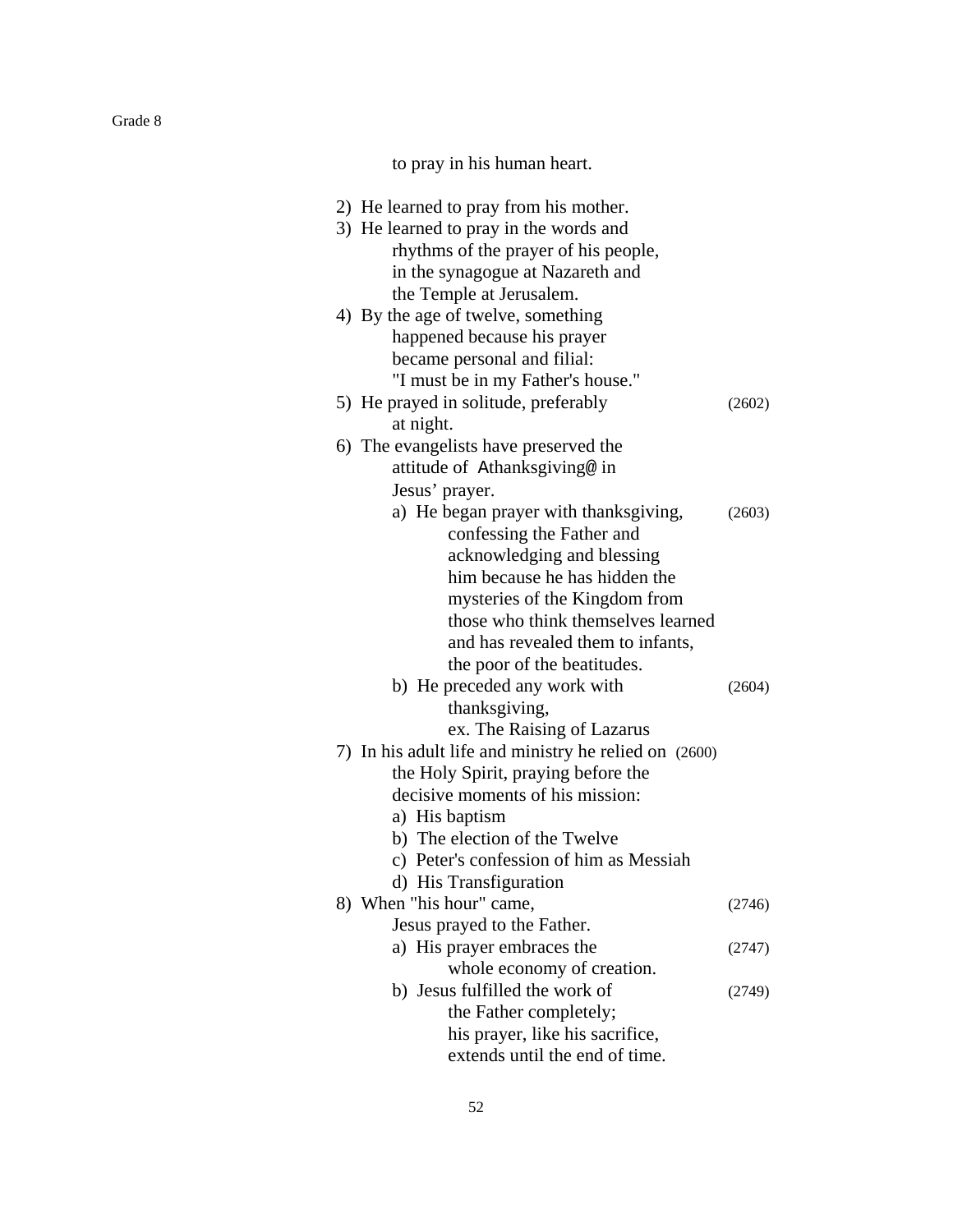| 9) His <i>seven</i> last words on the cross were prayer<br>and gift:<br>a) Father, forgive them, for they know not<br>what they do.<br>b) Today you will be with me in paradise.<br>c) Woman, behold your son.<br>d) I thirst.<br>e) My God, My God, why have you<br>forsaken me?<br>f) It is finished.<br>g) Father, into your hands I commit<br>my spirit. | (2605)       |
|--------------------------------------------------------------------------------------------------------------------------------------------------------------------------------------------------------------------------------------------------------------------------------------------------------------------------------------------------------------|--------------|
|                                                                                                                                                                                                                                                                                                                                                              |              |
| b. He teaches us to pray                                                                                                                                                                                                                                                                                                                                     |              |
| 1) Jesus insists on conversion of heart.                                                                                                                                                                                                                                                                                                                     | (2608)       |
| 2) He teaches us filial boldness, giving                                                                                                                                                                                                                                                                                                                     | (2610)       |
| thanks before we receive his gifts.<br>3) He calls his hearers to watchfulness.                                                                                                                                                                                                                                                                              | (2612)       |
| 4) He calls us to urgent prayer with the                                                                                                                                                                                                                                                                                                                     | Lk. 11:5-13, |
| parable of the persistent friend.                                                                                                                                                                                                                                                                                                                            | (2613)       |
| 5) He calls us to patience with the parable                                                                                                                                                                                                                                                                                                                  | Lk. 18:1-8   |
| of the persistent widow.                                                                                                                                                                                                                                                                                                                                     |              |
| 6) He calls us to humility with the parable                                                                                                                                                                                                                                                                                                                  | Lk. 18:9-14  |
| of the Pharisee and the tax collector.                                                                                                                                                                                                                                                                                                                       |              |
| 7) By entering into the holy name of                                                                                                                                                                                                                                                                                                                         | (2750)       |
| the Lord Jesus we can accept,                                                                                                                                                                                                                                                                                                                                |              |
| from within, the prayer he                                                                                                                                                                                                                                                                                                                                   |              |
| teaches us: Our Father.                                                                                                                                                                                                                                                                                                                                      |              |
| c. Jesus hears our prayer:                                                                                                                                                                                                                                                                                                                                   |              |
| 1) in words                                                                                                                                                                                                                                                                                                                                                  | (2616)       |
| (the leper, Jairus, the Canaanite                                                                                                                                                                                                                                                                                                                            |              |
| woman, the good thief)                                                                                                                                                                                                                                                                                                                                       |              |
| 2) in silence                                                                                                                                                                                                                                                                                                                                                |              |
| (the bearers of the paralytic, the woman                                                                                                                                                                                                                                                                                                                     |              |
| with the hemorrhage, the tears and                                                                                                                                                                                                                                                                                                                           |              |
| ointment of the sinful woman)                                                                                                                                                                                                                                                                                                                                |              |
| 3) The urgent request of the blind man has                                                                                                                                                                                                                                                                                                                   |              |
| been renewed in the traditional prayer to                                                                                                                                                                                                                                                                                                                    |              |
| Jesus known as the Jesus Prayer:                                                                                                                                                                                                                                                                                                                             |              |
| ALord Jesus Christ, Son of God,                                                                                                                                                                                                                                                                                                                              |              |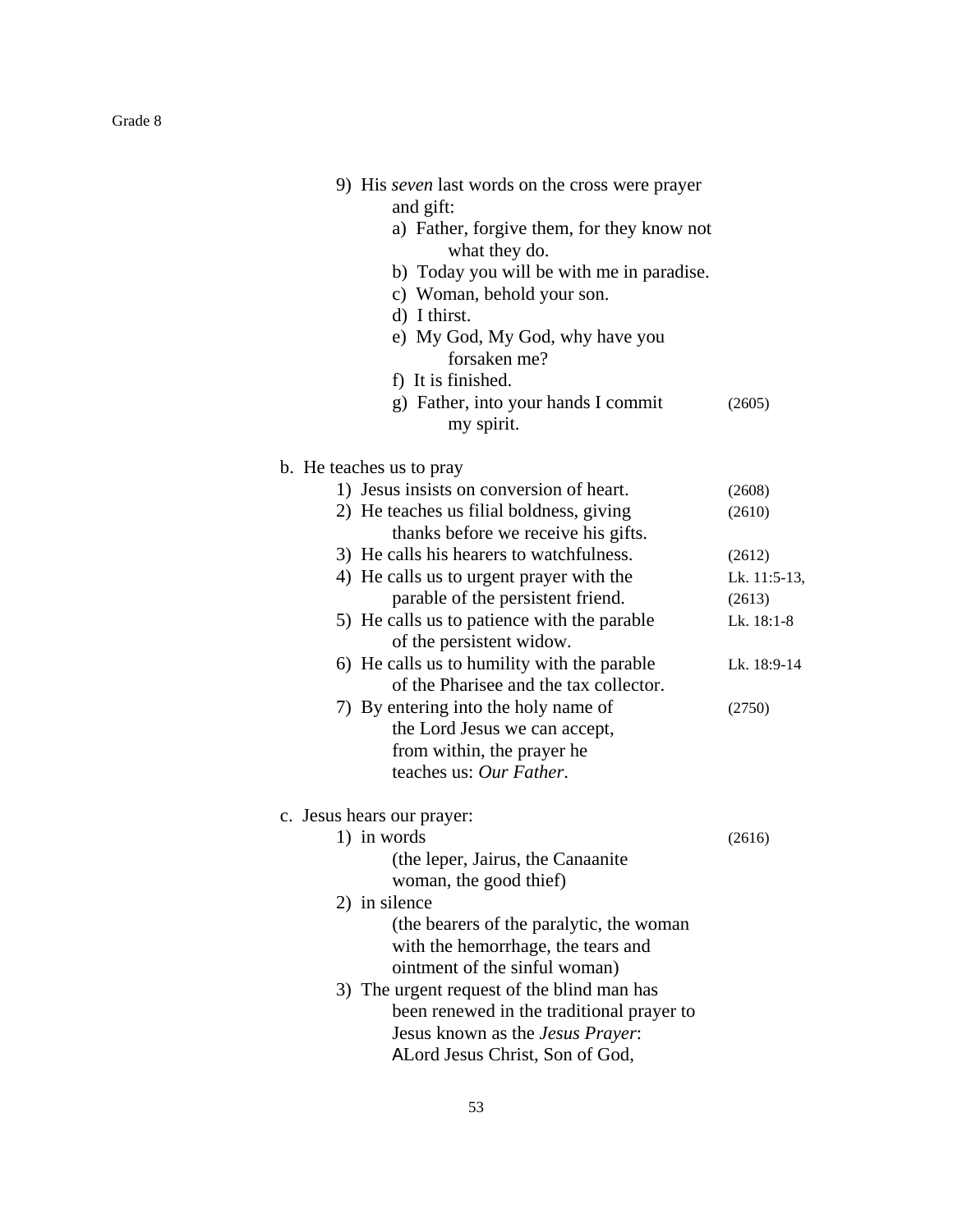| have mercy on me, a sinner.@                  |        |
|-----------------------------------------------|--------|
| d. The prayer of the Virgin Mary              |        |
| 1) At the Annunciation:                       | (2617) |
| Behold I am the handmaid                      |        |
| of the Lord; let it be done                   |        |
| to me according to your word.                 |        |
| <i>FIAT</i> : this is Christian prayer:       |        |
| to be wholly God's because                    |        |
| he is wholly ours.                            |        |
| 2) At the Visitation in the <i>Magnificat</i> | (2619) |
| 3) At Cana                                    | (2618) |
| 4) At the foot of the cross                   |        |
| 3. In the Age of the Church                   |        |
| The Holy Spirit who teaches the Church        | (2644) |
| and recalls to her all that Jesus said        |        |
| also instructs her in the life of prayer,     |        |
| inspiring new expressions of the same basic   |        |
| forms of prayer.                              |        |
| a. Blessing, Adoration, and Praise            |        |
| 1) Because God blesses the human heart,       | (2645) |
| it can in return bless him who is the         |        |
| source of every blessing.                     |        |
| 2) Adoration is the first attitude of our     | (2628) |
| acknowledgment that we are creatures          |        |
| before our Creator.                           |        |
| 3) Praise is the form of prayer which         | (2639) |
| recognizes most completely                    |        |
| that God is God. It gives him                 |        |
| glory simply because HE IS.                   |        |
| b. Petition and Intercession                  |        |
| 1) The vocabulary of supplication in the      | (2629) |
| New Testament is rich in shades of            |        |
| meaning: ask, plead, beseech, invoke,         |        |
| entreat, cry out, even "struggle in prayer."  |        |
| 2) The first movement of the prayer of        | (2631) |
| petition is asking forgiveness.               |        |
| 3) When we share in God's saving love,        | (2633) |
| we understand that every need                 |        |
|                                               |        |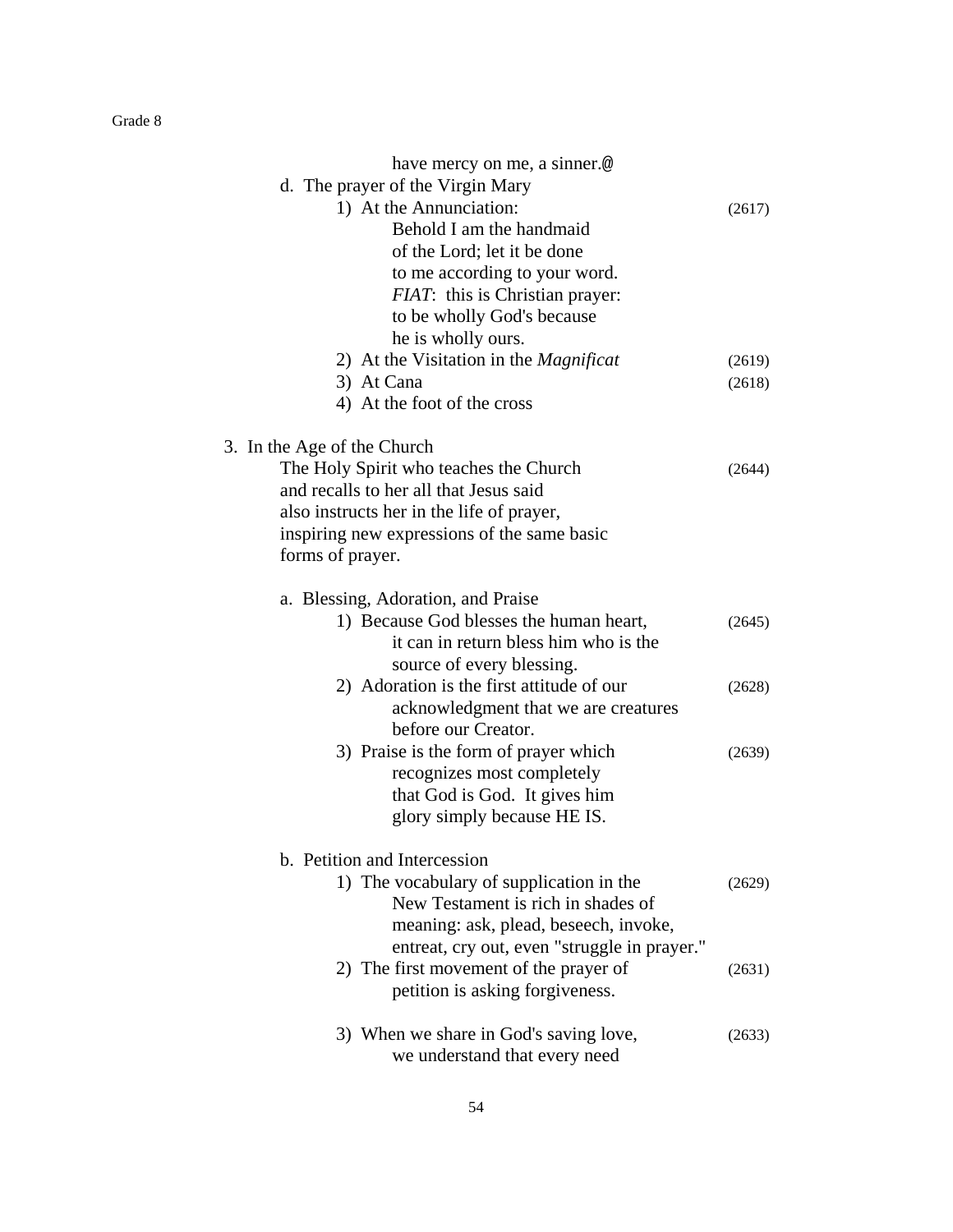|    | can become the object of petition.                                                                                                                                                                                                                    |                                |
|----|-------------------------------------------------------------------------------------------------------------------------------------------------------------------------------------------------------------------------------------------------------|--------------------------------|
|    | 4) Prayer of intercession consists in<br>asking on behalf of another.<br>It knows no boundaries and<br>extends to one's enemies.                                                                                                                      | (2647)                         |
|    | d. Thanksgiving<br>1) Thanksgiving characterizes the prayer<br>of the Church.<br>2) Every event and need can become<br>an offering of thanksgiving.<br>"Give thanks in all circumstances;<br>for this is the will of God in<br>Christ Jesus for you." | (2637)<br>1 Thess 5-18, (2638) |
|    |                                                                                                                                                                                                                                                       |                                |
| C. | THE TRADITION OF PRAYER<br>In order to pray we must have the will to pray.                                                                                                                                                                            | (2650)                         |
|    | 1. Sources for Prayer                                                                                                                                                                                                                                 | (2652)                         |
|    | a. The Word of God<br>The Church encourages us<br>to learn of Jesus by frequent<br>reading of Sacred Scripture.                                                                                                                                       | (2653)                         |
|    | b. The <i>Liturgy</i> of the Church<br>Prayer enables us to internalize liturgical celebrations.                                                                                                                                                      | (2655)                         |
|    | c. The <i>theological virtues</i><br>Faith, Hope, and Love.                                                                                                                                                                                           | $(2656-59)$                    |
|    | 2. The Way of Prayer                                                                                                                                                                                                                                  |                                |
|    | a. Prayer to the Father<br>1) Prayer is always prayed<br>in the name of Jesus Christ.<br>2) AW hether our prayer is communal or<br>personal, vocal or interior, it has access<br>to the Father only if we pray@<br>in the name of Jesus.              | (2664)                         |

b. Prayer to Jesus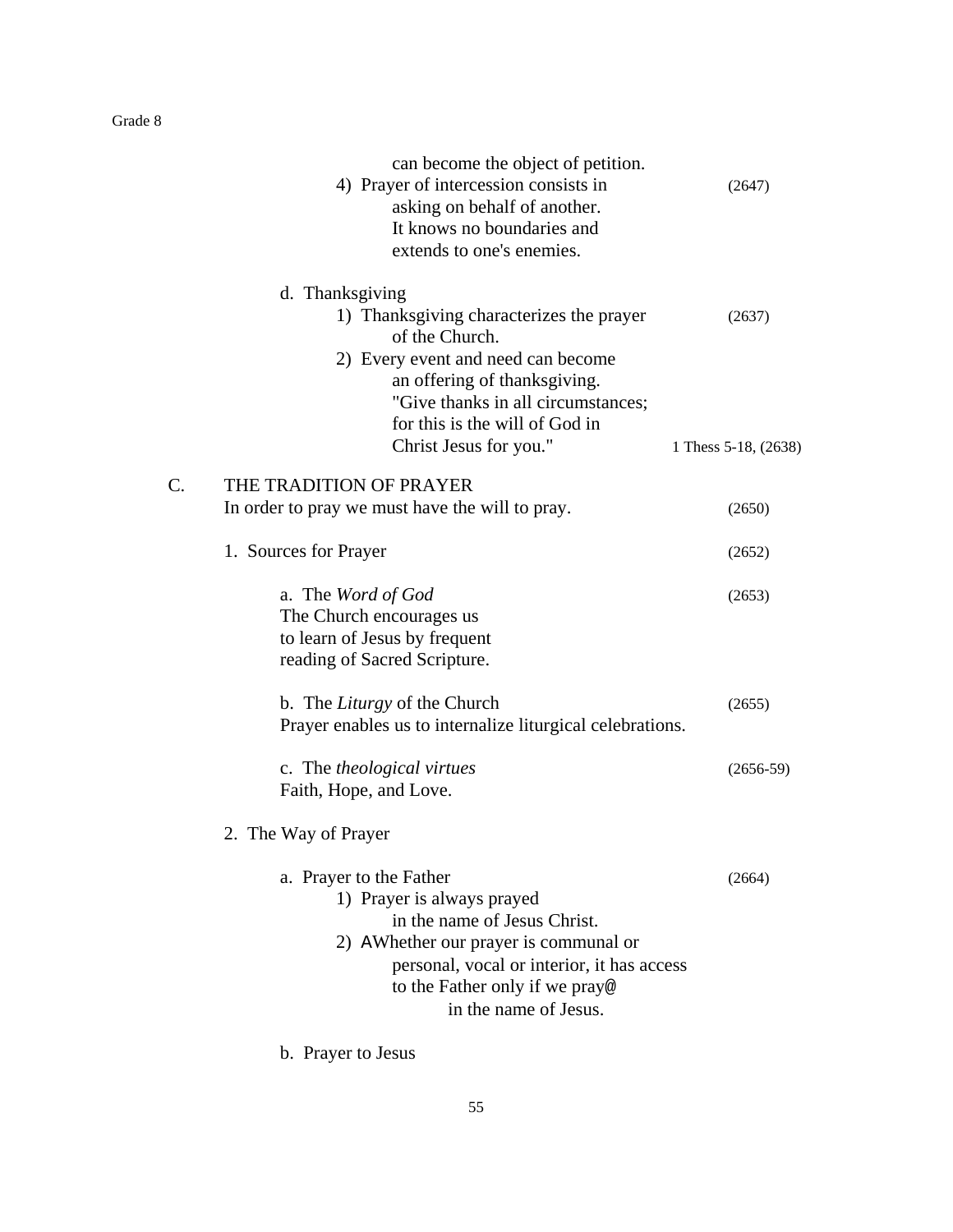|    | 1) We pray to Jesus in the form of<br>invocations: for example,<br>Son of God, Lord,<br>Lamb of God, Good Shepherd                                                                           | (2665)            |
|----|----------------------------------------------------------------------------------------------------------------------------------------------------------------------------------------------|-------------------|
|    | 2) AThe one name that contains<br>everything is the one that the<br>Son of God received in his<br>incarnation, JESUS.@                                                                       | (2666)            |
|    | c. Prayer to the Holy Spirit<br>1) AThe traditional form of petition<br>to the Holy Spirit is to invoke<br>the Father through Christ our                                                     | Lk. 11:13, (2671) |
|    | Lord to give us the Holy Spirit.@<br>2) AThe Holy Spirit, whose anointing<br>permeates our whole being,<br>is the interior master of<br>Christian prayer.@                                   | (2672)            |
|    | d. In communion with the holy Mother of God<br>e. In communion with the saints                                                                                                               | (2682)            |
| D. | <b>EXPRESSIONS OF PRAYER</b>                                                                                                                                                                 |                   |
|    | 1. The Christian Tradition has retained three major<br>expressions of prayer: <i>vocal, meditative</i> , and <i>contemplative</i> .                                                          | (2699)            |
|    | 2. Vocal Prayer associates the body with the<br>interior prayer of the heart, following Christ's<br>example of praying to his Father and teaching<br>the <i>Our Father</i> to his disciples. | (2722)            |
|    | 3. Meditation is prayer An engaging thought,<br>imagination, emotion, and desire.                                                                                                            | (2723)            |
|    | 4. AContemplative Prayer is the simple expression<br>of the mystery of prayer. It is a gaze of faith fixed on<br>Jesus and an attentiveness to the Word of God.                              | (2724)            |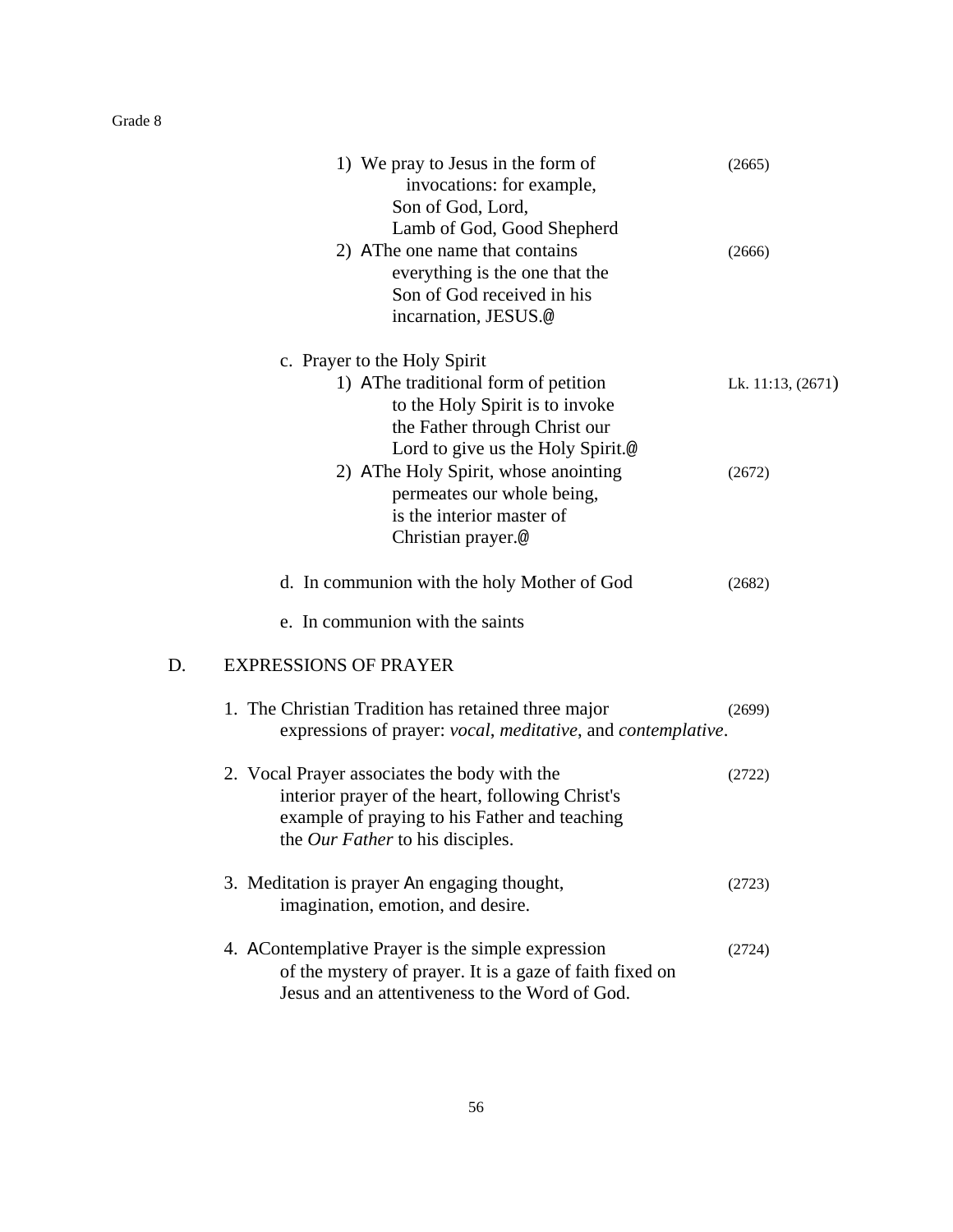| Е.       | <b>CHALLENGES TO PRAYER</b>               |              |
|----------|-------------------------------------------|--------------|
|          | 1. The temptation not to pray             |              |
|          | 2. Distractions                           | (2729)       |
|          | 3. Lack of faith                          | (2732, 2755) |
| 2735-37) | 4. Discouragement when we feel our prayer | (2728,       |
|          | is not heard                              |              |

# **IV. THE LORD'S PRAYER: "OUR FATHER!"**

|    | Jesus was praying at a certain place, and when<br>he ceased one of his disciples said to him,<br>Lord, teach us to pray, as John taught his disciples.<br>In response to this request the Lord entrusted to<br>his disciples and to his Church the fundamental<br>Christian prayer, the Lord's Prayer. | Mt. 6:9-13,<br>(2759) |
|----|--------------------------------------------------------------------------------------------------------------------------------------------------------------------------------------------------------------------------------------------------------------------------------------------------------|-----------------------|
| А. | <b>OUR FATHER WHO ART IN HEAVEN</b>                                                                                                                                                                                                                                                                    |                       |
|    | 1. We can invoke God as Father because the<br>Son of God made man has revealed him to us.<br>In this Son, through Baptism, we are<br>incorporated and adopted as children of God.                                                                                                                      | (2798)                |
|    | 2. When we say Our Father, we are invoking the new<br>covenant in Jesus Christ, communion with the<br>Holy Trinity, and the divine love which spreads<br>through the Church to encompass the world.                                                                                                    | (2801)                |
|    | 3. Who art is heaven - does not refer to a place but to<br>God's majesty and his presence in the hearts<br>of the just. Heaven, the Father's house, is the<br>true homeland toward which we are heading<br>and to which, already, we belong.                                                           | (2802)                |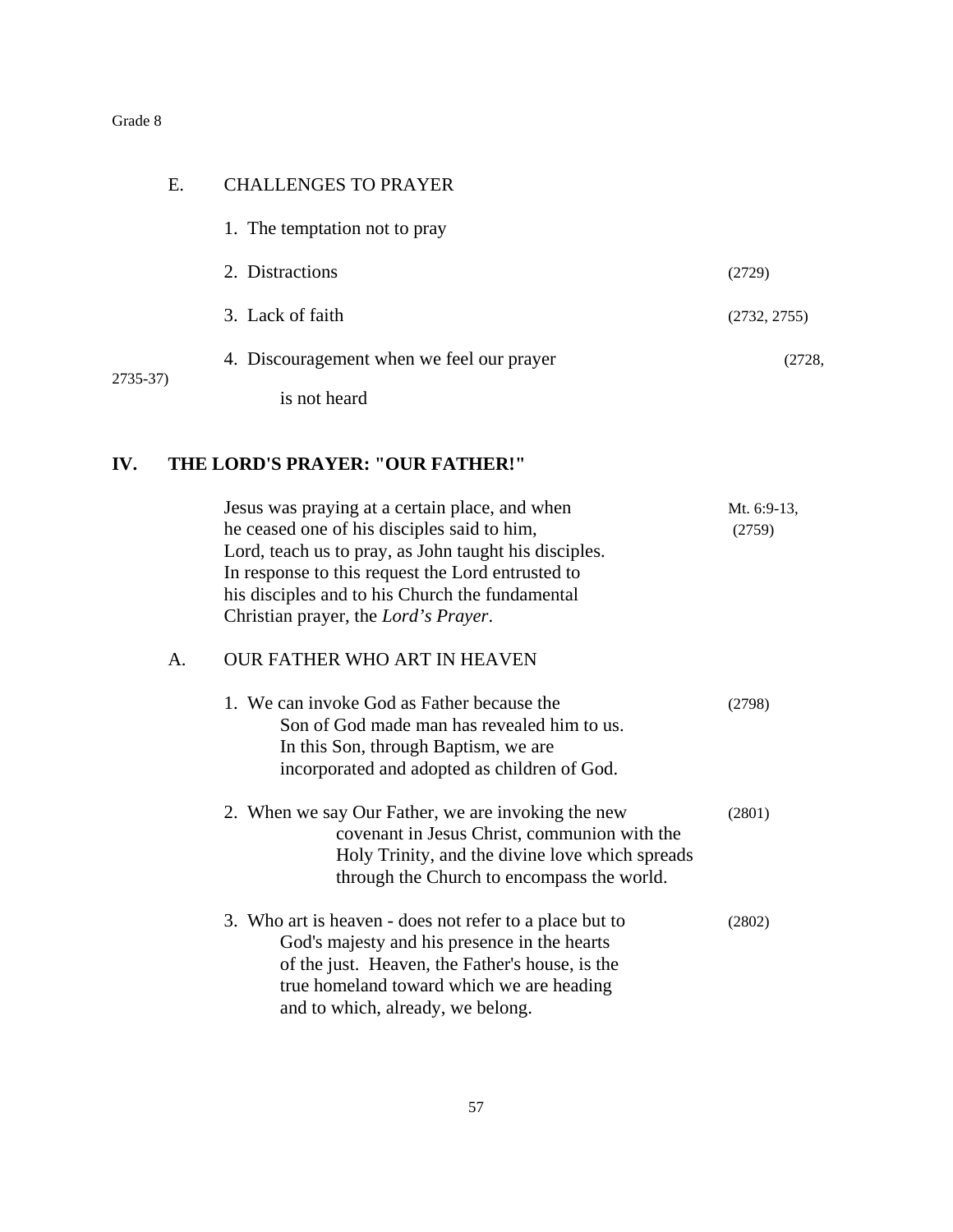# B. THE SEVEN PETITIONS

| 1. The first set of petitions carries us toward God,<br>the Father                                                                                                                                                      | (2804) |
|-------------------------------------------------------------------------------------------------------------------------------------------------------------------------------------------------------------------------|--------|
| Thy name, Thy kingdom, Thy will!                                                                                                                                                                                        |        |
| a. By asking "hallowed be Thy name"<br>we enter into God's plan, the<br>sanctification of his name by us,<br>in every nation and in each person.                                                                        | (2858) |
| b. By asking "Thy kingdom come"<br>the AChurch looks first to Christ's return<br>and the final coming of the Reign of God.<br>It also prays for the growth of the<br>kingdom of God in the "today" of<br>our own lives. | (2859) |
| c. By asking "Thy will be done" we ask<br>Our Father to unite our will to that<br>of his Son, so as to fulfill his plan of<br>salvation in the life of the world.                                                       | (2860) |
| 2. The second set of petitions present our concerns<br>to God<br>"give us  forgive us  lead us  deliver us"                                                                                                             | (2805) |
| a. In saying "our daily bread" we refer to the<br>earthly nourishment necessary for<br>subsistence, and also to the bread of<br>Life, the Word of God, the Body of Christ.                                              | (2861) |
| b. In saying "forgive us", we beg God's mercy<br>for our offenses, mercy which can<br>penetrate our hearts only if we have learned<br>to forgive our enemies, with the example and help of Christ.                      | (2862) |
| c. When we say, "lead us not into temptation",<br>we are asking God not to allow us to take<br>the path that leads to sin.                                                                                              | (2863) |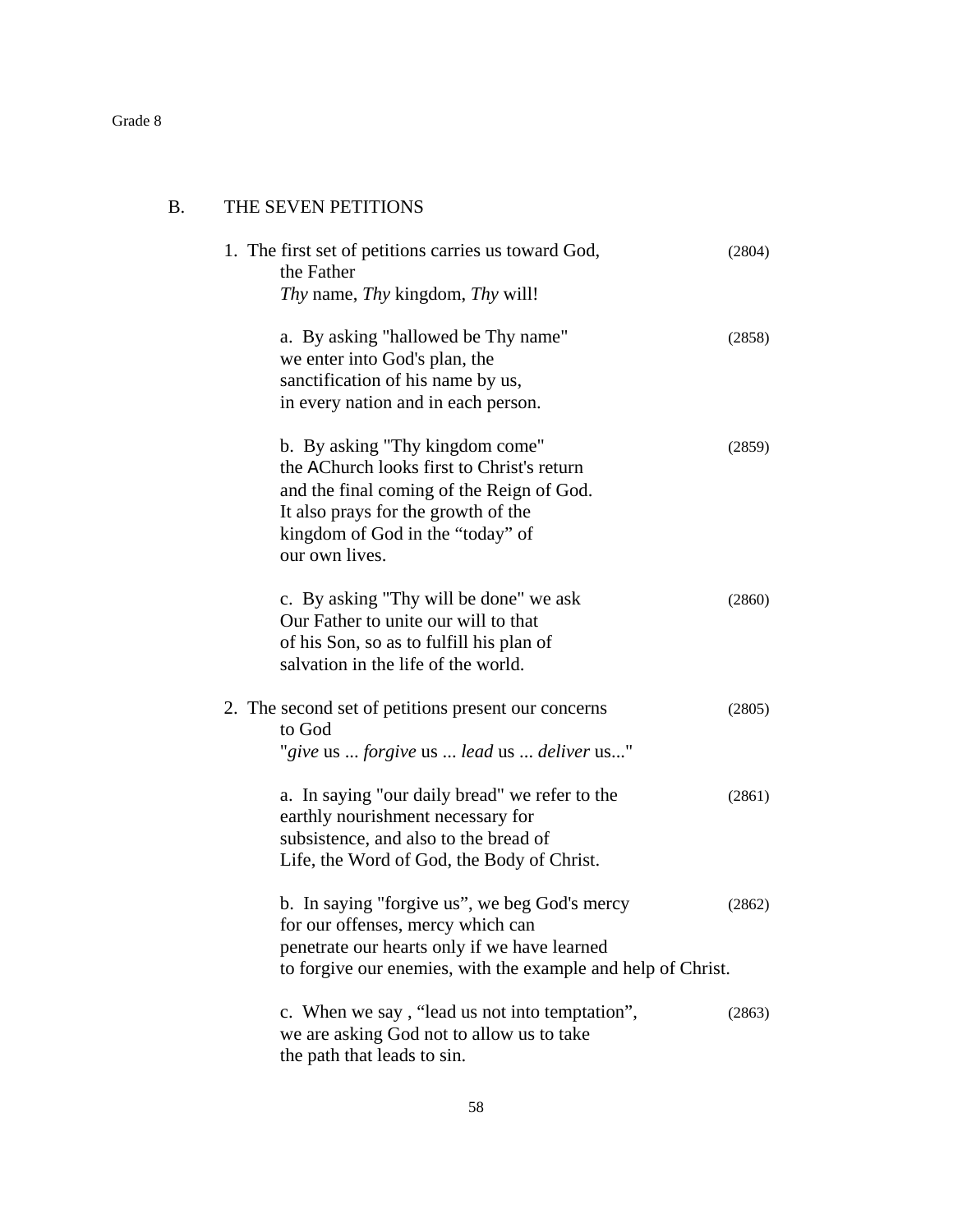**V.** 

|             | d. In the last petition, "but deliver us from<br>evil," Christians pray to God with the<br>Church to show forth the victory,<br>already won by Christ, over the<br>ruler of this world, Satan,<br>the angel personally opposed to God<br>and to his plan of salvation. | (2864)              |
|-------------|------------------------------------------------------------------------------------------------------------------------------------------------------------------------------------------------------------------------------------------------------------------------|---------------------|
| C.          | "AMEN"                                                                                                                                                                                                                                                                 | (2856)              |
|             | When the prayer is finished AAmen@ is said.                                                                                                                                                                                                                            |                     |
|             | Amen means "So be it", thus ratifying with<br>our Amen what is contained in the prayer<br>that God taught us.                                                                                                                                                          |                     |
| <b>MARY</b> |                                                                                                                                                                                                                                                                        |                     |
| A.          | <b>MARY IN OUR LIFE</b>                                                                                                                                                                                                                                                |                     |
|             | 1. Mary and Christian Devotion                                                                                                                                                                                                                                         | BYM #91-100         |
|             | a. The Church's devotion to Mary<br>is intrinsic to Christian worship.                                                                                                                                                                                                 |                     |
|             | b. Some Popular Devotions<br>1) The Miraculous Medal<br>2) The Rosary<br>3) Marian Apparitions and Shrines                                                                                                                                                             |                     |
|             | 2. Mary Our Spiritual Mother                                                                                                                                                                                                                                           | Jn. 19:26-27,       |
|             | a. Mary joins with her son, Jesus,<br>in bringing about the birth<br>of believers in the Church.                                                                                                                                                                       | (963)               |
|             | b. In heaven, Mary's continual intercession<br>before her son, Jesus, helps bring us<br>the gifts of eternal salvation.                                                                                                                                                | Jn. 2:1-11, $(969)$ |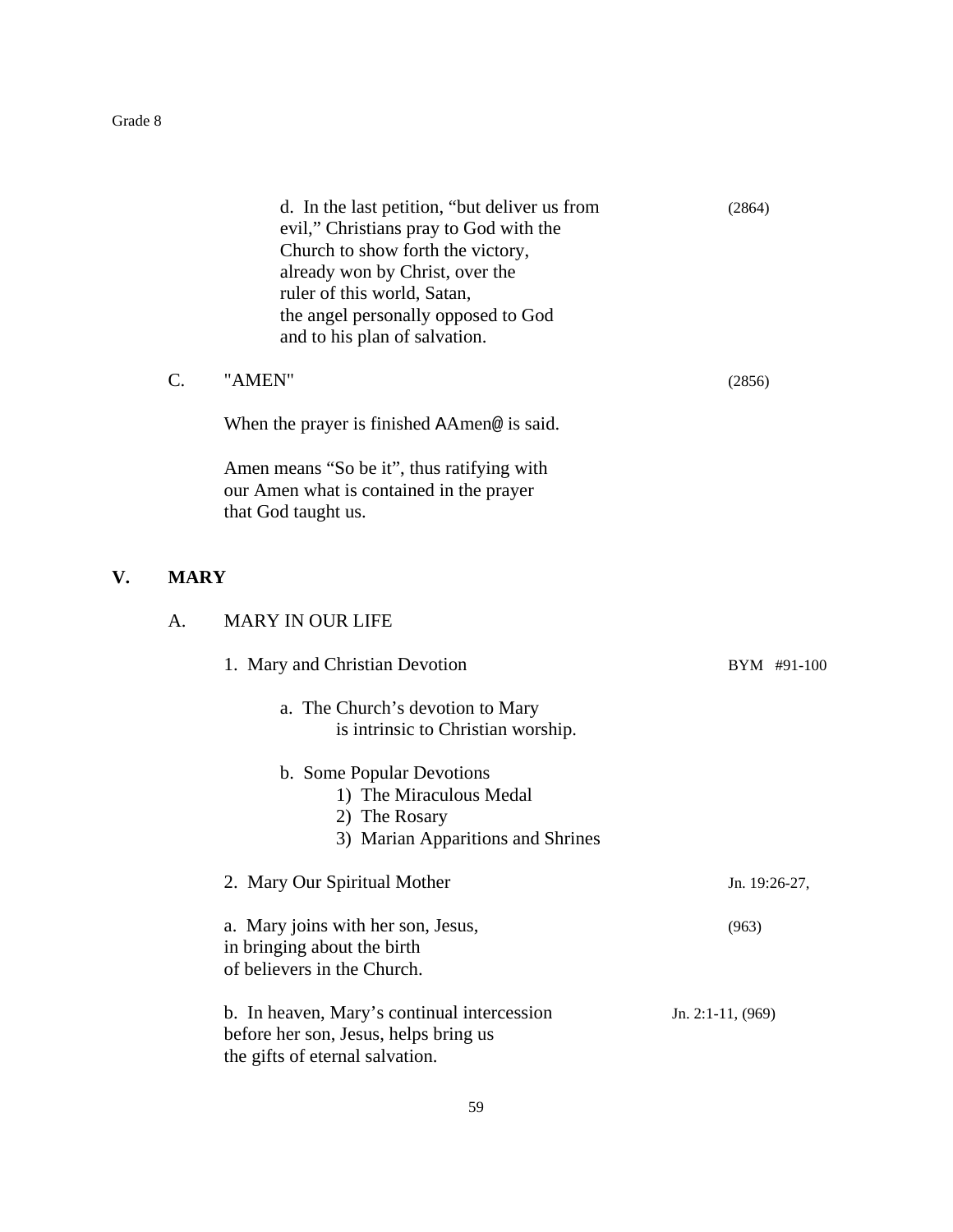| 3. Mary and the Dignity of Women | BYM #142 |  |
|----------------------------------|----------|--|
| a. Model of Feminine Freedom     |          |  |
| b. Portrayal in the Gospels      |          |  |
| 1) Intelligent                   |          |  |
| 2) Apostolic                     |          |  |
| 3) Inquiring and contemplative   |          |  |
| 4) Responsive and creative       |          |  |
| 5) Compassionate and courageous  |          |  |
| 4. Mary and Youth                | BYM #143 |  |

- a. Revealed herself to young people
- b. Apparitions at Lourdes (1858) and Fatima (1917)

B. DAYS IN HONOR OF MARY

#### **February 2: Purification of Mary/Presentation of the Lord**

Mary and Joseph presented the newborn Jesus at the Temple, according to Jewish law, forty days after his birth. They sacrificed a pair of turtledoves, according to the custom of the poor. At the temple, they met Simeon, a man whom God had promised would not die until he saw the Savior. Upon seeing Jesus, Simeon prayed, "Lord, now let your servant go in peace; your word has been fulfilled" (Luke 2:29). Simeon also prophesied to Mary, "A sword will pierce your soul, that the thoughts of many hearts may be revealed" (Luke 2:34-35). The presentation of Jesus in the temple is the Fourth Joyful Mystery of the Rosary.

# **February 11 Memorial of Our Lady of Lourdes**

Mary appeared to a fourteen year old girl named Bernadette Soubirous on February 11, 1858 in Lourdes, France. Our Lady appeared dressed in white with a blue sash, yellow roses at her feet and a rosary in her hand. Mary appeared eighteen times to Bernadette. The Lady told her many things among them that, although Bernadette would not find happiness in this life, she would find it in Heaven. She told her to pray for sinners and to do penance. The Blessed Mother told Bernadette to have a chapel built at the site where she appeared and that processions were to be held. When Bernadette asked the Lady what her name was, she said, AI am the Immaculate Conception.@ Through Bernadette, the Blessed Mother called sinners to a change in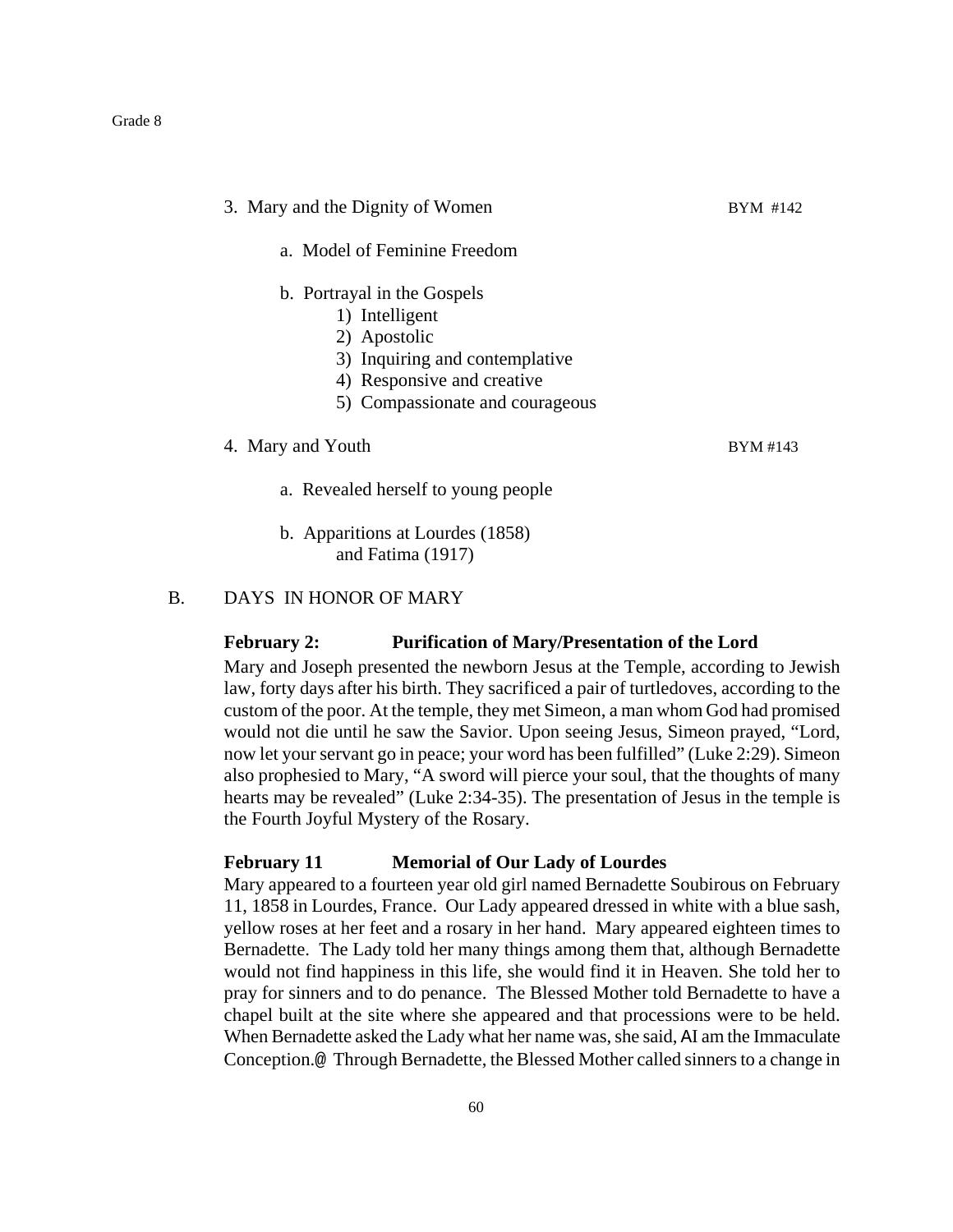heart, to reach out and care for the sick, the poor, and those who had lost hope. Each year millions of people make their way through the mountainous country of southeastern France to the shrine at Lourdes. They come to ask Jesus through the intercession of his Mother for a cure of their body or soul.

#### **March 25 Solemnity of the Annunciation**

The Annunciation is the feast commemorating the appearance of the Angel Gabriel to Mary. The angel told her that she had been chosen to be the Mother of Jesus Christ, the Son of the Most High God. Mary, through the power of the Holy Spirit, became the Mother of Jesus.

#### **May 13 Memorial of Our Lady of Fatima**

In Portugal in 1917, the Blessed Virgin Mary appeared to three children several times starting on May 13. Throughout her apparitions, which lasted until October 13, Our Lady asked the children to pray the rosary and to devote themselves to her Immaculate Heart. The Church tells us that the true message of the visions at Fatima is an "urgent call to conversion and penance" which "draws us to the heart of the Gospel" (*The Message of Fatima*, Congregation for the Doctrine of the Faith).

# **May 31 Feast of the Visitation** Luke 1:39-56

The Presentation of Mary is a unique feast day. Although the event is not in the Bible, we learn from other sources that Mary's parents, Ann and Joachim, offered Mary to God in the Temple when she was only three years old. We celebrate this event because it helps us to Lord and obeying His will in all things.

#### **May or June Immaculate Heart of Mary**

(Saturday following the Second Sunday after Pentecost)

In the Gospel we read that Mary Atreasured all things in her heart.@ In 1944, Pope Pius XII consecrated the world to the Immaculate Heart of Mary and recommended devotion to Mary=s Immaculate Heart. Although the world was at war when the Pope recommended renewed devotion to Mary, this devotion is not just for times of war but for all times.

# **June 27 Our Lady of Perpetual Help**

The picture of Our Lady of Perpetual Help has a long and fascinating history since 1449.It now hangs in the Redemptorist Church of St. Alphonsus in Rome. Devotion to Our Lady of Perpetual Help has spread throughout the world. People from all over the world still come to pray before this beautiful image of Mary. Miracles, cures, blessings, and graces are still being recorded.

#### **July 16 Memorial of Our Lady of Mount Carmel**

Mount Carmel is located on the coast of Israel, north of the city of Haifa. This was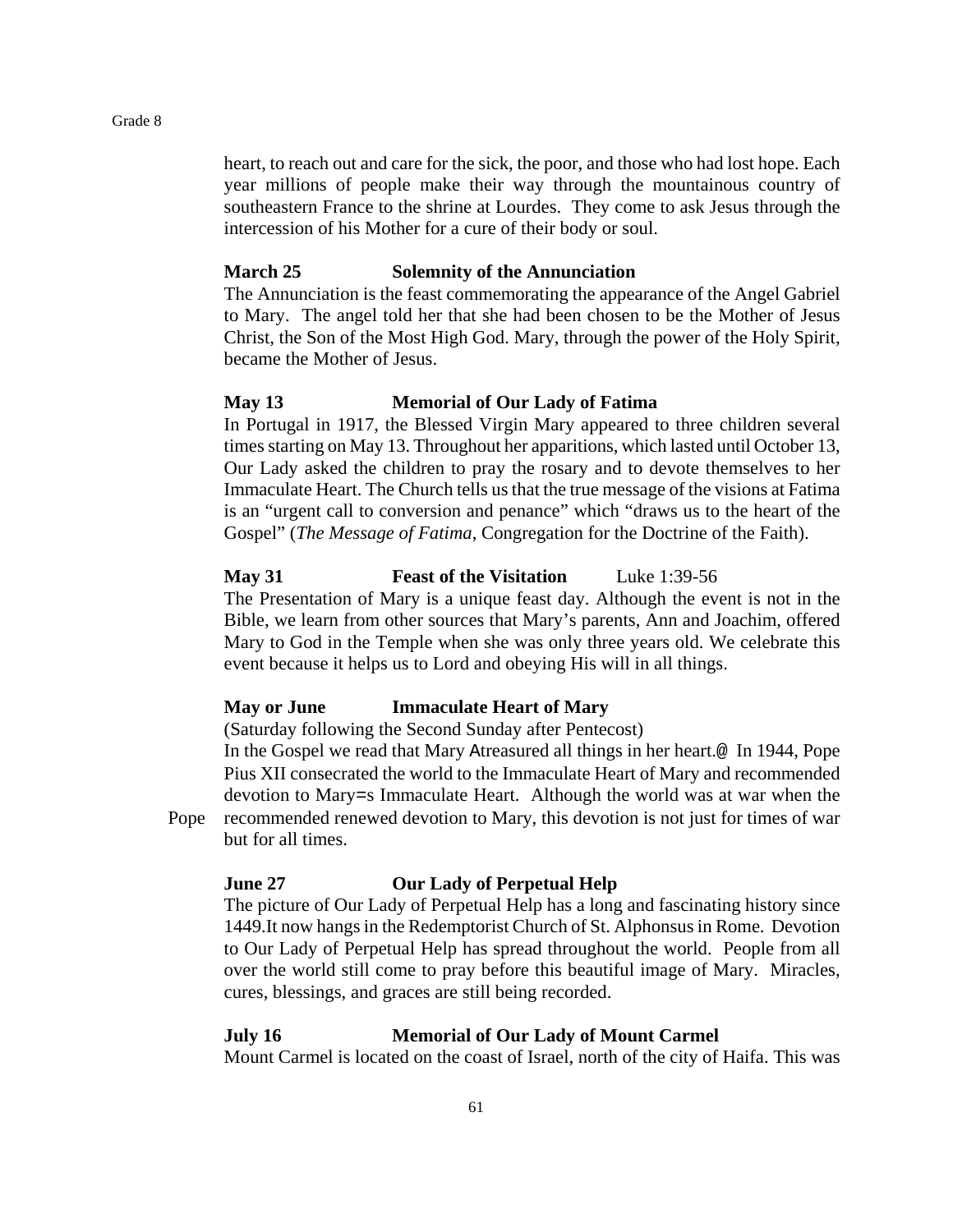the place where the prophet Elijah confronted the pagan prophets of Baal. Around 1154, the Order of Mt. Carmel was founded at this ancient shrine. This contemplative order, called Carmelites, began to celebrate its patronal feast on July 16. According to the tradition of the order, on that day in 1251, Mary appeared to St. Simon Stock, a Carmelite in England. She gave him the brown scapular as a sign of her love and protection. A full scapular is a long piece of cloth worn over a religious habit. Today a scapular may be a medal or two pieces of cloth connected by a cord. Carmelites and others who wear the scapular honor the Blessed Mother by wearing it.

# C. PRAYERS TO MARY

- 1. *The Angelus* (*Queen of Heaven* - *Regina Coeli* - during the Easter Season)
- 2. The *Hail, Holy Queen*

# **VI. LITURGICAL YEAR** (1167-71)

- A. LENT
	- 1. Time of preparation for Easter, forty days
	- 2. From Ash Wednesday to the Mass of the Lord=s Supper on Holy Thursday
	- 3. Liturgical color is purple for penance, repentance, mortification

# B. HOLY WEEK

- 1. Palm Sunday Jn. 12:12-19
- 2. Triduum
	- a. Holy Thursday- Mass of the Lord=s Supper

b. Good Friday Celebration of the Lord=s Passion Liturgical color is red for Christ=s blood which was shed for us

c. Holy Saturday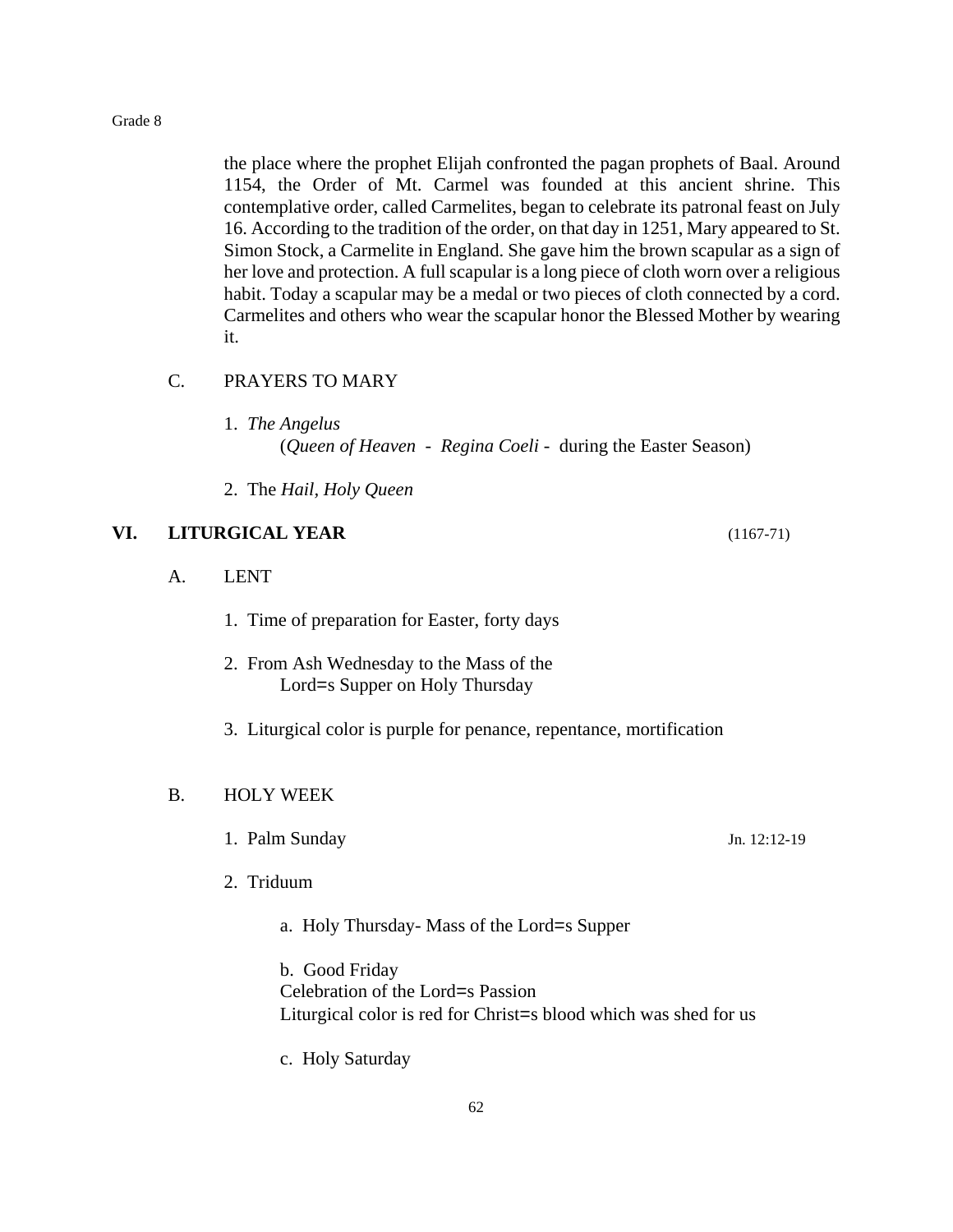d. Easter Sunset of Holy Saturday to sunset of Easter Sunday

# C. EASTER SEASON

Sunset of Easter Sunday to sunset of the Solemnity of Pentecost

- 1. Easter Sunday: liturgical color is white for glory, joy, innocence
- 2. Ascension Thursday: liturgical color is white Marks the end of Jesus' earthly appearances
- 3. Pentecost: liturgical color is red for the Holy Spirit a. Fifty days after Easter
	- b. The birthday of the Church

#### D. OTHER CELEBRATIONS

- 1. Solemnity of the Most Holy Trinity- Sunday after Pentecost
- 2. Solemnity of the Most Holy Body and Blood of Christ
- 3. Solemnity of the Sacred Heart Friday after the Second Sunday after Pentecost
- E. ORDINARY TIME: liturgical color is green for hope, growth, life
- F. SAINTS AND HOLY PEOPLE (1172-73)

**January 28: St. Thomas Aquinas, Priest and Doctor**

Born the son of the wealthy Count of Aquino in 1226, St. Thomas was expected to become a Benedictine monk by his family. Although educated by the Benedictines, he joined the Dominicans after graduating from university. His family was so upset that they kidnapped and imprisoned him for two years. His mother helped him escape in 1244 and Thomas went to Paris to study with the Dominican scholar St. Albert the Great. Thomas proved to be a brilliant scholar and spent the rest of his life teaching and writing in Paris. His most famous work, *Summa Theologiae*, is still widely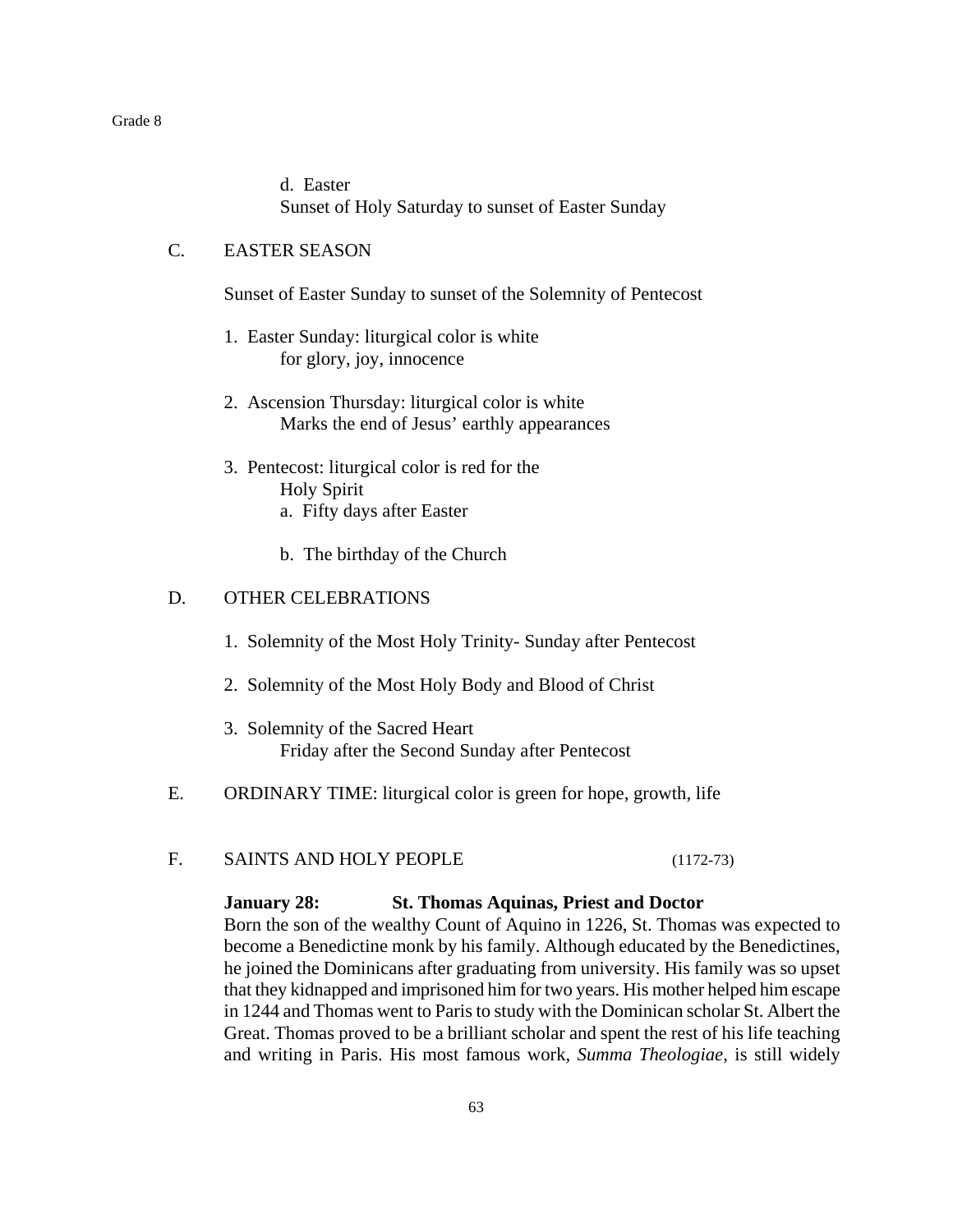taught in theological and philosophical studies. It is because of St. Thomas that we better understand the important relationship between faith and reason. He died in 1274.

## **February 10: Saint José Luis Sánchez del Río**

Born in Mexico in 1913, Saint José Luis Sánchez del Río lived in a time when it was very dangerous to be a Catholic. While the Mexican government made laws persecuting Catholics, those faithful to the Church began to resist and fight for their rights. They called themselves Cristeros, and their motto was "¡Viva Cristo Rey!" or "Long live Christ the King!" Jose wanted to go with his brothers, who joined the Cristero army. He begged his mother, saying he wanted to go to Heaven soon. She allowed him to serve the army as a flag-bearer. During a battle in 1928, he was captured and convicted of treason. Before his death, he wrote his mother: "I die happy because I die beside Our Lord…To die for God gives me joy." He forgave his killers and died shouting "¡Viva Cristo Rey!" He was fourteen years old.

#### **July 1: Saint Junipero Serra**

Saint Junipero Serra founded the Franciscan missions in California in the 18<sup>th</sup> century. Born in Spain in 1713, he joined the Franciscans at the age of twenty-three. Initially, he was a scholar and teacher, but he later became a missionary in 1749. He was sent first to Mexico City, then to Baja California and finally founded a mission in San Diego, California in 1769. This was the first of twenty-one missions throughout California. These missions reached out to the native Indians and also first cultivated European crops in America, such as figs, citrus, grapes, olives and vegetables. Blessed Junipero Serra traveled tirelessly from mission to mission and is said to have confirmed over 5,000 people. He died at the mission in Carmel in 1784.

#### **July 11: St. Benedict of Nursia**

St. Benedict is the patron saint of Europe and established rules used by monastic communities now called the "Rule of St. Benedict." He was born in 480 in Italy and St. Scholastica was his twin sister. He tried to pursue a typical life of school and social activities, but he soon became distressed by the lack of morality around him. He left the city in order to pursue a quiet life in the country, and eventually other virtuous men gathered around him. For these men, he developed a set of rules to guide and discipline their life of prayer and work. Although strict, the Rule also shows St. Benedict to be moderate, practical and a good administrator. He founded several monasteries, and the greatest still exists at Monte Cassino. Thousands of religious communities throughout the ages have used the Rule of St. Benedict as the foundation for their organizations. St. Benedict died of a fever in 547.

#### **July 31: St. Ignatius of Loyola**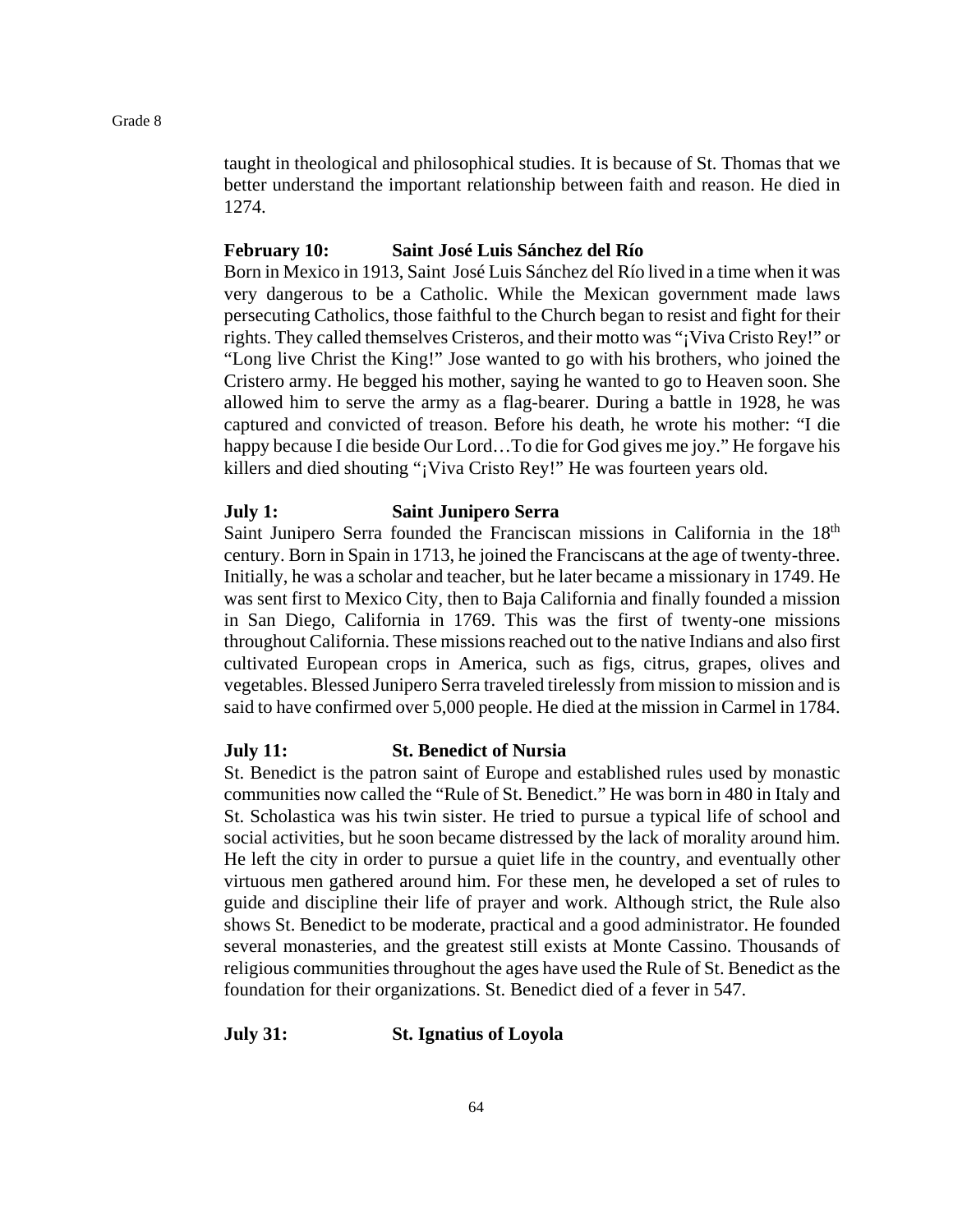St. Ignatius of Loyola founded the Society of Jesus (Jesuits) and is the patron saint of education. He was born in Spain in 1491 and desired nothing more than to become a valiant knight. He joined the army and was known for fighting duels. Injured during a battle in 1521, he spent his recovery time reading religious works popular at that time. He traveled to the Holy Land to join the Franciscans, but they turned him away. St. Ignatius returned to Spain to study. By 1534, he had six like-minded companions, including St. Francis Xavier and St. Francis Borgia. They created the Society of Jesus as a religious order of men devoted to serving the Pope as missionaries. With St. Ignatius as their Superior General, the Jesuit order grew rapidly in response to the Reformation. St. Ignatius was also known as a great spiritual director and his book *Spiritual Exercises*is still used today to guide people through month-long meditative retreats. He died in 1556.

## **VII. SOCIAL JUSTICE**

*The Church's social teaching is a rich treasure of wisdom about building a just society and living lives of holiness amidst the challenges of modern society.... In this time of widespread violence and diminished respect for human life and dignity in our country and around the world, the Gospel of life and the biblical call to justice need to be proclaimed and shared with new clarity, urgency, and energy.@ Sharing* Catholic Social Teaching *Challenges and Directions,* USCC, 1998, p. 4

#### *Major Themes:*

**Dignity of Work and the Rights of Workers Solidarity of the Human Family Care for God's Creation**

#### A. AWARENESS OF CARING FOR THOSE WHO SUFFER

- 1. Discuss the NEWS and newspaper articles about issues that call for Catholics to get involved.
- 2. Discuss ways to live more simply.
- 3. Determine ways to make the lives of those who suffer a little better.
- 4. Research saints whose lives show that service was important in their lives.